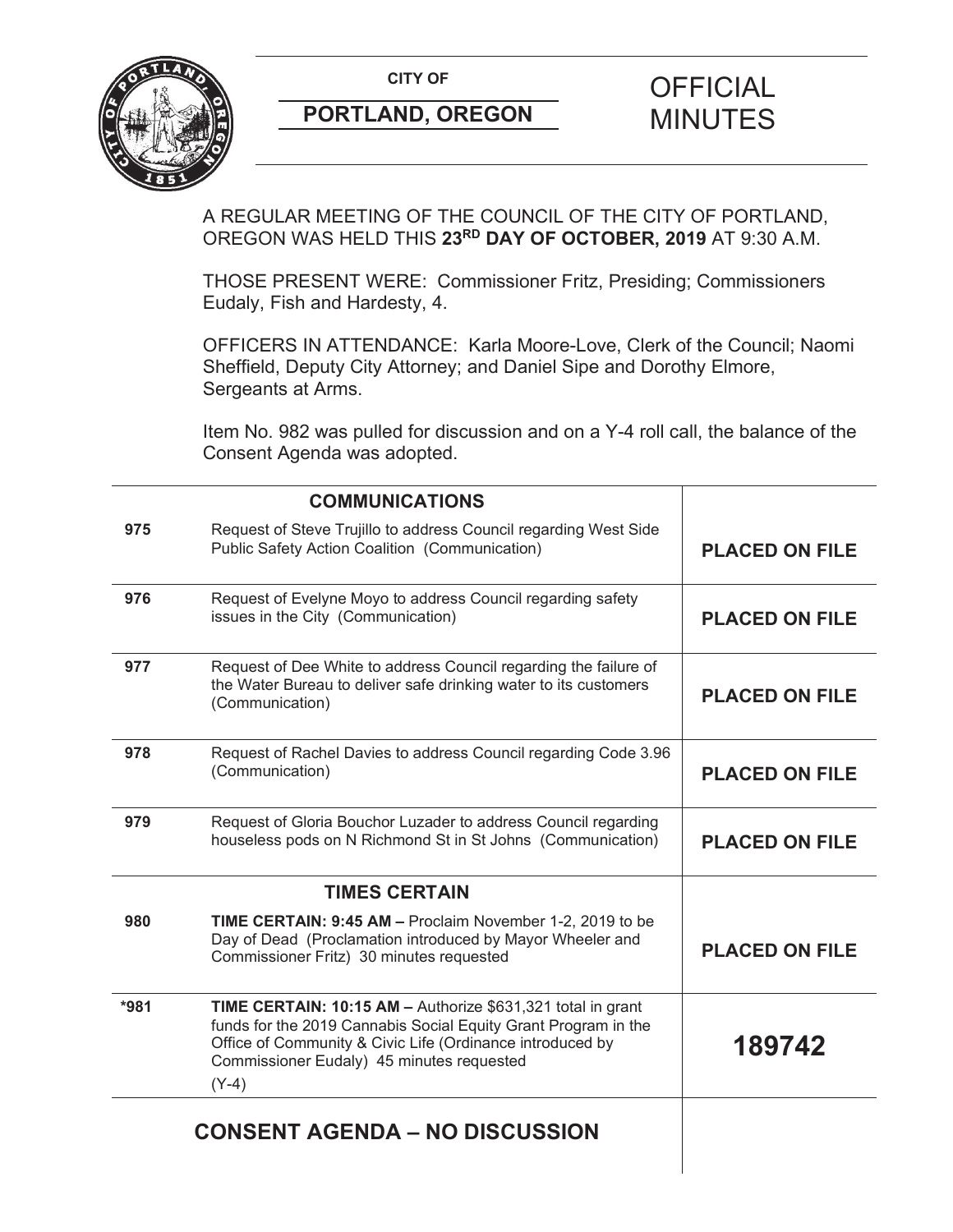|        | October 23, 2019                                                                                                                                                                                                                                                                              |                                                      |
|--------|-----------------------------------------------------------------------------------------------------------------------------------------------------------------------------------------------------------------------------------------------------------------------------------------------|------------------------------------------------------|
|        | <b>Mayor Ted Wheeler</b>                                                                                                                                                                                                                                                                      |                                                      |
|        | <b>Office of Management and Finance</b>                                                                                                                                                                                                                                                       |                                                      |
| *982   | Pay bodily injury lawsuit of Patricia Barger in the sum of \$10,000<br>involving the Portland Police Bureau (Ordinance)<br>$(Y-4)$                                                                                                                                                            | 189743                                               |
|        | <b>Commissioner Chloe Eudaly</b>                                                                                                                                                                                                                                                              |                                                      |
|        | <b>Bureau of Transportation</b>                                                                                                                                                                                                                                                               |                                                      |
| $*983$ | Authorize Intergovernmental Agreement with Oregon Department<br>of Transportation for the All Roads Transportation Safety Rumble<br>Strips and Conflict Markings Project in the amount of \$415,082<br>(Ordinance)<br>$(Y-4)$                                                                 | 189738                                               |
|        | <b>Commissioner Amanda Fritz</b>                                                                                                                                                                                                                                                              |                                                      |
|        | <b>Water Bureau</b>                                                                                                                                                                                                                                                                           |                                                      |
| 984    | Authorize an agreement with Clark Regional Emergency Services<br>Agency for the co-location of radio equipment in the amount of<br>\$162,000 (Second Reading Agenda 961)<br>$(Y-4)$                                                                                                           | 189739                                               |
| 985    | Authorize the Water Bureau to enter into an agreement with the<br>Water Research Foundation, to participate in the Water<br>Environment Research Foundation Project in an amount not to<br>exceed \$65,000 (Second Reading Agenda 962)<br>$(Y-4)$                                             | 189740                                               |
|        | <b>Commissioner Nick Fish</b>                                                                                                                                                                                                                                                                 |                                                      |
|        | <b>Bureau of Environmental Services</b>                                                                                                                                                                                                                                                       |                                                      |
| *986   | Authorize the Director of the Bureau of Environmental Services to<br>sign a property deed for Property Line Adjustment 19-141810-PR<br>at 9442 NE 13th Ave and 1313-1315 NE Gertz Rd to create a new<br>parcel (Ordinance)<br>$(Y-4)$                                                         | 189741                                               |
|        | <b>REGULAR AGENDA</b>                                                                                                                                                                                                                                                                         |                                                      |
|        | <b>Mayor Ted Wheeler</b>                                                                                                                                                                                                                                                                      |                                                      |
|        | <b>Office of Management and Finance</b>                                                                                                                                                                                                                                                       |                                                      |
| 987    | Accept Guaranteed Maximum Price of \$12,762,854 from HP Civil,<br>Inc. for the construction of the Sullivan's Crossing Bicycle and<br>Pedestrian Bridge Project (Procurement Report - RFP No.<br>00001037) 15 minutes requested<br>Motion to accept the report: Moved by Fish and seconded by | <b>ACCEPTED</b><br><b>PREPARE</b><br><b>CONTRACT</b> |
|        | Eudaly.<br>$(Y-4)$                                                                                                                                                                                                                                                                            |                                                      |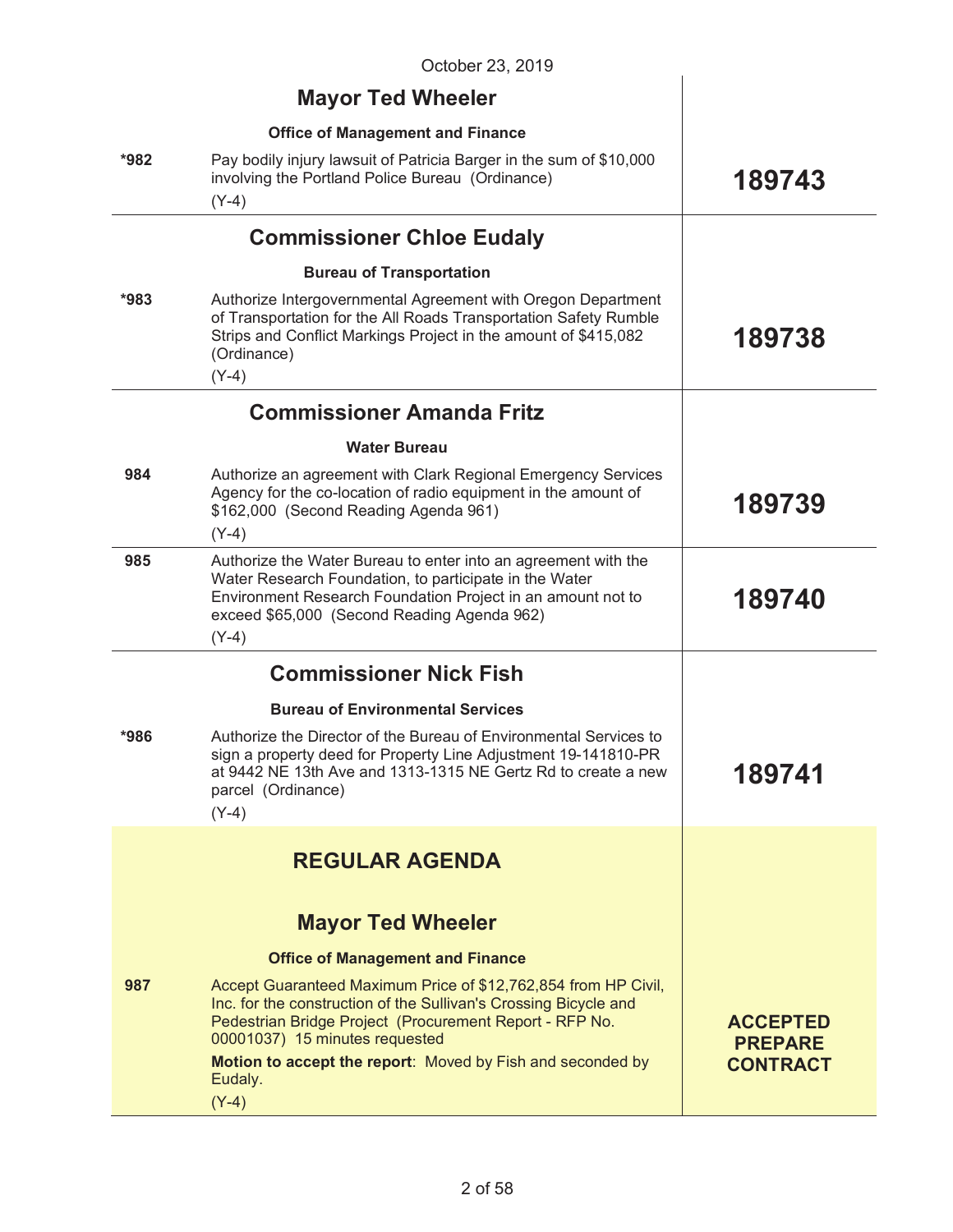| October 23, 2019 |                                                                                                                                                                                                                                                                                                                                                                                                                                                                                                       |                                                                                               |
|------------------|-------------------------------------------------------------------------------------------------------------------------------------------------------------------------------------------------------------------------------------------------------------------------------------------------------------------------------------------------------------------------------------------------------------------------------------------------------------------------------------------------------|-----------------------------------------------------------------------------------------------|
| 988              | Authorize \$30 million of revenue bonds for North Macadam Urban<br>Renewal Area (Second Reading Agenda 966)<br>$(Y-4)$                                                                                                                                                                                                                                                                                                                                                                                | 189744                                                                                        |
|                  | <b>Commissioner Amanda Fritz</b>                                                                                                                                                                                                                                                                                                                                                                                                                                                                      |                                                                                               |
|                  | <b>Water Bureau</b>                                                                                                                                                                                                                                                                                                                                                                                                                                                                                   |                                                                                               |
| 989              | Authorize the acquisition of 1.87 acres of real property at 35319<br>SE Carpenter Ln in the amount of \$800,000 to be used for the Bull<br>Run Filtration Project (Ordinance) 10 minutes requested                                                                                                                                                                                                                                                                                                    | <b>PASSED TO</b><br><b>SECOND READING</b><br><b>OCTOBER 30, 2019</b><br><b>AT 9:30 AM</b>     |
|                  | <b>Commissioner Nick Fish</b>                                                                                                                                                                                                                                                                                                                                                                                                                                                                         |                                                                                               |
|                  | <b>Bureau of Environmental Services</b>                                                                                                                                                                                                                                                                                                                                                                                                                                                               |                                                                                               |
| *990             | Authorize the Director of the Bureau of Environmental Services to<br>execute lease documents for space in Pioneer Tower necessary<br>for bureau operations (Ordinance)<br>$(Y-4)$                                                                                                                                                                                                                                                                                                                     | 189745                                                                                        |
| 991              | Amend Public Improvements Code to make requesting and<br>participating in Bureau of Environmental Services administrative<br>reviews more customer-friendly (Previous Agenda 972; amend<br>Code Chapters 17.32 through 17.39) 10 minutes requested                                                                                                                                                                                                                                                    | <b>PASSED TO</b><br><b>SECOND READING</b><br><b>OCTOBER 30, 2019</b><br><b>AT 9:30 AM</b>     |
| *992             | Authorize the Bureau of Environmental Services to acquire certain<br>permanent and temporary property rights necessary for<br>construction of the SW Capitol Hwy Stormwater Improvements<br>Project No. E10939 through the exercise of the City's Eminent<br>Domain Authority (Previous Agenda 973) 15 minutes requested<br>Motion to add emergency clause because it is in the public<br>interest to get this done as quickly as possible: Moved by Fish<br>and seconded by Eudaly. (Y-4)<br>$(Y-4)$ | 189746<br><b>AS AMENDED</b>                                                                   |
|                  | <b>Parks &amp; Recreation</b>                                                                                                                                                                                                                                                                                                                                                                                                                                                                         |                                                                                               |
| 993              | Accept the Year Four Report on the \$68 million Parks 2014<br>General Obligation Bond (Report) 20 minutes requested                                                                                                                                                                                                                                                                                                                                                                                   | <b>RESCHEDULED TO</b><br><b>OCTOBER 30, 2019</b><br><b>AT 10:15 AM</b><br><b>TIME CERTAIN</b> |

At 1:05 p.m., Council recessed.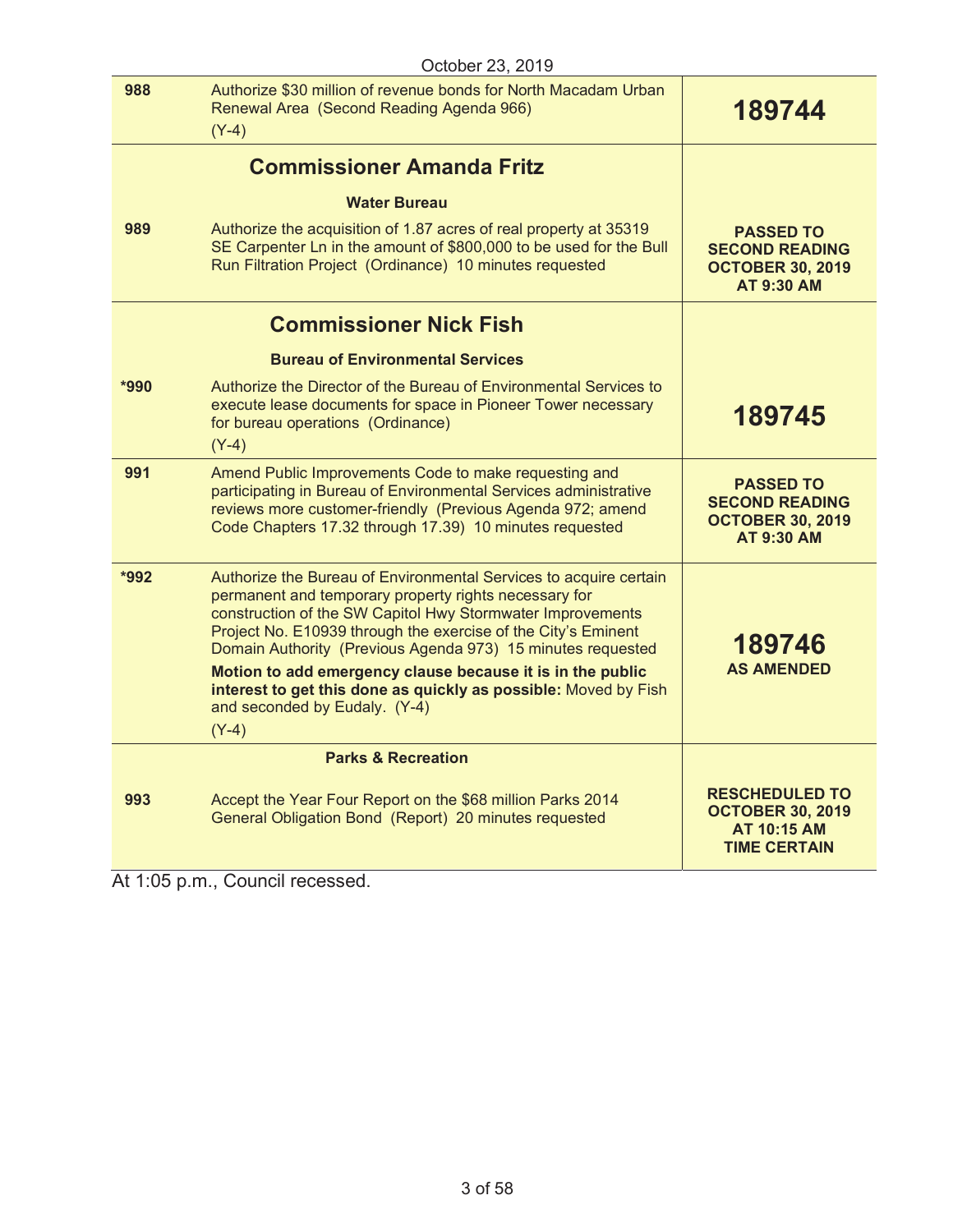|      | October 23, 2019                                                                                                                                                                                                                                                                                                                                                                                                                                                                                                                                                                                                                                                                                                                                                                                                                                               |                             |
|------|----------------------------------------------------------------------------------------------------------------------------------------------------------------------------------------------------------------------------------------------------------------------------------------------------------------------------------------------------------------------------------------------------------------------------------------------------------------------------------------------------------------------------------------------------------------------------------------------------------------------------------------------------------------------------------------------------------------------------------------------------------------------------------------------------------------------------------------------------------------|-----------------------------|
|      | A RECESSED MEETING OF THE COUNCIL OF THE CITY OF PORTLAND,<br>OREGON WAS HELD THIS 23rd DAY OF OCTOBER, 2019 AT 2:00 P.M.                                                                                                                                                                                                                                                                                                                                                                                                                                                                                                                                                                                                                                                                                                                                      |                             |
|      | <b>THOSE PRESENT WERE: Commissioner Fritz, Presiding; Commissioners</b><br>Eudaly, Fish and Hardesty, 4.                                                                                                                                                                                                                                                                                                                                                                                                                                                                                                                                                                                                                                                                                                                                                       |                             |
|      | Commissioner Fish left at 3:04 p.m.                                                                                                                                                                                                                                                                                                                                                                                                                                                                                                                                                                                                                                                                                                                                                                                                                            |                             |
|      | OFFICERS IN ATTENDANCE: Karla Moore-Love, Clerk of the Council; Lauren<br>King, Deputy City Attorney; and Daniel Sipe and Cheryl Leon-Guerrero,<br>Sergeants at Arms.                                                                                                                                                                                                                                                                                                                                                                                                                                                                                                                                                                                                                                                                                          |                             |
| *994 | TIME CERTAIN: 2:00 PM - Amend the Seismic Design<br>Requirements for Existing Buildings Code related to required<br>placarding and tenant notification for unreinforced masonry<br>buildings and associated timeline and documentation of<br>compliance (Ordinance introduced by Commissioner Hardesty;<br>repeal Ordinance Nos. 189201, 189309, 189399, and 189479;<br>amend Code Chapter 24.85) 30 minutes requested<br>Motion to add emergency clause because delay would unduly<br>postpone the resolution of pending litigation involving the<br>placarding, notification, and reporting requirements codified<br>in City Code Chapter 24.85, and the public and affected<br>building owners should be provided immediate and definitive<br>information about the repeal of those provisions: Moved by<br>Hardesty and seconded by Fish. (Y-4)<br>$(Y-4)$ | 189747<br><b>AS AMENDED</b> |
| 995  | TIME CERTAIN: 2:30 PM - Create, appoint members, adopt<br>bylaws and authorize the Bureaus of Emergency Management and<br>Development Services to convene an Unreinforced Masonry<br>Building Workgroup (Resolution introduced by Commissioner<br>Hardesty) 30 minutes requested<br>$(Y-4)$                                                                                                                                                                                                                                                                                                                                                                                                                                                                                                                                                                    | 37455                       |
|      | At 3:07 p.m., Council adjourned.                                                                                                                                                                                                                                                                                                                                                                                                                                                                                                                                                                                                                                                                                                                                                                                                                               |                             |
|      | DUE TO LACK OF AGENDA THERE WAS                                                                                                                                                                                                                                                                                                                                                                                                                                                                                                                                                                                                                                                                                                                                                                                                                                |                             |

| DUE TO LACK OF AGENDA THERE WAS               |  |
|-----------------------------------------------|--|
| NO 2:00 PM MEETING THURSDAY, OCTOBER 24, 2019 |  |

# **MARY HULL CABALLERO**

Auditor of the City of Portland

Karla Moore-Loye Date: 2020.04.27 Digitally signed by Karla Moore-Love 14:12:04 -07'00'

By Karla Moore-Love Clerk of the Council

For a discussion of agenda items, please consult the following Closed Caption File.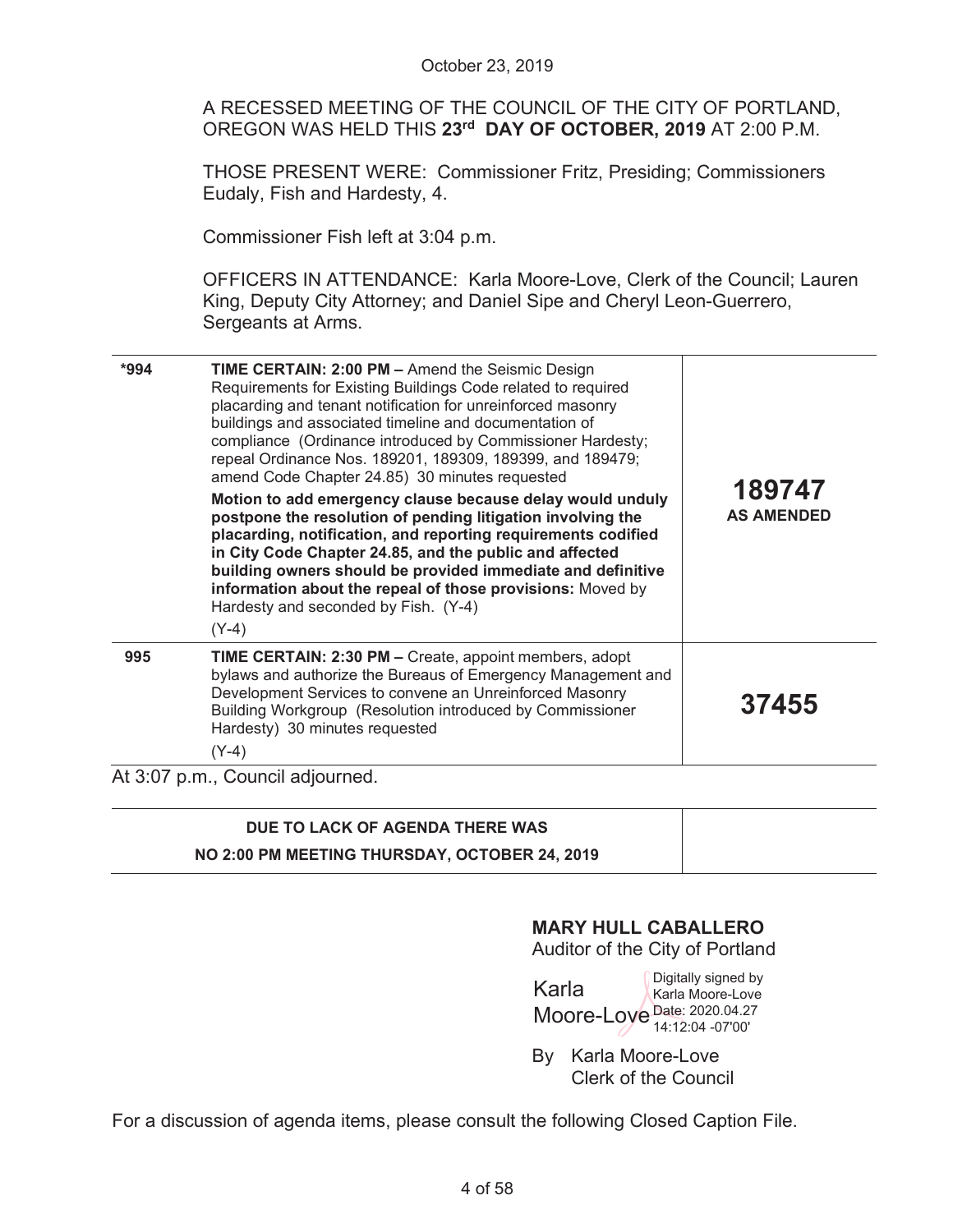# **This file was produced through the closed captioning process for the televised City Council broadcast and should not be considered a verbatim transcript. Key:** \*\*\*\*\* **means unidentified speaker.**

# **October 23, 2019 9:30 a.m.**

**Fritz:** Karla, good morning. **Moore-Love:** Good morning. **Fritz:** Call the roll. [roll taken] **Hardesty:** Here. **Fish:** Here **Fritz:** Here. **Eudaly:** Here

**Fritz:** thank you, the city attorney will read the rules of decorum.

**Naomi Sheffield, Deputy City Attorney:** Good morning. Welcome to the Portland city council. The city council represents all Portlanders and meets to do the city's business. The presiding officer preserves order and decorum during the city council meetings so everyone can feel welcomed, comfortable, respected and safe. To participate in the council meetings you may sign up in advance with the council clerk's office for communications to briefly speak about any subject. You may also sign up for public testimony and resolutions or the first readings of ordinances. Your testimony should address the matter being considered at the time. If it does not you may be ruled out of order. When testifying, please state your name for the record. Your address is not necessary. Police disclose if you are a lobbyist. If you are representing an organization, please identify it. The presiding officer determines the length of testimony. Individuals generally have three Minutes to testify unless otherwise stated. When you have 30 seconds left, a yellow light goes on, when your time is done, a red light goes on. If you are in the audience, would like to show your support for something said, please feel free to do a thumbs up. If you want to express that you do not support something, please feel free to do a thumb's down. Please remain seated in council chambers unless entering or exiting. If you are filming the proceedings do not use bright lights or disrupt the meeting. Disruptive conduct such as shouting or interrupting testimony or council deliberations will not be allowed. If there are disruptions, a warning will be given that further disruption may result in the person being ejected for the remainder of the meeting. After being ejected, a person who fails to leave the meeting is subject to arrest for trespass. Thank you for helping your fellow Portlanders feel welcome, comfortable, respected and safe.

**Fritz:** I should have mentioned mayor wheeler is out of the country representing our city in sapporo in japan. That's why I get to be the presiding officer. Please read 975, I believe we have a prearranged substitute to speak.

# **Item 975.**

**Fritz:** Good morning. You have three minutes, please state your name for the record. **Steve Trujillo:** My name is steve trujillo, I am here to introduce the west side public safety action coalition that we refer ourselves to as the west side peace act. As concerned about public safety as increasing across the city, a diverse group of stakeholders representing the west side of the city has come together to explore a collaborative way for improving safety, livability for everyone across Multnomah county. The peace act is a registered Oregon nonprofit, and within an established board officers and standing committees, the admission is a voice for the community to interact with residents, nonprofits, local businesses and in support of programs to reduce the crime and create a safe, clean, and welcoming Portland. Our goals include the following. To achieve increased funding for jail bets, to reduce the revolving door that puts repeat, often violent offenders immediately back on the streets. We aim to ensure that -- to have accountability and access to justice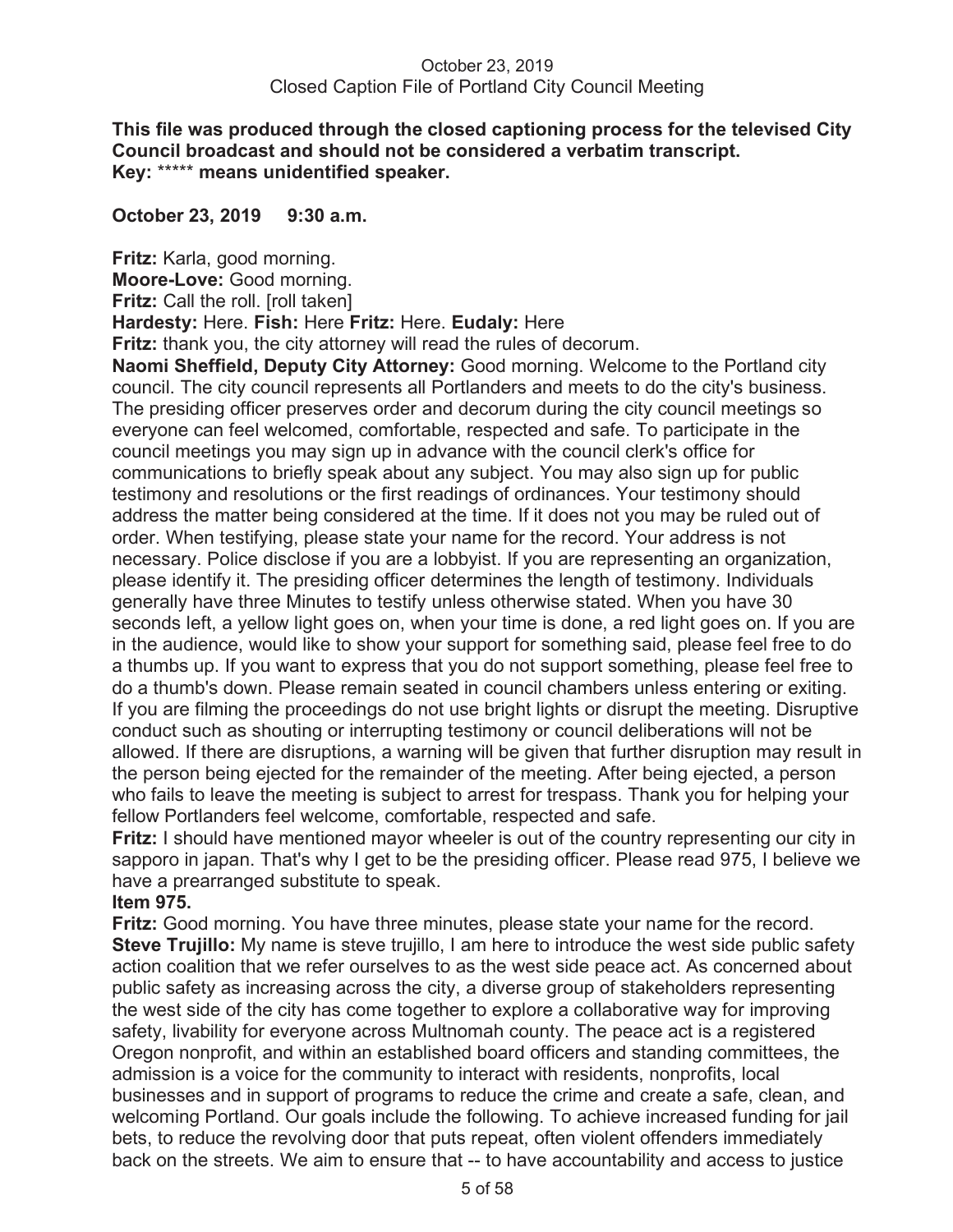for victims. To promote clear guidance and direction to enforce ordinances and laws deemed as a community priority. And to support effective efforts to establish a compassionate avenue to manage the rising drug epidemic and establish the support for more effective after-care and wrap-around services for those accessing Drug treatment. All these are multi-faceted challenges and we hope to build a partnership to coordinate efforts to manage public safety concerns and intend to focus on data and research to inform and support the best practices for affecting sustainability change. The west side peace act represents the neighborhoods and other communities working together to advance the agency and dignity for all. We hope to serve as a model for the county to make sure that things are safer, vibrant and more comfortable for everyone. Thank you for your time. **Fritz:** Thank you very much. Next item, please.

# **Item 976.**

**Evelyne Moyo:** Good morning, my name is evelyne moho. I would like to address what I feel is a deteriorating situation in Portland. I was born here. I lived here pretty much all my life. I teach public high school. And I would like to be able to at least walk on my street to and from my car in a safe manner. Portland used to be pristine, safe, friendly, and it's none of that any more. It's not good for business. It's not good for the residents, and it's not good for people.

**Fish:** Excuse me, Karla -- I think we are getting ahead of ourselves. I think that's a dee white.

**Moyo:** And it's not good for the people who are living on the streets. They are in a terrible situation. It's not kind to them, and it's not good for us, either. I think that the Portland police have been pretty much castrated of their power. I am, actually, one of the people with allen grass who conducted a lawsuit years ago. Against the Portland police but the pendulum has swung so far to the left that it is not working out for any of us, and I would like somebody, some people, something to happen so we can clean this up and make it safe for everyone, to street people and for us. Thank you.

**Fish:** Since you did not use all your time, jump one for one second. I had lunch yesterday with a downtown developer who said that he is often in social settings where people express concerns about the very things you mentioned, and his response is, okay, I will make you king or queen for a day. Tell us what we should be doing that we are not doing. **Moyo:** I can tell you.

**Fish:** Since you have a minute and a half left I want you to have an opportunity to tell us what you recommend that we do differently.

**Moyo:** Thank you. I shall. So obviously, what we are doing is not working for anyone. What I would do is make it easy for people to get off drugs that want to, get off meth who want to. Give them work. Do something, education, something, don't just put them back on the streets. It's going to never stop if you Do that. There has to be something, either say you must get rehabilitated. You have to clean up, but you can't just go back on the streets. It's not okay for them. It's inhumane. There has to be some kind of program for people to get well again, or at least halfway -- something, putting them back on the streets is not working. Portland is not physically or fiscally capable of just setting up little houses everywhere, everywhere. It's not going to make people better by just handing out more and more things. They have to get help, real help.

**Fish:** If I can just let you know that there is a large community conversation going on right now about how we could generate quite a lot of money to provide services, and I think what you are talking about is making sure that someone addicted gets the treatment and gets a bed somewhere.

**Moyo:** And also who has mental illness.

**Fish:** Making sure that people get service that is they need. It's going to take a lot of resources, and we have -- we are not get, a lot of resources from the state or the federal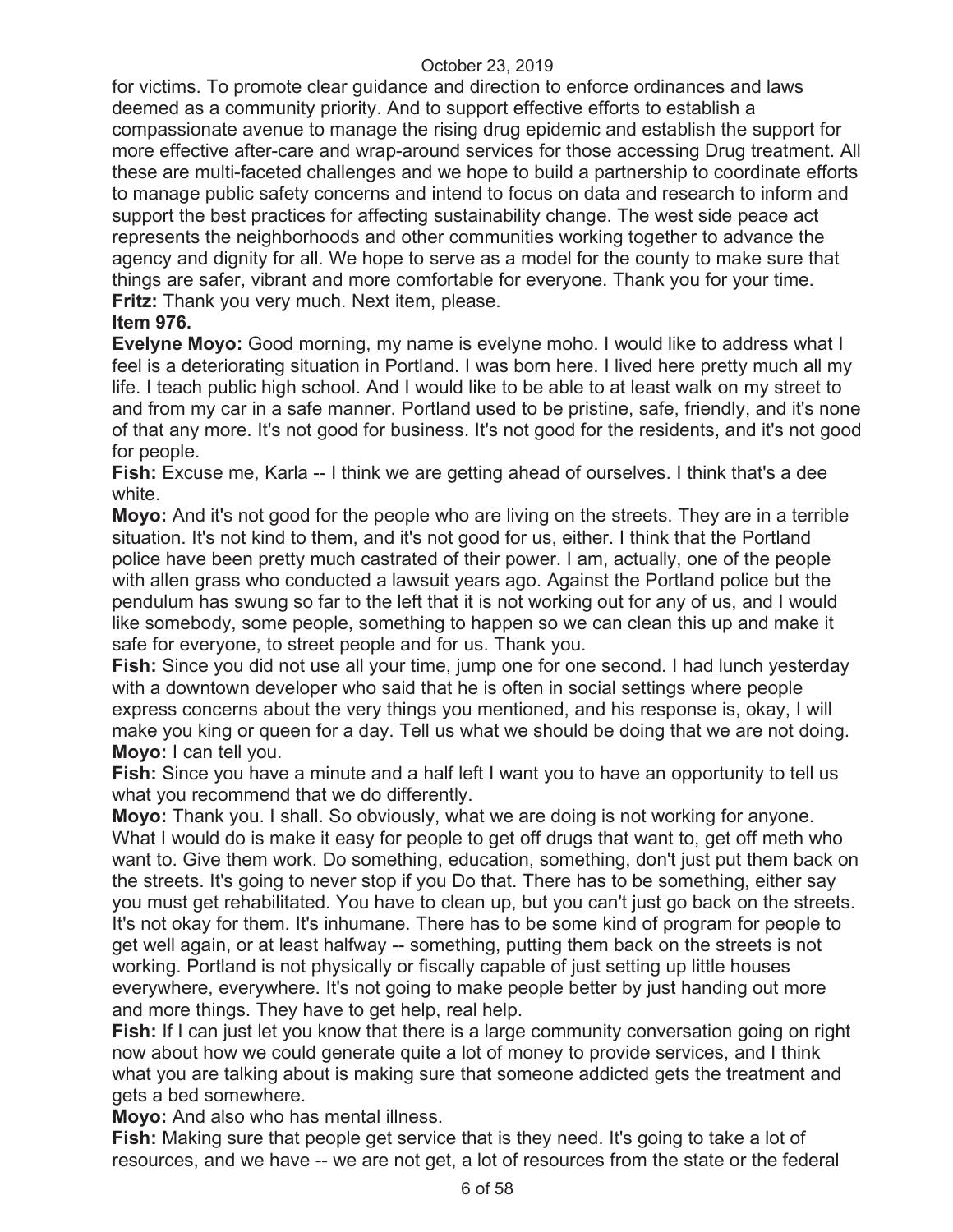government to help with this, and we are also, as you probably know, we have some -- our ranking as a state in terms of access to services for people battling addiction is very poor. But the good news is, there is a broader conversation about Taking this moment and generating dollars so that people would have the choice of treatment if they chose. So if you would leave your contact information with my office down here, I will make sure that we keep you posted on that conversation. I think that, I think that you will be able to support it. We all have to dig a little deeper but I think that there is a bath forward that's humane and provides services that people need, and so I would like to --

**Moyo:** But Portland needs to be safe for everyone, not, you know.

**Fritz:** Commissioner hardesty.

**Hardesty:** Thank you, madam president. I wanted to corrected a couple things, the Portland police bureau is lacking 100 positions.

**Moyo:** Would you want to be a police officer?

**Hardesty:** I am talking now, your time has been completed. Again, Portland police bureau is down over 100 officers. It has been challenging to find people who actually want to be police officers in the city of Portland. And that's for a variety of reasons. Just like the variety of people who find it hard to be able to work, find a place to live, and live a thriving life in Portland, the people who are on our streets run the gambit, and I am offended when people paint them all with one brush like they are all addicted. They are all this, they are all that. Every individual that you talk to has an individual story. And I can tell you that from where I have influence, I am creating what's called a Portland industries response that will be a more humane approach to engaging people but for grace, would be I living on the street. So it's important that we not assume, that we know what people's lived experience is. And that we, actually, talk to them.

**Moyo:** I do.

**Hardesty:** Your time is up.

**Moyo:** I had three minutes and I didn't have time to discuss it.

**Hardesty:** I just wanted to correct the record because the police commissioner is out of the country. And I think that it's not appropriate to leave on the record that some how the police have been, what did you call them, castrated, right, that is totally not true. The Portland police officers every day decide whether they are going to take a call or not. Right. I keep asking why do you do this instead of that, and they don't have a good answer. Right. So it is a much more complicated situation than what you are able to articulate in three minutes. And I just wanted to clear some of the record up. Thank you very much for being here.

**Moyo:** Thank you. Say hi to allen for me.

**Hardesty:** I will.

**Fritz:** Next item, please.

**Item 977.** 

**Fritz:** Good morning.

**Dee White:** Good morning. My name is dee white. Even after the flint-led crisis in 2014, and even after newark, new jersey's recent-led crisis, Portland water bureau is still allowing a potent neurotoxin to leech into our drinking water, while they slow walk a risky fix that is three years away. It is well-known that even at low levels, lead is a potent, irreversible neurotoxin that is especially damaging to expectant mothers and developing brains. Ground-breaking research at ohsu found a link between lead exposure and adhd. Why does this matter here? The Portland water bureau is the only utility in the country granted permission 22 years ago by their regulator, the Oregon health authority to not follow the epa's lead and copper rule otherwise known as the lcr. Instead, the water bureau crafted their own regulation and called it the lhrp. Oha gave it their blessing, and it still stands today. This outdated Portland only regulation focuses on mitigating lead paint in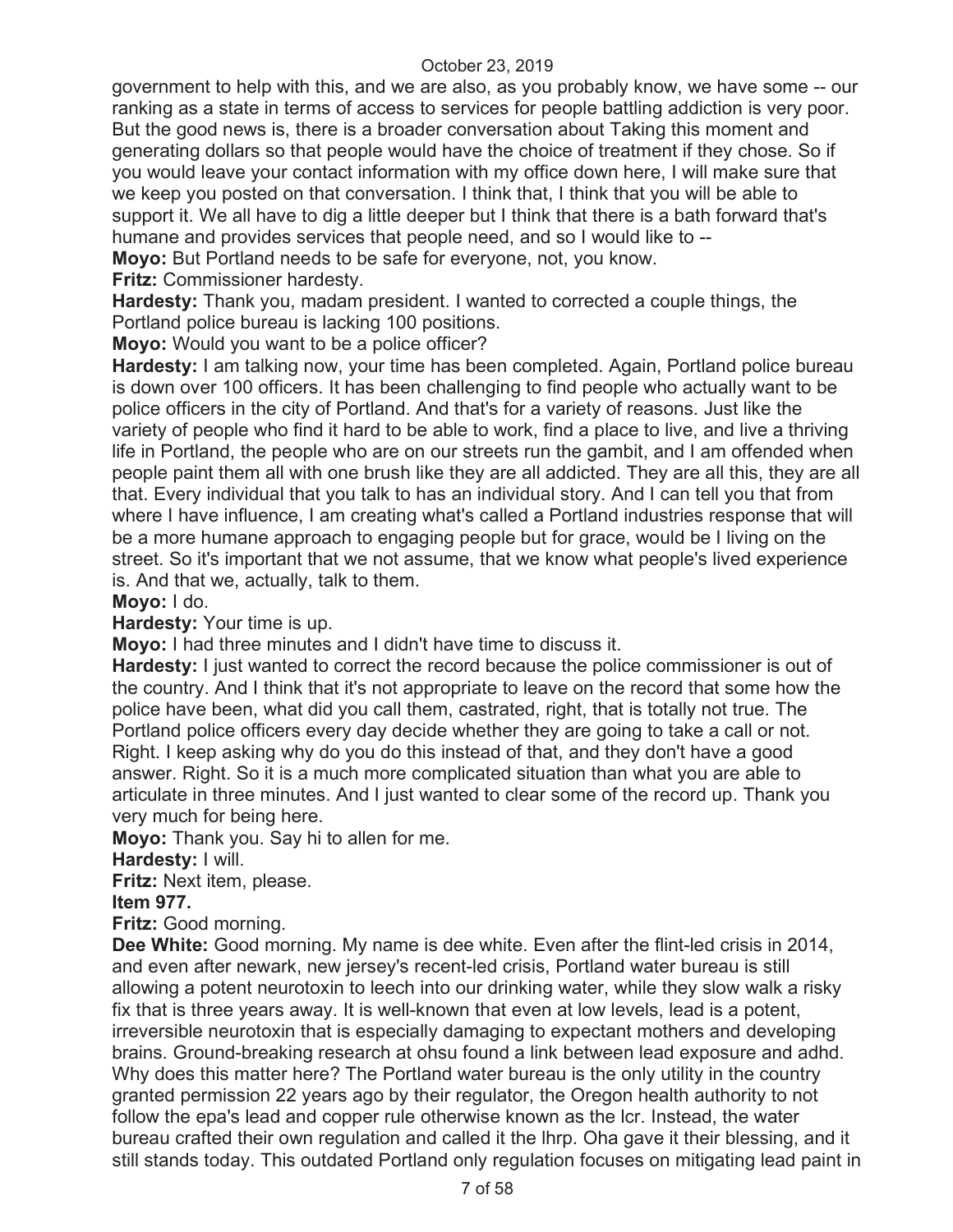lieu of properly treating corrosive water and maintaining our pipes. Moreover, after decades of this unproven regulation, there is no data, no findings, nothing to show that the Portland water bureau has minimized the lead exposure in our homes, schools, parks, and businesses, nothing, and if the Portland water bureau had been following the federal law like the cities on the chart, Portland's lead levels would be significantly lower, so on this chart, Portland and gresham are in the middle there, and they are the two tall ones, and gresham is a water bureau Customer. Seattle got to work decades ago, newark is handing out free water filters and replacing damaged pipes. Our water officials simply chat up the water at the same time they blame customers if they find lead at their taps. Is you claim transparency and yet no one knows about your Portland-only regulation that's broken and that continues to endanger the public health. The public also remains in the dark about buying an 800,000 job shack on today's agenda for the massive filtration plan being sold to us for crypto, but now, apparently, it's for wildfires. Project costs just went up an obscene 142% because of the water bureau's gross lack of transparency. How can we trust you are delivering safe, affordable, life sustaining drinking water when omissions and an opaque process is standard operating procedure. In other words, what else have we been mislead about? [applause]

**Fritz:** Thumbs up or down. If anyone is concerned about lead in your water call 823-4000, and I always run my tap water for two minutes anyway. Thank you very much. Next item, please.

# **Item 978.**

**Fritz:** Good morning.

**Rachel Davies:** Good morning. I am rachael davies, the chair of the preston kenilworth association. We support the committee's 3.96's necessary work. The strength of our city lies in The diversity of voices coming together and work in harmony. We agree that the city code should provide equal access for all residents to be involved in shaping city affairs and have access to city bureaus regardless of the avenue they choose. This is one of the poorest parts of southeast Portland. We have multiple low income housing complexes. Half our grade school kids qualify for free or reduced price lunches, and we have a high percentage of renters. We are also home to immigrants and refugees from all over the world. Our neighborhood is quiet and has low participation in the city affairs. Folks struggling to meet basic needs don't want to come to meetings about land use planning or new construction projects. But, when a contractor next door is swinging asbestos siding on the ground without abatement of an airbnb causes issues people come to us for help and because we know who to call and we will advocate for them. The neighborhood associations are the only avenue that many poorer neighborhoods have to make their voices heard and the kenilworth neighborhood association has gone defunct in the past. It was with the help of paid staff that it is active again and can advocate for our neighbors. We are concerned that removing the neighborhood association structures from city code will not create more equal representation as intend, but Instead, make it easier for groups with more money and resources to dominate the city discourse while pushing poorer neighborhoods like mine further to the margins. To fulfill the mandate and make the city code match the values we ask for structural details. Roles and responsibilities of the office, and engagement needs of the community. Methods for community groups to gain recognition, and clearly defined funding opportunities with the achievable methodologies, and specific benefits available to recognize the funded groups, and clearly stated expectations of funded groups and avenues for the public to stay informed and have input on things like land use decisions. Providing these details in code 3.96 will do two things. First, create a sort of regulatory certainty where all community groups know exactly what is expected, and what they can gain from engaging with the city. Second, it will ensure that it outlives the current leadership. Relying on administrative rules is insufficient because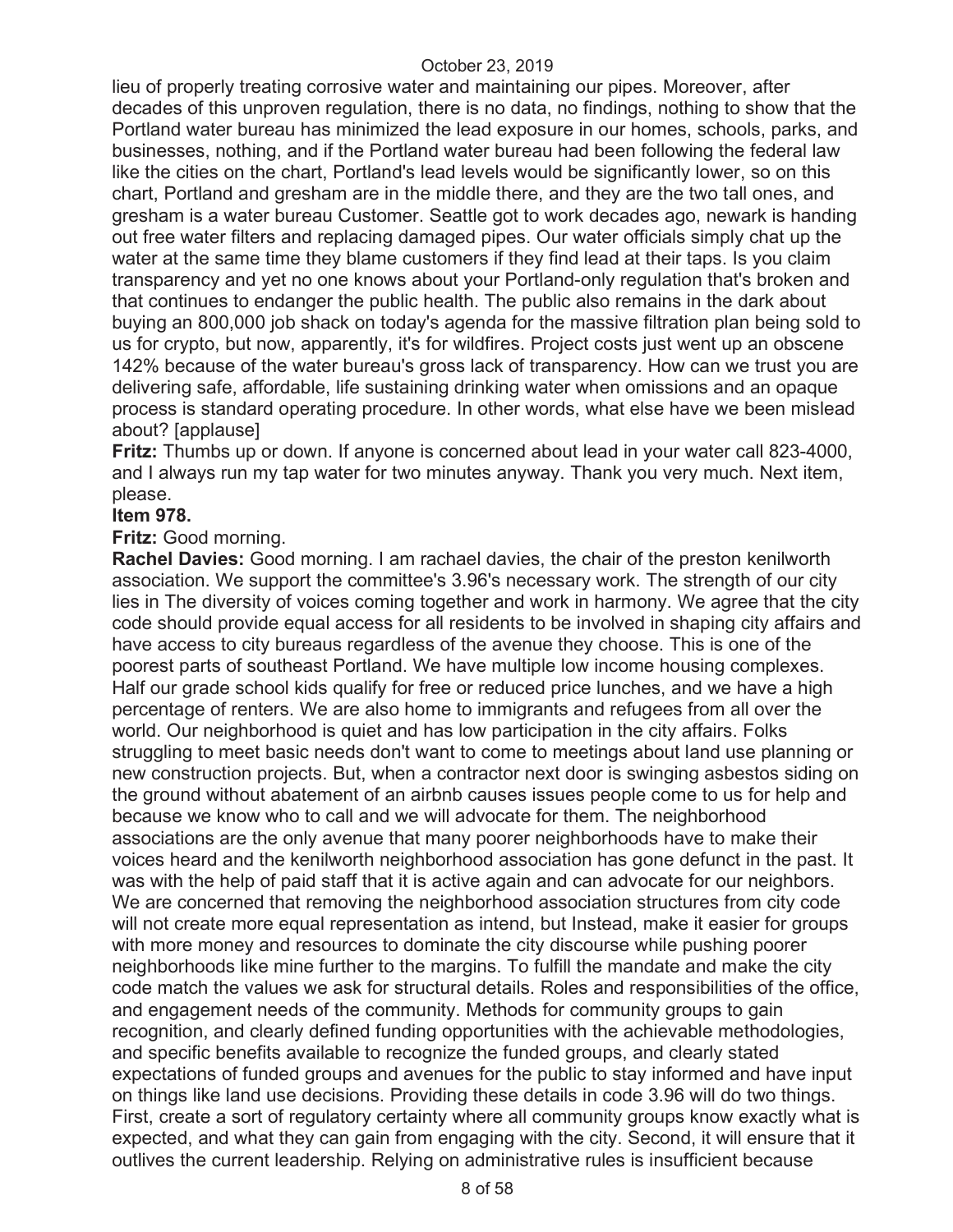those can change without public notice or input and are vulnerable if future leaders hold different priorities. We fear that the current lack of structural detail will result in a less equitable distribution of resources and disproportionately benefit those already skilled in navigating the existing social and political power structures. Neighborhoods like mine could go defunct again and would be entirely. In order for an equitable system staying power, details and structures must be included in the city code chapter 3.96. We feel that this is the only way to ensure that Portland ends up with a civic engagement system that matches the values, and I want to thank you. I know you all have put a lot of time into this particular issue already.

**Fritz:** Thank you. Commissioner eudaly.

**Eudaly:** I want to thank you for coming today and giving helpful feedback, and although it is not -- although you have concerns, you haven't propagated any misinformation, which is what's been going on for months now. It's been really challenging. I want to invite you to the november 14th council meeting. It is at sei where we will be giving a presentation on the whole process, where it stands, how we are going to move forward, and I you the fears that you have are the absolute opposite of what we are trying to accomplish, but I know that there are a lot of questions, and we need to answer them moving forward, so thank you.

**Davies:** Thank you for that invitation and I will try to do that.

**Fritz:** Thank you. Next item, please.

# **Item 979.**

**Fritz:** Welcome.

**Gloria Bouchor Luzador:** My name is gloria bouchor luzader. I am a resident of st. John's. I was born in emanuel hospital, graduated from roosevelt high school and Portland state university. I talking journalism and women's studies in china for eight years and south korea for four years. I came home to st. John's in 2010. It is my forever home. Now I volunteer at Oregon public broadcasting, james john elementary school, and the st. John's neighborhood association. St. John's neighborhood association just had a brand new election. A whole new board ran and won hands-down. We have 15 brand new members. This is what we call the community organization. I came by bus and max, you I have a hop card to voice my concern, and the neighborhood association's concern of a homeless camp village on north richmond avenue. We are not against having a homeless camp village in st. John's. Just not on north side richmond. This site is a half a block from james john elementary school. A half a block from the st. John's public library. Next to a montessori preschool, and a two-year college called "wayfinding." plus, the 110-year-old st. John's bachelor's club, which relies on building rentals to continue in existence. These buildings are all on either north richmond, north charleston, north lombard, and north central. This is not a suitable location for homeless camp or village. From my understanding of the History of st. John's, the property in question was deeded to a church to be developed as a playground for local families. It has trees on it that are over 80 years old. Please reconsider this proposal. It is not good for the community. It is not good for our children. Thank you.

**Fritz:** Thank you for coming.

**Luzador:** You are welcome.

**Fritz:** Karla, have any items been pulled from the consent agenda?

**Moore-Love:** Yes, 981.

**Fritz:** We will vote on the remainder of the consent.

**Eudaly:** Aye. **Fish:** Aye. **Hardesty:** Aye.

**Fritz:** Aye. It's after 9:45 so we can do the first time certain, please read that item. **Item 980.**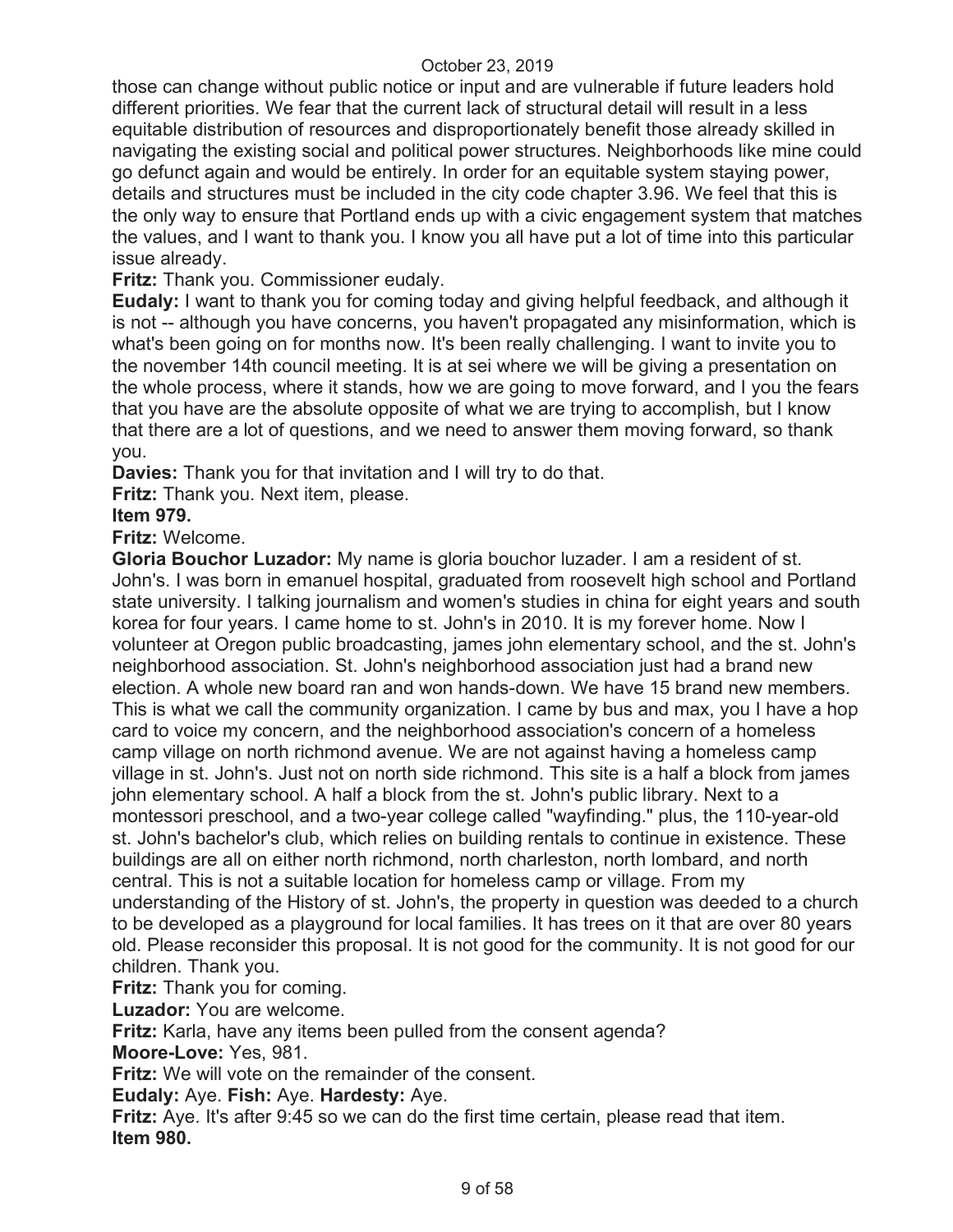**Fritz:** Thank you. On behalf of the city of Portland, the mayor and myself, I thank maria garcia, the invited speakers from the mayor's office, and from my office for their roles in producing this day of the dead proclamation. The first of its kind. I thank them for their collaboration on this item. This proclamation is a celebration of the culturally rich and diverse practices and traditions of the mexican community and latin x population at large here in the city of Portland. I truly appreciate the work done by the, those assembled here today and their willingness to share, education, and welcome us Into the richness of their culture, which is a major distribution to the fabric and environment of our city. The day of the dead is a two-day holiday that reunites the living and dead. Families create offerings to honor their family members that have passed. These offerings, their family's prayers and the celebration of their life on earth are believed to encourage visits from the departed souls. Day of dead is a rare holiday for celebrating life and death. It is unlike any holiday where morning is an exchange for a celebration. Day of dead is not mexican halloween as it is sometimes mistaken to be because of the timing of the year, and the mexican community members are not the only ones to celebrate day of dead. It is a widely celebrated holiday all over the world, in fact, many communities celebrate all souls day during day of dead. To learn about this tradition, I would like to introduce our speakers to come forward. Maria garcia, organizer of the mexican culture promoter. Martha nararro council in charge of the mexican consulate in Portland, Oregon, eduardo cruz, and hold by jose and the leader of the mayan community of Portland. Welcome.

**Maria Garcia, Organizer Mexican Culture Promoter:** Buenos diaz, good morning. I am maria garcia, and today I am here speaking as a cultural promoter, an organizer of the 2019 at the Portland Museum and other cultural institutions. The day of dead is a mexican celebration where we honor the memory of our ancestors and departure of our loved ones. I was born and raised in mexico city, a very cosmopolitan city where the only world of the empire resisted in the beautiful spanish architecture is a constant reminder of the walls that collide. As it is today, 2019, more than 500 years after the spanish conquest where the peoples were subjected to a new religion, government, and in which we suffer the devastation for the abuse of power, and white privileged disposition and justice in the workplace. I have witnessed imprisonment of my country for many times not knowing how to speak english or having the resources to defend themselves. Despite all these and many other difficulties, the mexican community continues producing, continues existing as well as the struggle to defend what is ours. Now, we fight against the government, social burden as criminals and harmful people. We want to be seen as people who contribute to their economy in the work area and the fields, and the food and beverage industry and the executive and professional arenas. But overall, culturally, for me, it has always been an order to recognize myself as a mexican woman and I have seen the need to organize and promote quality cultural events to speak highly of the culture. It is important for me that the local authorities of the city where I live recognize the day of dead as a local celebration because in doing so, it is recognizing the mexican community who are present in Oregon and are not planning on leaving. On the contrary, we are growing roots. Celebrating cultural events, dignifies the communities, elevates their narratives and lifts up the selfesteem socially damaged by the abuse of power that reflects in cultural ignorance. I invited mayor wheeler and the commissioners to learn about the celebration and participate, as well. Thank you.

**Fritz:** Thank you for your leadership.

**Marta Beatriz Navarro Parada, Concul in Charge of the Mexican Consulate:** Thank you very much. My name is navarro, the consulate of mexico here in Portland. We appreciate these -- this proclamation because as -- because as maria mentioned, this is the origin of people that lives in Portland, it's really important for us. We really appreciate the first proclamation for these traditions of our people, and the universe of tradition is part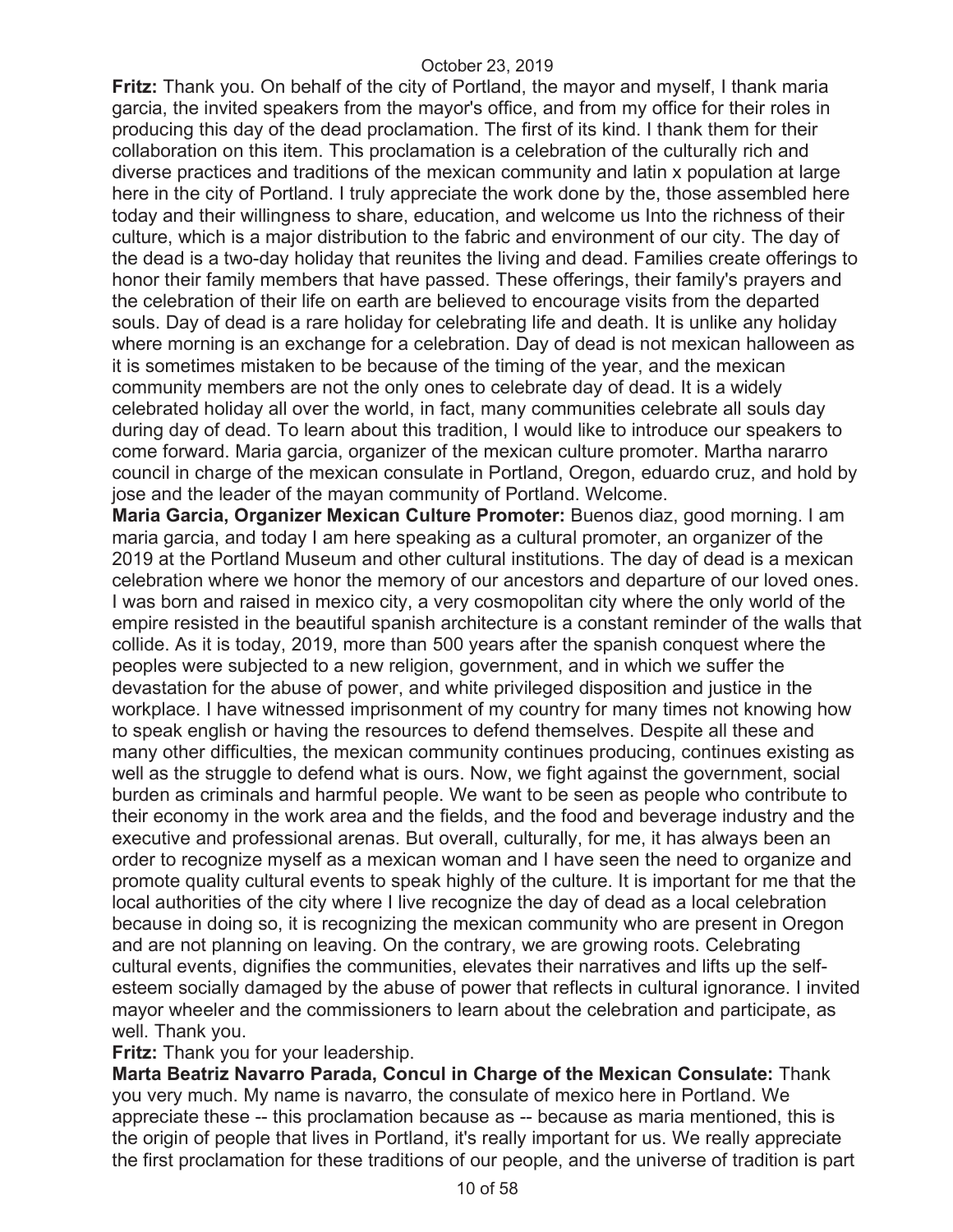now of the, of the whole humanity, and I just want to mention that everybody can visit our friends in muertos of the consulate. For two weeks from the 1st of november, and also they said, we are, we are going to organize in the children's museum. The children can visit that Especially for them at that museum. It is a time that we are collaborating with them. I congratulate maria to have this opportunity to do these activities, and thank you to the city and to the mayor for this proclamation.

**Fritz:** We are honored by your presence. Would you like to say where is the mexican consulate here in Portland?

**Navarro Parada:** Where is the mexican consulate? It is at 35 -- it's in 12th avenue, 3501. **Fritz:** The cross street is jefferson?

**Navarro Parada:** At the corner of 12th avenue and jefferson street, the consulate. We have 20 years there. And everybody can walk and visit our friend for those two weeks. **Fritz:** Thank you very much.

**Navarro Parada:** You are welcome.

**Hardesty:** And most of us don't know our address when we are put on the spot. **Eduardo Cruz:** Hello, everybody, and thank you, maria and my wife and thank you to the city of Portland for allowing us to celebrate officially the "day of the dead" which is a celebration. So I am here to just point out some benefits of the celebration. The first benefit that I am going to point out about these beautiful celebrations is human use. It will offer a lot of ways so people can experience their culture, that is just right here, it's been here for a long time. But some people, you know, probably are too busy, and they have been ignoring it, so we are going to educate people with these types of celebrations, with not only the but also in places like ohf, right. The Oregon historical society, and the Portland art museum, and other places, and maria has been doing different activities here and they are educating people so this will bring a lot of values and principles to our community. And it will help out to good emotions and experiences, and in celebrating the day of the dead is not only bringing a bunch of candy, offering a bunch of candy to the children. We are going to offer real food. It's so hard to get real food these days, so maria has been doing a great job with that, also, it will bring something very important, the understanding of what life is, is going to be a lot easier if we understand what dying is, and our ancestors, they figure out that it is just a transformation. It is really just the end of the cycle and another one. We are like and once we go through that transformation, we will turn into light, you know, so it was a beautiful concept of honoring life because we know that there is something beautiful after that transformation, so a better understanding of dying will provide a better quality of life. For everybody. And then another benefit, I would like to point out, this is going to unite because this is Not a mexican celebration. As maria mentioned the celebration with different names, it's celebrated many places in the world. And there is a lot of similarities, and we always like to argue and point out the differences. But never -- or similarities, so it's time for us to change that, so everybody -- it does not matter if you are purple, green or red, everybody can celebrate the day of the dead. Everybody can honor their ancestors, so this will offer a better opportunity for understanding that and will unite us, so hopefully this starts here in the city of Portland, but hopefully this spreads all over. Thank you very much. As an artist, as a performer, as a musician I will just say that we will do our best to offer all these things that I just pointed out to our communities and to deliver this message of union. We need to unite so we can all move ahead together with the beautiful celebration of the day of the dead. It will be something beautiful that you don't want to miss. Thank you very much.

**Fritz:** Thank you very much. Commissioner eudaly.

**Eudaly:** I have a question. First of all, thank you for the invitation. I love this time of year and all the traditions surrounding it, and I love the day of the dead, but as someone who doesn't share your culture, your cultural heritage I am wondering if you can tell me how I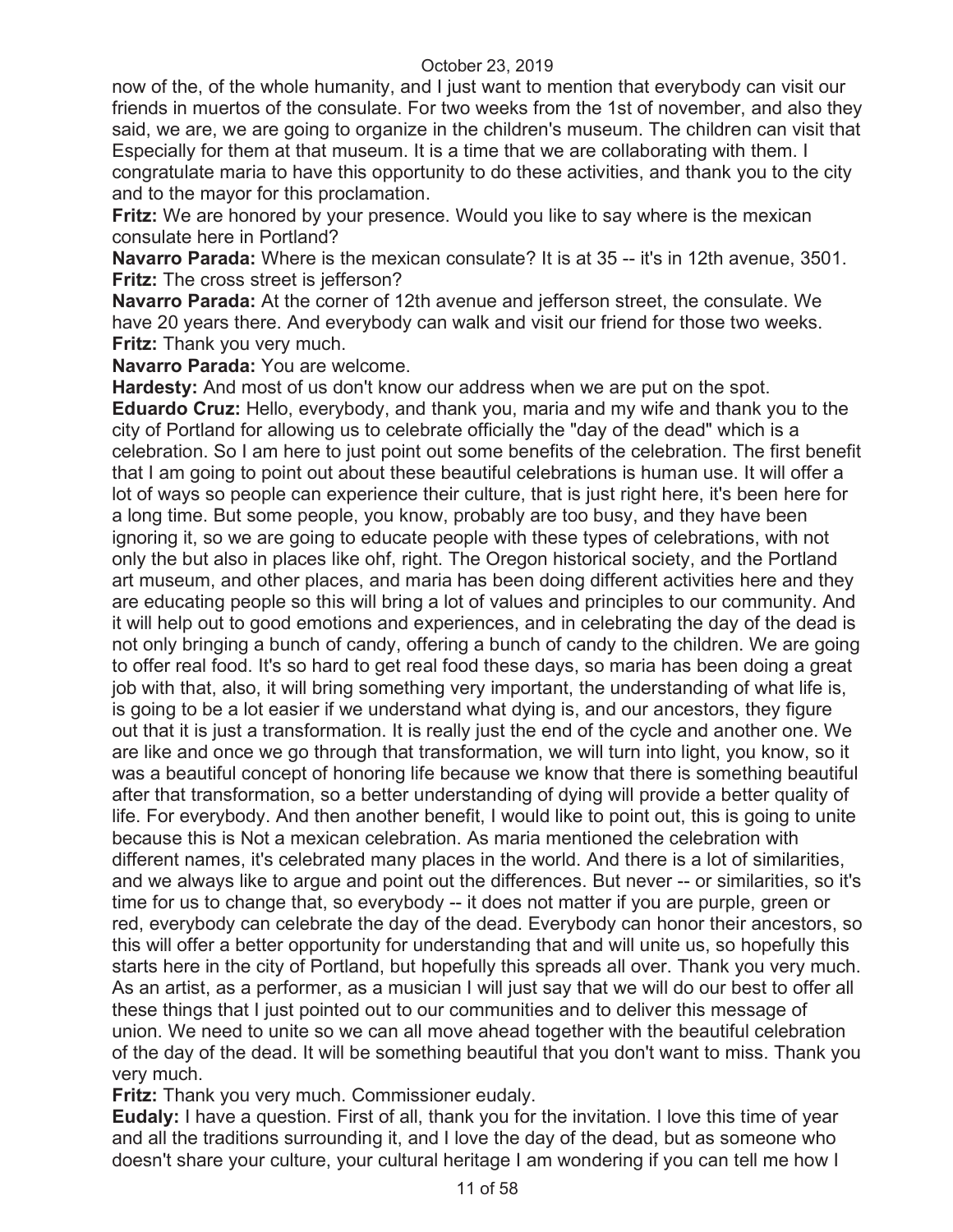can respectfully honor and Participate without culturally appropriating or offending people in the culture.

**Garcia:** I appreciate for your question because that's a question that I encountered in several places. I am deeply grateful for the community to be respectful to our language and our celebration, and I believe that the first step is to participate, come to our events and ask, it is -- we want people to ask us what we are doing. Why we are doing it. That's why I am organizing this because they are not just fiestas. I am putting a cultural program together so our new generation of mexican, non-mexican, spanish speakers, can understand our origins, so that's why it is for everybody. Come, please, to the celebration so you can understand and talk about it, it's a great way to be part of our community. Thank you.

**Fritz:** Thank you very much, that was maria garcia, navarro paerada and eduardo cruz. And the next ones is miranda, a late substitute.

**Eduardo Cruz:** Good morning, I am an artist, and thanks for having us here, and thank you guys. The importance of the day of the dead is not only the 3,000 years before the conquest, the mix of the two cultures, two different worlds. It is so many things as a cultural respect, and as an artist, living in Portland, now that we have something for the humanity, like a few years ago, it was humanity. Not only for the mexican, but for columbia, and nicaragua, salvador, and so many other countries, they have been celebrating that for thousands of years. With the respect of the living but also the respect of the dead and the ancestors, we celebrate that to bring all of the memories not only for us, but not for everyone. As we've been seeing last year in the Portland embassy, hundreds of people getting in and out, celebrating, to learn, and to know, not only the faces of the katrina painting, the dead ones, but also to have something that we can share to the world and have communion and something that we can do together. And I am really happy to be here and to see the day of the dead as my favorite holiday. I love it. I love the food. I love all of the symbolic things, and we have the flowers, and the food, and everything is but the community getting together in a good way.

**Eduardo Miranda:** Hi, my name is eduardo, and I am from mexico. I am born in a small village called in the state of oaxaca, I am a mix -- I am a native spanish speaker. I am here to share with you a bit about our day of the dead celebration in my village. The day of the dead is one of the most important festivals for us. We take two days to honor those who have passed away from our families. We dedicate those days to offer them their favorite food and Drinks, and to pray for their souls is, but also, we dedicate that to spend time with family and remember those persons who are special. But most important, we think that we can dedicate that today to honor those first settlers from our cities, from our towns, and the first people who lived there. It is important to know where we are from in order to know where you are going to. All of us, our kids, our families, we are trying to let them know that we should preserve all the values from our ancestors in order to get, to have a good community and live in peace how they lived before. Why is it important for us to celebrate in Portland? Because we believe that no matter where are you living, you have family that is no longer with you. They are special for you. And that is the most respectful way for us to remember them with their favorite food, with their favorite drinks, but also with the family and remember that those people, they are no longer with you, are going to be with you all your lives. Thank you.

**Fritz:** Thank you very much. Maria.

**Garcia:** Should we read the proclamation?

**Fritz:** You want me to read it now? Wish me luck here, so I will read the proclamation and we will take a photograph with everybody. Whereas day of the dead is one of the most distinct celebrations in mexico that has Transcended time. It shares the ethnic and cultural plurality of mexico enriched through centuries with the contributions of more than 60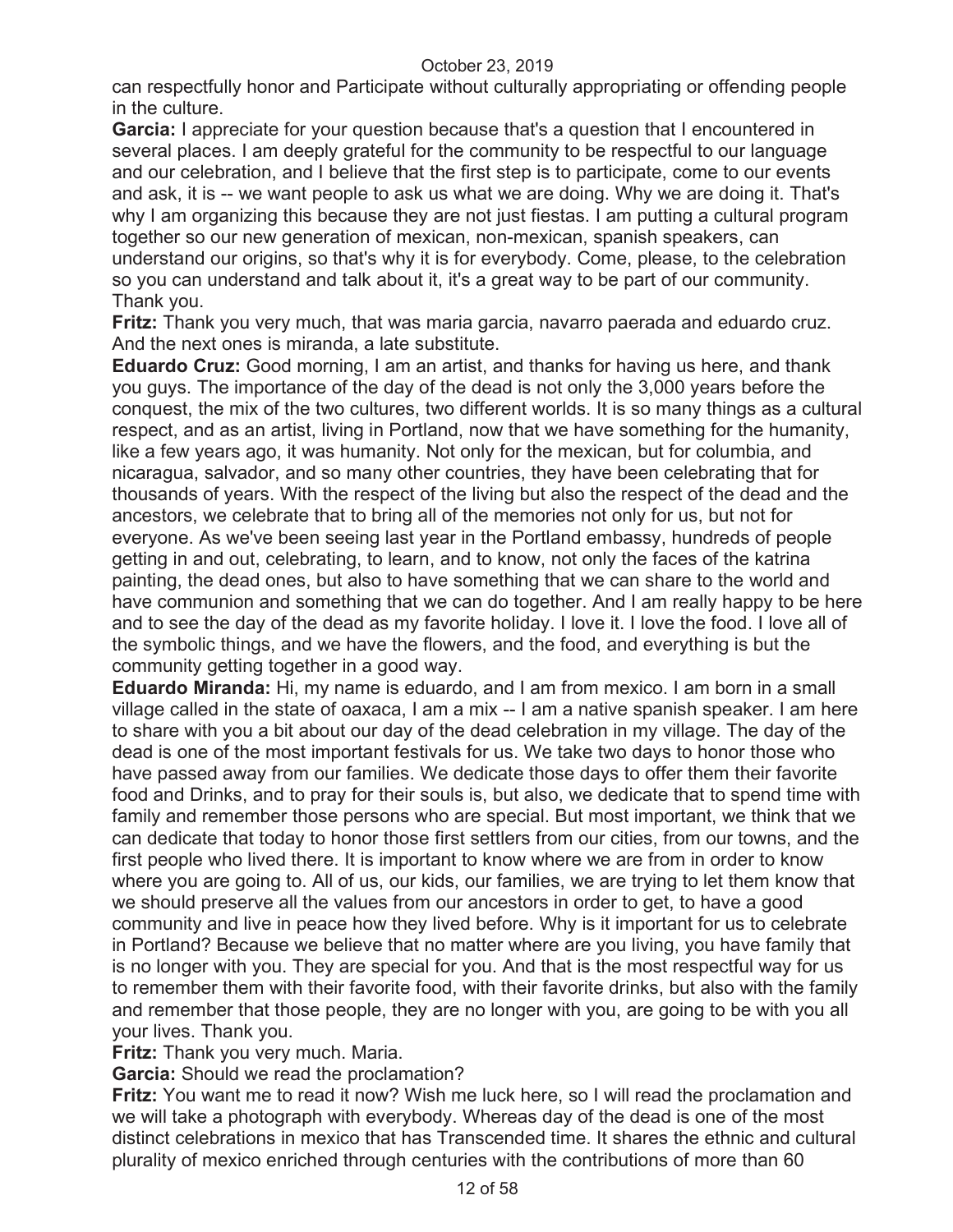indigenous groups that resided across the mexican nation. After the spanish conquest, the indigenous communities continue to celebrate through their struggles of colonialization. European culture left a lasting imprint on the traditions and beliefs in mexico, forever establishing day of dead as a celebration of life and cultural fusion. And whereas day of dead is a celebration of a return to earth of the loved ones, half friends and family that departed before us and brings the mexican and non-mexican communities to get closer together by celebrating being and creating a time to remember ancestors. The festivities begin the first week of october and continue through early november, which coincides with the season of the harvest dedicated to share with ancestors the benefits of first fruits. This celebration is an opportunity to share cultural values in a way that is educational and inclusive. These days are celebrated as a cultural presence across the united states and in Portland, Oregon. And whereas day of dead was recognized in 2008 by the united nations education, scientific, and cultural organization as a significant expression of the indigenous peoples and as a part of the master work of oral and Intangible patrimony of humanity, and whereas 2017 days are from the institute of mexican abroad states that the main groups of indigenous communities from mexico and Oregon, now and whereas the representation concerning the dead have given way to a symbolic and ritual architecture expressed in an infinite amount of creative works, crafts, and ephemeral artwork, giving singular values such as the production of jose guadalupe [inaudible], popularized eventually by diego rivera's art, and whereas [inaudible] are built by family members and friends. Alters include a picture of the departed one, marigold flowers, also known as [inaudible], or flower of the dead, representing life and the candles of different colors. Yellow representing the strength of life, purple representing the christian mourning, white representing the light, innocence, and purity, and black, referring to the pre-hispanic religion of the place of darkness and [inaudible] the place of the dead ones. And another important element of the alter is the sweet tradition pastry that according to national institute of mexican anthropology, this sweet bread has colonial roots inspired in three rituals. Its round shape representing a skull, the phalanges exclusive to the human bones, they are positioned as a cross representing the cardinal points honoring different gods. [inaudible], it refers to the Memories of the deceased one, this serves as a time for reflection and remembrance, and whereas the mexican community in Portland is alive and is here celebrating the community day of the dead is understood as a tradition rather than the ending of life. Now therefore i, commissioner amanda Fritz, on behalf of ted wheeler, mayor of the city of Portland, Oregon, the city of roses, do hereby proclaim november 1st and 2nd, 2019, to be day of dead in Portland and encourage all residents to observe this day, and you are going to read it in spanish now? Okay.

**Garcia:** Before I do that I want to invite everybody to come on november 1st from 5:00 to 9:00 and november 2nd from 2:00 to 9:00 p.m. At the Portland art museum, I am sorry. We have our facebook page called free community celebration. Day of dead. All the details are there.

**Fritz:** Thank you. [reading in spanish]

**Fritz:** Gracias. Do any of the colleagues want to say anything? Commissioner hardesty. **Hardesty:** Thank you, madam president. That does have a nice ring, madam president. I say that quite a few times when possible. What a wonderful tradition when we honor our ancestors and center them and making sure that we don't forget the lessons that we have learned from them that our children actually remember that they have been influenced by the generations that have Come before. I am so proud to be part of a city council that honors traditions that are not necessarily traditions that we have been familiar with as people born in the u.s. With one language. But I am proud that I live in a city, and I am on the city council where we honor a host of traditions, and happy to be supporting this tradition today. Thank you very much for being here. Appreciate you all.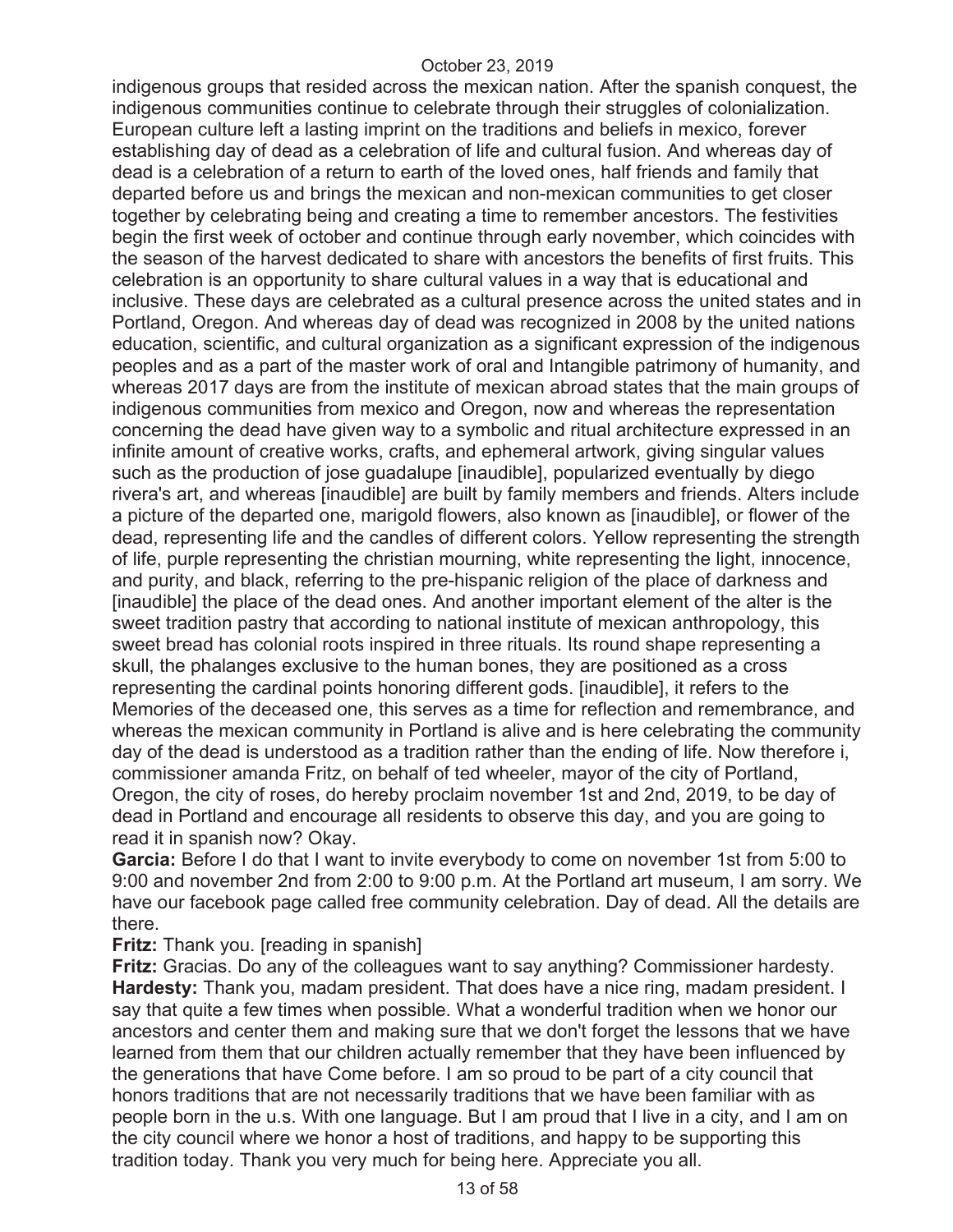**Fritz:** Thank you very much to all of our speakers, and to mary garcia for your leadership and on my staff and jordan, and maria has organized an event in the atrium from 2:00 to 5:00 p.m. This afternoon, and the public is welcome in city hall. Let's take a picture at the front, please.

**Fritz:** Thank you very much, please read the next time certain.

# **Item 981.**

**Fritz:** Commissioner eudaly.

**Eudaly:** Thank you, madam president. I am pleased to introduce the next item. Today we will be voting towards 631, 321 for the cannabis equity grant program, we will hear from the staff, the cannabis office as well as some of our community partners who has been recommended to receive the funding. Before we begin, however, I would like to take a second to recognize this will be brandon's last time before the council in his current capacity. He's accepted a position at Metro. Brandon, I want to thank you for your leadership over the past four years and congratulate you on your new adventure. Cannabis policies largely unchartered territory for local government that you have risen to the challenge, and we appreciate all that you have contributed. With that I would like to welcome brandon goldner, kimie ueoka, and jeanette ward horton to the table. **Hardesty:** Madam president.

**Fritz:** Commissioner.

**Hardesty:** We get mixed up all the time. I was going to say can't we pass a resolution to prevent brandon from actually going to metro? [laughter]

**Brandon Goldner:** I appreciate that. Thank you. I am excited and sad, this work has been incredible and super meaningful, and thank you all for your support, and for my colleagues, too. So as you know, my name is brandon, I supervise the city of Portland's cannabis program. I am here to talk today just briefly before giving it over to our policy coordinator kimie ueoka to talk about the social equity grants program and give an overview of year one of that program. If we could begin with the first slide, the cannabis equity grant is a tool for restorative justice, community reinvestment and wealth creation and communities impacted by cannabis prohibition, and black and brown americans from law enforcement to the judicial system, through the lives made, and the cannabis Prohibition, and the city has an obligation to do what it can to repair some of that harm and the equity grant is a step in that direction. The cannabis equity grant also alliance the city of Portland's comprehensive plan, and we talk about economic prosperity, and equity and resilience, and also alliance with the bureau's five-year equity plan and the citywide racial equity goals so again, the entire city of Portland, all of you commissioners, folks who live here, our staff and community understand the importance of this work. With that, talking a bit about the first year of the cannabis social equity grants and for some context, Portland voters passed a ballot measure in 2016 to authorize the 3% local tax on recreational cannabis sales. The authorized uses of that revenue were threefold as summarized in these bullets for drug and alcohol education and treatment, and for public safety investments, and for support for small businesses, especially women owned and minority owned businesses. That language in the ballot measure, and an economic opportunity and education to the communities disproportionately, and I want to thank commissioner Fritz that the bullet point got into the ballot measure. We understand how important that is. Some background on year one of the grants. To be clear that the first year of those grants were facilitated by omf's grant office and prosper Portland, and now that We are going to be talking about year two in just a moment, that's being facilitated by civic life but the first year was not. There was a survey done for the reinvestment of the tax revenue as convened by commissioner Fritz and eudaly's office. And there is a steering committee that got together to decide okay, so that third bullet point of the reinvestment, social equity efforts, what specific types of programs and efforts should that tax revenue fund? So the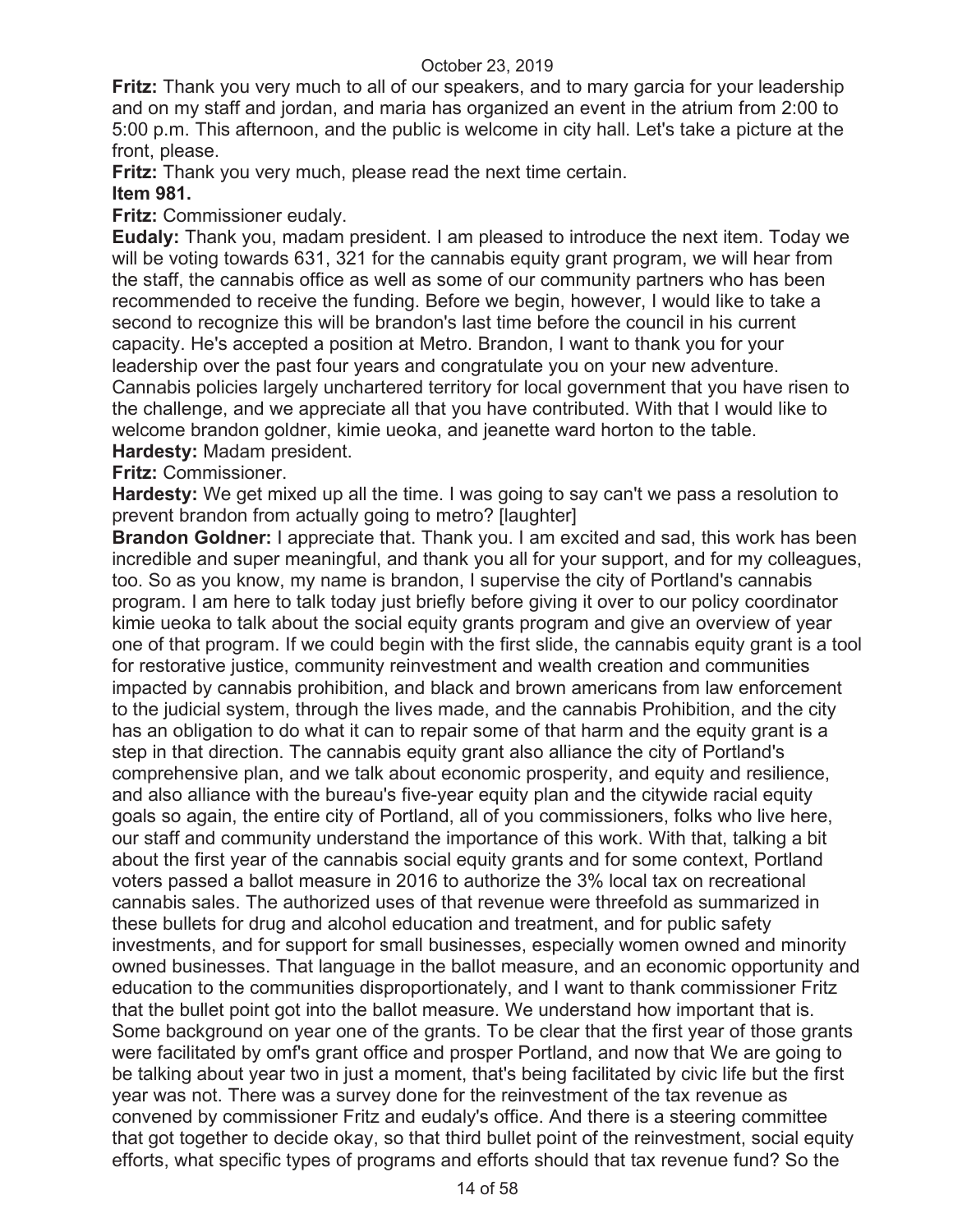result of those processes on the next slide, oh, you have it there, thank you, were three priority areas. Expungement and record clearing, workforce development and small business development and technical support, and there again you see that a portion of that money was managed by the grants office and a portion managed by prosper Portland. The selection process for that portion of the money that was managed by the grants office, the 350k for the expungement and record clearing and workforce development, I am going to talk about that because it's that portion of the revenue that most closely reflects the -- what we're calling year two of the cannabis equity grants that we are here to discuss today, authorizing the process there. We had nine applicants in that first year. The selection committee recommended three projects for funding, and those were approved by council in august of 2018. The public defender for the expungement portion received 154,000, green hop is a cannabis retailer that has a green hop academy with cannabis specific workforce programs. They received 95,000, and then poic and rosemary anderson high school received 100,000 for their construction pre-apprenticeship program. Now all three of those organizations have representatives here today, and they are going to come up and speak a bit about their efforts. They will be up here in just a moment. For that first year, outcomes, all of those projects were on track to meet the outcomes that were identified in the grant agreements, and more than 800 Portlanders received services as a result of those cannabis social equity grants, and I do want to make mention in year two there is specific language that talks about aggregate data and analyzes of demographics information so that in year two, we know exactly who we are helping with this funding because that's critical. Yes, we want to do good, and we want to allocate funding for that purpose, but I believe that we really need to know exactly who it is that we are helping so in year two that is baked into the grant agreement and is a requirement. I just wanted to make that point as clear as I could. With that, that ends my portion on the first year of the grants, so now I will kick it over to my colleague kimie ueoka to talk about year two and one more brief thing, and she did not want me to do this, kimie ueoka has been doing heroic work with This. It is difficult. It's unprecedented. This stuff is new for our bureau. It's new for the city and new around the country, and she has a level of professionalism and patience and creativity that I wish that I had, and I really appreciate her work with this. So with that, I am giving it on her to talk about year two.

**Kimie Ueoka:** Thank you. Good morning, commissioners. My name is kimie ueoka, and I am the policy coordinator for the civic -- for the city's cannabis program. Forgive me, I am a little nervous. This is my first time here.

**Hardesty:** We are pretty scary looking.

**Ueoka:** Oh, man, I think it's the table, really. [laughter] so as brandon said, our bureau took over administering this grant fund this year for year two, and it has -- needless to say it has been exciting. Not only did we have a compressed time line that we were aiming for, but we also received three times the number of applications for the funding as they had in year one. It threw a wrench into our planned time line but we are here. Yeah. Upon the recommendation, we are here today to propose six projects to be funded by the city in year two. This graphic shows the activities of the year two grant-making on a time line. One thing to note that because -- it was really important for us in year two to get this grant aligned with the city's fiscal year. Therefore, it was decided that we would announce this grant have an eight to ten-month funding cycle in order to align with the city's overall fiscal year time line. With your approval today, we will be on track for a nine-month funding cycle for year two. So, we started off with a listening session in april. It was a great opportunity for us to introduce ourselves to some of the organizations that are doing the work of these priority funding areas. And begin to build some community and connections around this work. We, through a pretty broad net out in invitations and 20 individuals representing 15 different community organizations, participated in that listening session and helped us to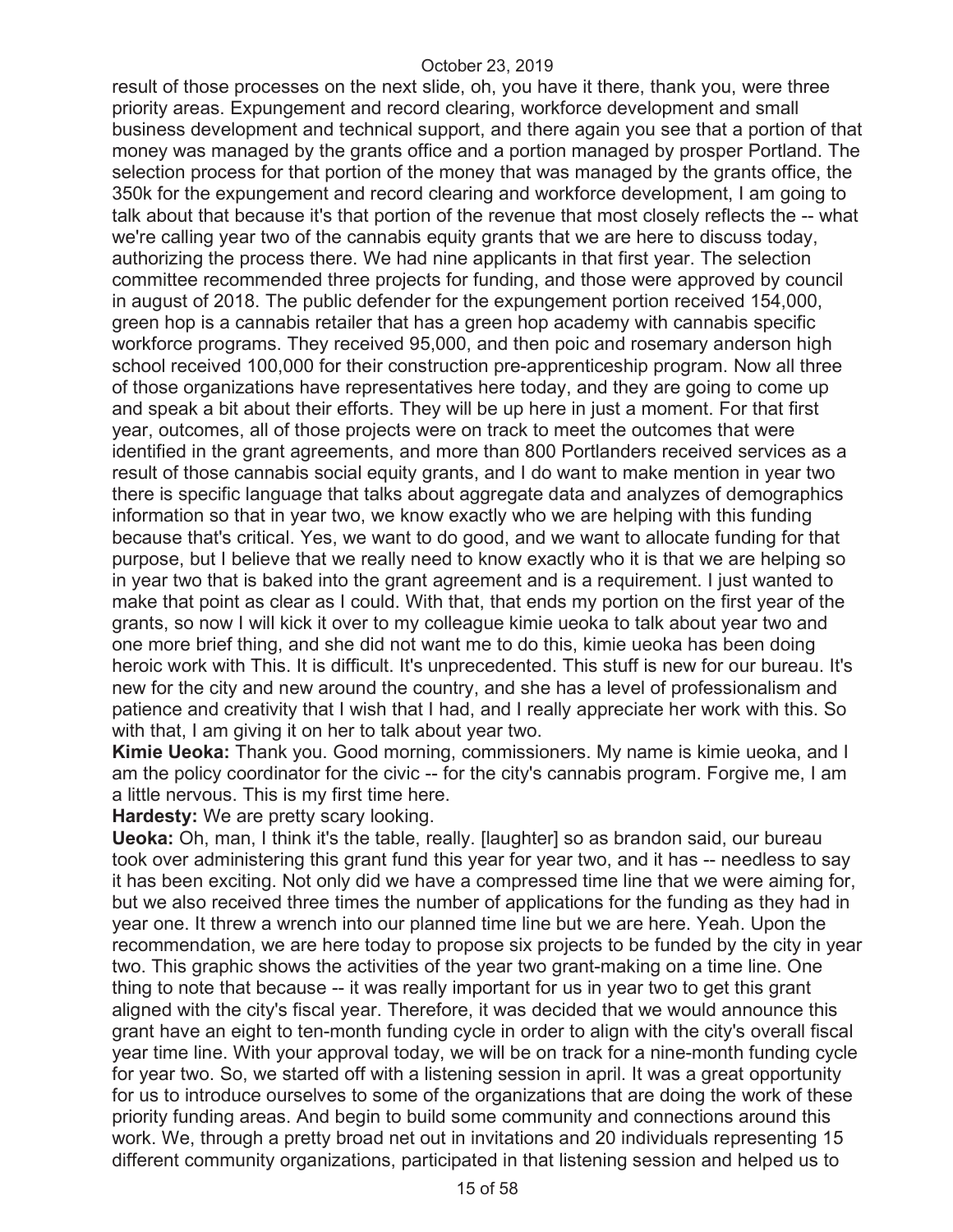shape the funding announcement. The link to the summary of that listening session and the action items that resulted from that listening session is available on our website for this grant. It is at www.Portlandoregon.gov/cannabis tax. We also work closely with the office of equity and human rights on shaping the final product. The year two, priority funding areas, 490,000 was allocated in year two for expungement and record-clearing, workforce development is, those two were carried, carried over, excuse Me, from year one. And the additional funding priority area of re-entry housing was for year two. Prosper Portland received funds to continue the small business development and technical support. And jeanette from nuleaf is here to speak more about that piece of work in just a moment. So our selection process, we brought together a review panel of six community members and one city staff from the Portland housing bureau to participate in the review and the recommendation process on the grants this year. They were not prepared for the volume of the work, but we gave it to them with 32 applications, but they rose to the challenge and donated more than 230 hours of time to this process, so I would like to take a moment to thank them and acknowledge that gift. The review panel process included an independent scoring process, which was followed by an all-day, in-person collaborative scoring session. Of the 32 applications received, and the 3 million in need that were expressed by those applications, the review panel landed on a final recommendation of six projects for funding. And they also recommended that all year one projects receive funding for a second year. We are here today to request approval to fund these six projects at 631,321. We are requesting a retroactive start date of october 1, 2019, to allow for that nine-month grant cycle. The review panel recommended That the city utilize 141,321 of the currently available fiscal year 1920 funds to allow us to fund the top six applications, which did include a second year of funding for the first year grantees. This leaves 758,679 for the fiscal year 1920 cycle, which we will be calling year three. Projects proposed for continued fund anything year two are the year one grantees, Portland opportunities, industrialization center, and aka poic at rosemary anderson high school for their construction, preapprenticeship program, the metropolitan public defender services for their community coalition record-clearing clinics, and green hop for their green hop academy. New projects for year two are southeast works with their youth works project, voz for their building economic power for day laborers project, and constructing hope for their building equity project. Summaries of the projects are in exhibit b of the ordinance packet and will be posted on the grant web page after final approval. But even better yet, as brandon mentioned, representatives from all of these organizations are here to speak to their work, and share the impact of their work directly with you themselves. Of note, one year to applicant requested a small scope modification after the review panel process, and it was primarily to increase the pay rate for the participants, a pay stipend for the participants in order to do that, they needed to make a reduction on their Internship program but there is no change to the overall requested amount. So most importantly what have we learned? **Hardesty:** Could you go back to the last slide, please?

**Fritz:** Commissioner hardesty.

**Hardesty:** Thank you, madam president. Go through this, so we are reducing an intern leadership from 20 participants to ten?

**Ueoka:** Yes, so their request was to increase the rate for both their apprenticeship and internship program to get closer to a living wage for those participants. They are not requesting funds for anything beyond those stipend for participants. They are contributing the other program costs, and in order to make those changes, they increased the pay rate for the participants. They made a reduction in the number of the ten week internships from 20 to 10.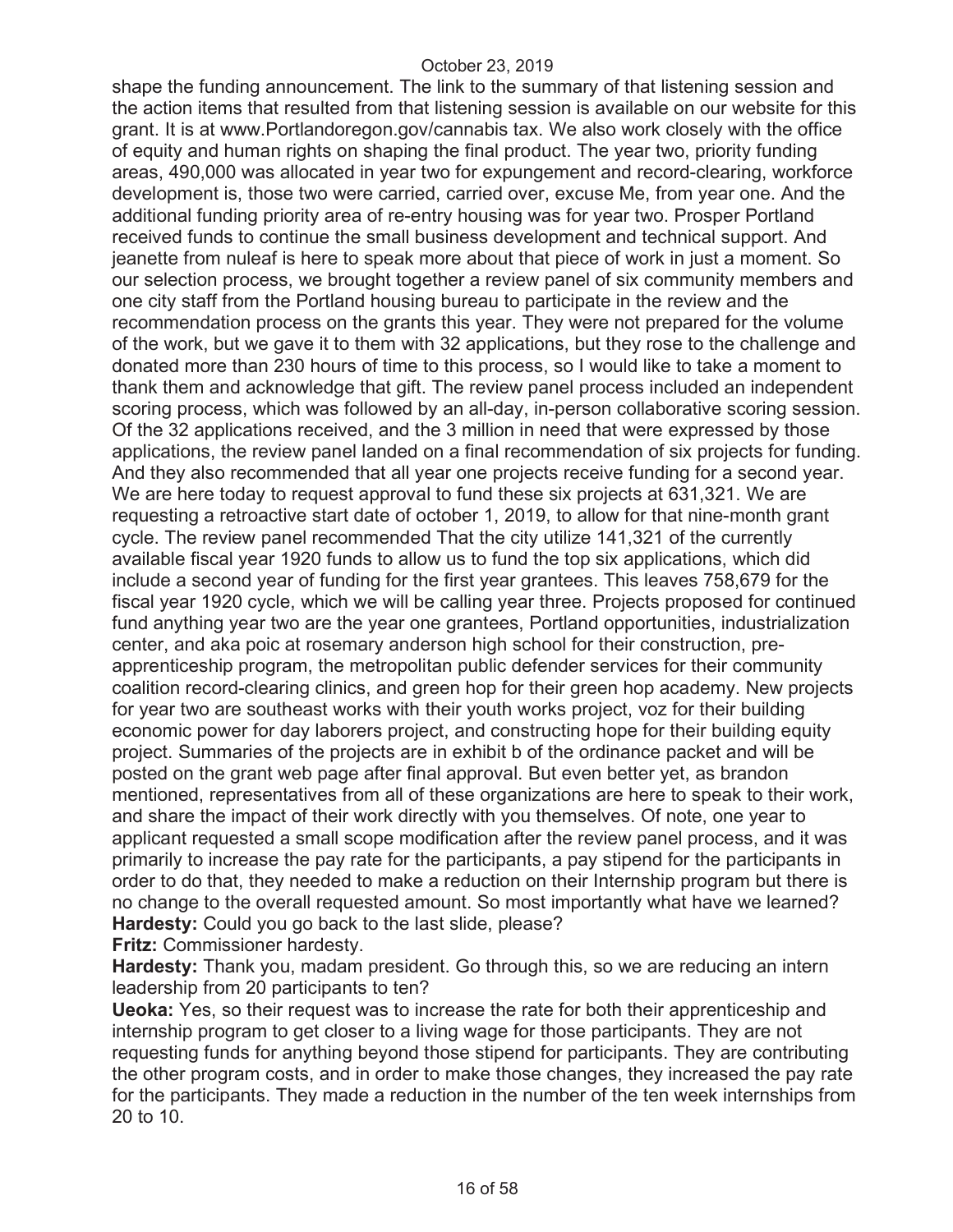**Hardesty:** And is that still a good value for the money that we're investing in that program if we are getting half of the participants as compared to what was agreed to in the original contract?

**Ueoka:** I believe that is yet to be seen fully, only because we do not have the year one outcomes yet, and, and as we have all spoken to, this is a learning process, and we are working to even better define for ourselves what -- how best to support all of our grantees in meeting our expectations around building wealth and power for the communities that have been most Impacted. That is part of our process to continue and refine and shape this grant. Along that line, what we have learned and what we still need to do, we have received all these points are based on feedback that we received directly from the grantees, applicants, and community members and also our review panelists. So we are continuing to increase our level of support for applicants, both before and after the application process. An example of that is everybody who did not -- was not recommended for funding this cycle received an offer of the 15-minute, one-on-one meeting to discuss the details of their specific application and how that might be strengthened in the next cycle, and we are also hosting a grant writing workshop as part of the prefunding announcement opportunities. We will continue to improve our grant-making process and there are lots of things that we can do to improve the support that we provided for both through the funding announcement and also to the review panelist. Some of the feedback that we have gotten and we are already working towards is continuing to seek out strategic opportunities to make upstream changes and investments to even broaden the impact of these funds, and increase the communication and collaboration across the bureaus as well as looking for a policy opportunity. Aligned with this work. And also to deepen the community relationships and engagement Around this work. One of the big takeaways from the 50 plus conversations that I have had over the last seven months, I think can be summarized in a statement, not a statement, but a clear statement here that I am going to try and communicate. One thing that stood out in all of my conversations was this -- that work in reparative and restorative justice requires a thoughtful and strategic plan, and that our policy-making needs to be trauma informed, and we need to be using trauma informed policy stewardship in partnership with the communities that we intend to serve. Without these things in place, people, processes, power, all of the ps in all their forms, will default to what is familiar. That will work against us in our work. If this truly is our goal, with the use of these funds. So we have really taken that feedback to heart. We are -- we are working to identify some clear action items for year three. I will hand the microphone off to jeanette to further discuss.

**Jeanette Ward Horton, Executive Director Nu Leaf Project PDX:** Thank you. Thank you, commissioners. Happy to be here, i'm jeanette ward horton, the executive director of nuleaf project, and we are receiving funds from prosper Portland and from the social equity grant, ultimately, to support the investment into minority and women owned businesses. Minor and women owned cannabis businesses. I will share information about Why this is important and thoughts around how we can think about the future of these grants. So we will start with this fact because it's important to ground ourselves in this, and ensure that we are not coming at this from a stereotype, many studies have shown that adults across races use cannabis at similar rates. However, we can see in the next two slides, the arrest rates and the conviction rates in the state of Oregon, and you can see the disproportion that targeting a first african-american community, second, native american communities, and I think it's really important to call out what communities we're talking about specifically, so that we can understand as brandon says and we start to get visible into who we're impacting, that we're clear that we need to be impacting positively through these funds african-american communities and native american communities first and second. Conviction rates, if you move forward, get interesting. You still have trends of african-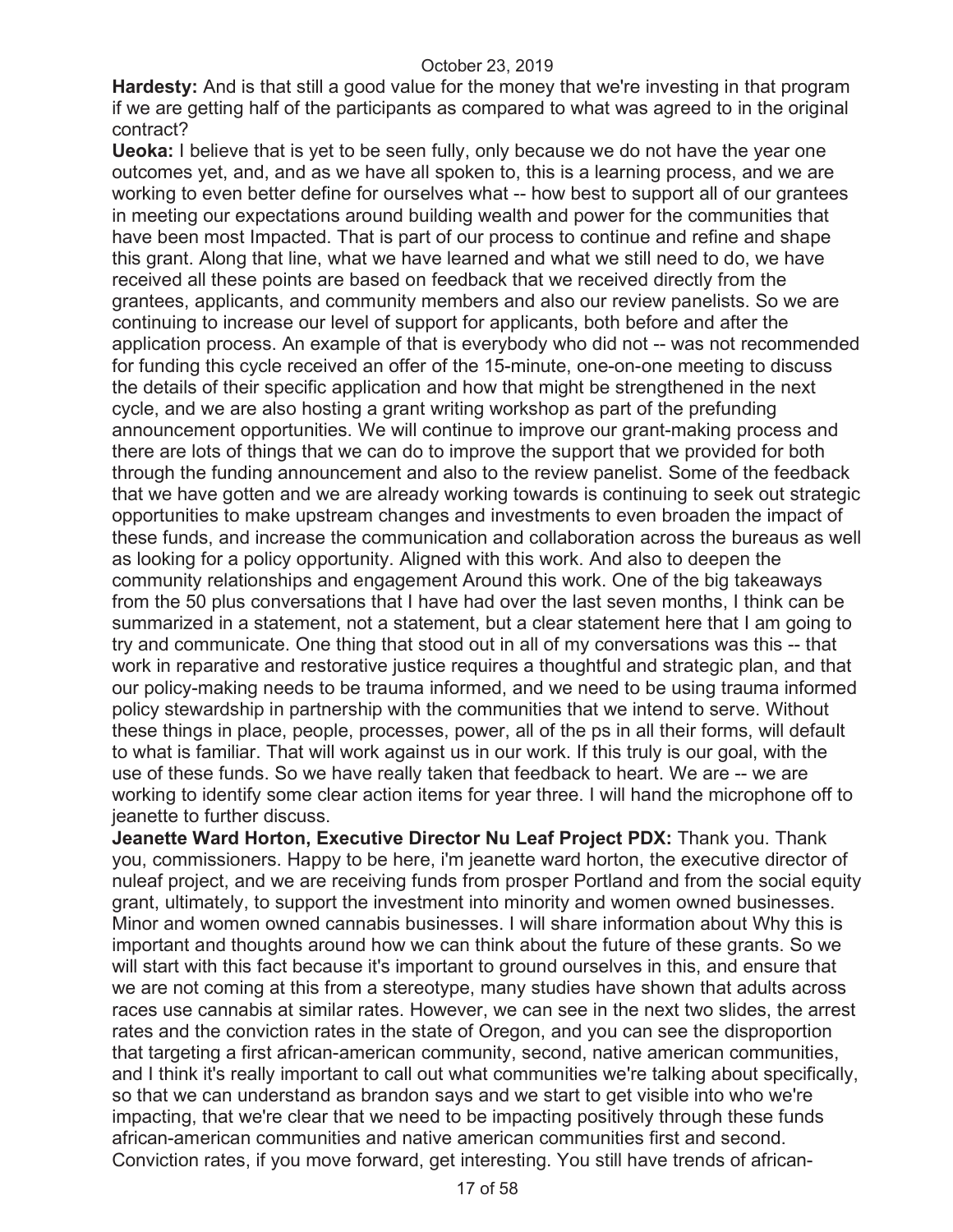americans being convicted at higher rates, but native americans jump up here. So we have got to keep our lens on both those communities and insuring that these funds really impact positively those two groups. If you think liberal Portland is any different, it is not. We have arrest records from 2014 of Portland, and asking americans targeted the most, and the native americans are arrested at similar rates to Their population, but nobody else is for cannabis arrests.

**Hardesty:** Madam president. Thank you, I am very curious on this data because I think that most people know that hispanic is not a category where we are collecting data in a way that we can, actually, add to the demographic information, right. My work in criminal justice has taught me that a lot of times a hispanic individual is misidentified as being white. So I am curious as to -- when you look at the shot, you would think that latino community is not as egregiously impacted, but I would argue with that, if that was what we were telling people were so. Anybody?

**Ueoka:** I would also add to that, that if you think about cannabis criminalization over time, that there is also data there that we are actively searching for right now in advance of year three to have a sense of the generational, inter-generational impact, and given that the forefront of cannabis criminalization was driven in part by some --

**Hardesty:** You know, you can just say it, from unequal, racially-focused criminal justice activity, right. We should not be shy.

# **Ueoka:** Yes.

**Hardesty:** We should not be shy about saying this is what it was, still is, and why we have got a lot of work to do.

**Ueoka:** Thank you. So that's why we are focused right now on taking a look at, over time, which -- what does this look like, not just for the past ten years, but what does it Look like for the past 80 years.

**Hardesty:** Hispanic and latinos also get classified as white, so you are absolutely right, commissioner hardesty. So this says really important for understanding -- there is a term "compound deprivation" that a harvard researcher, robert samson coined that talks about how arrests and conviction impacts an entire family. The economic impact, impacts the mother, father, brothers, sisters, and the spouses, the children, and the children of the children. Unfortunately, data is telling us that african-americans are the one group where your children are likely to fare worse than you are economically. That's not what we want for our communities and for our families and for our cities. The reason for that, you can see here on this slide because the arrests and incarceration results in all of these other things. You can't get loans for businesses, and schools, and you are denied housing and better neighborhoods, etc., etc and all of those things lead to this web that then leaves you in a depressed socioeconomic situation that gets worse generationally. So what we do at nuleaf is --

**Hardesety:** I just wanted to correct the slide. I am sorry. If you will go back, in Oregon when people are incarcerated, they cannot vote but when they get out they are eligible to vote. And I think that there is only one state in the united states That people don't have the right to vote after a conviction, so I don't know how you would want to change that, but for the sake of accuracy, I know many people just believe that once you have been incarcerated you can never vote, so we are trying to undo that myth around who can vote and who can't. Thank you.

**Ward Horton:** Thank you. So what we do at nuleaf is understanding these interconnected webs that leads to the compound deprivation is we focus specifically on entrepreneurship. It has been shown to be the best way to improve household wealth. 37% of the health in the united states is held by entrepreneurs. African-americans, specifically, are in the worst positions of entrepreneurship rates. We own the least businesses and our businesses tend to be the least successful. It gets worse with cannabis businesses very hard to fund and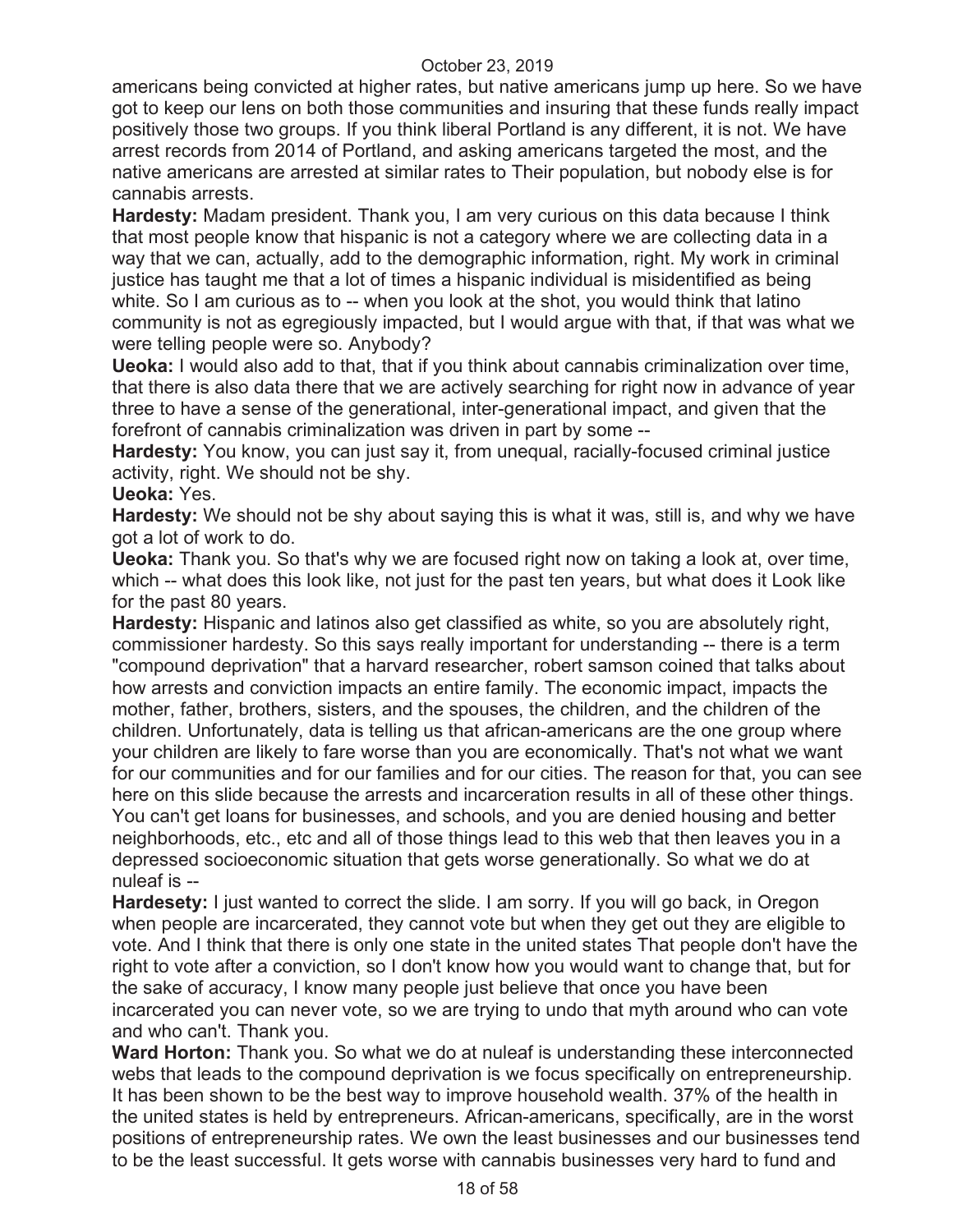that you can't get traditional funding for. We see a great opportunity to take the funding available through these cannabis taxes and use it to impact directly the best [inaudible] from improving household wealth. If it is entrepreneurship, how can we take that money and create entrepreneurs who are funded to levels that allow them to be successful. So, these couple of stats are to further shore up that instant for. Various studies, and there is one from mit here and one for the center for global policy studies that point out that Lower levels of success rates, or lower levels of start-up capital are the number one impact on entrepreneurship success rates. And we can make a direct impact on that, and we are making a direct impact on that with our new leaf grants. Here's an example of that in terms of giving you some year one information about success rates. We have granted several businesses, two of which received our quote/unquote large grant of \$30,000. This is an example from one business, how they were able to improve other business with that grant. We measure what they do with the money and how that money impacts the business, and they have been able to hire employees. They have been able to improve their sales, and all of which is good for cities. This is the right thing to do as brandon said but also good for the city's bottom line. The last thing that I want to say is I really want to leave here thinking about year three and four. Kimie ueoka talked about year three, 741,000 and some change, commiserate with the percentages that are being given across the three places that brandon brought up before. Money going to police, essentially. The city audit has pointed out that the public safety amount is, essentially, going to police. We have money going to drug rehabilitation, and then we have money going to these communities That have been impacted by the war on drugs, and 80% of the funds are going to police. So I do want to, before I stop, speaking leave with the commission that imbalance is not what the voters intend and not going to address the issue we're trying to address of 80% of funds to police, really can only compound the arrests and the situation that we are trying to reverse. So I would love to leave in front of the city thinking about the future, rebalancing the distributions.

**Fritz:** Thank you. The mayor has said that we are going to have a work session in the springtime to discuss that very issue. We are very well aware of it. Thank you. **Ueoka:** So we would like to invite some of the year one grantees up to speak to their work. I would like to invite poic, metropolitan public defenders, mpd, and green hop up, please. Anyone can start.

**Eudaly:** Anyone can start, just state your name for the record.

**Charles Manigo, POIC:** Oh, man, it is on me. Hopefully everybody can hear me. Thank you guys for having me. I am charles manigo. I am here on behalf of poic. I am the coordinator. I run the pre-apprenticeship trades program that we have going on there, and just real briefly, I don't know if you guys are familiar with poic. We have been a fixture in the community for over 50 years, primarily, in the northeast and north part of Portland. Where we specialize in primarily Getting african-americans and low-income, other lowincome minorities job placement, education, things of that nature. The reason I am here is to talk about the cannabis grant and how important it is to our program. One of the biggest things that it's been able to do for us is help us with the support services, which helps for our retention purposes, for our program. Our program is 12 weeks long, and once completion is done from our program, our graduates go into state accredited apprenticeship opportunities. We served 52 people, approximately. Out of those 52 people, excuse me, I have to look at this, 31 have been african-american males. Nine have been hispanic males. Six have been african-american females, one has been a native american female. Three have been hispanic females. Two have been caucasian males. [inaudible] are enrolled in accredited state apprenticeship opportunities, and of the 43, 34 are making \$31 an hour or more, and the other nine are making \$23 an hour or more. The reason that is important is because with this cannabis grant we've been able to help seven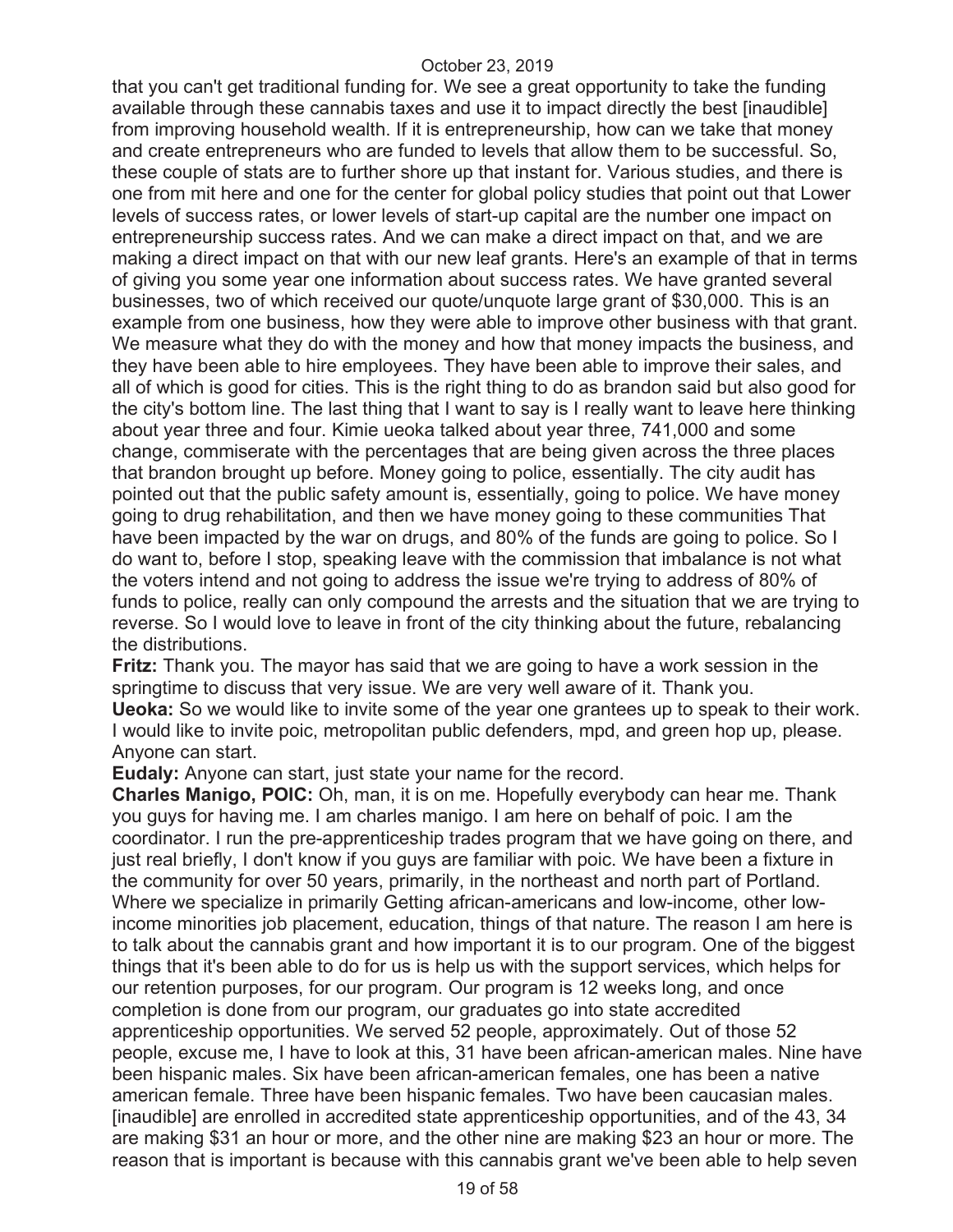of our folks get driver's licenses because that's a huge barrier and a huge obstacle that we face. If our folks don't have driver's licenses, they may be on -- on a work list longer than folks who do have driver's licenses. We have helped four people with Childcare, which is really, really, really huge. We pay our folks by the hour, but it's not enough to cover things like childcare and driver's license and we have paid for four of our folks auto insurance because of grant, as well. We pretty much have been able to do anything associated with getting our folks to work, and that is huge because we have a lot of other barriers and obstacles that we have to face from some of the youth that we serve. The demographic that we primarily target, it's no secret that, you know, they have been marginally affected by the cannabis laws. One young lady, as a matter of fact, was recently -- not recently, but she was released from prison at the end of last year. She came to us, wanted to be in our program, but she had a lot of barriers. She had recently lost custody of her son because she was in prison. You know, her family trajectory was really kind of all over the place, but we were able to reassure her that, you know, that we would be able to help her as long as she was helping herself. Because of the cannabis grant, we were able to get her childcare, got her a driver's license, set up with a bank account. We got her set up with financial literacy classes, as well, which is something that we just simply wouldn't be able to take care of if we didn't have access to this Money. So, I don't want to be too long winded, and I actually feel like this is kind of a big deal -- I feel like I am on cnn, you know. **Hardesty:** You are, not quite cnn.

**Manigo:** This is huge. Yeah. But we are really appreciative of the cannabis grant, and we hope dearly for the life of our program that this is something that will continue. **Eudaly:** Charles, I wanted to thank you for being here today. You did great. **Manigo:** Oh, thank you.

**Eudaly:** Thank you for kind of illuminating the kind of support services that you are providing because we know that not addressing these barriers is a huge pit fall to a lot of these programs, and it's why we see such poor retention rates. If you truly are aiming to serve marginalized communities or underserved communities, it's not enough to just say, come and get the knowledge. As you described, they are -- there are a lot of barriers to simply showing up.

**Manigo:** Yes, ma'am.

**Eudaly:** So very supportive and thrilled to hear about those 43.

**Manigo:** Yes, 43.

**Eudaly:** That's more money an hour I made before I got this job.

**Manigo:** Oh, man, if I was making that amount of money -- we serve ages 17 to 24. If I was 23 years old and I made \$30 an hour or more -- I don't even know. [laughter] **Fritz:** You're going to keep working at that profession, right?

**Manigo:** Yes, ma'am.

**Hardesty:** I think the message i'm getting from your presentation, charles, is having a pot of flexible resources that you can use to address specifically directly the barriers that people are encountering. It's vital to the success of getting people pre-apprenticeship to a good family wage, union wage employment opportunity.

**Manigo:** Yes, ma'am.

**Hardesty:** One question I had for you is that if someone was going to try to do this themselves, there's an \$80 fee that's paid to state police. There's a \$265 application fee. Do these funds allow you to assist people in expunging their record?

**Manigo:** We have other services within the organization that would allow that to happen. Yes. Not particularly pre-apprenticeship but under the umbrella of poic, absolutely.

**Hardesty:** I ask that because clearly there's some professions that with some of these things on your record you would never be able to get into. Clearly the answer is for the state legislature to pass a law expunging people's records across the board. We're not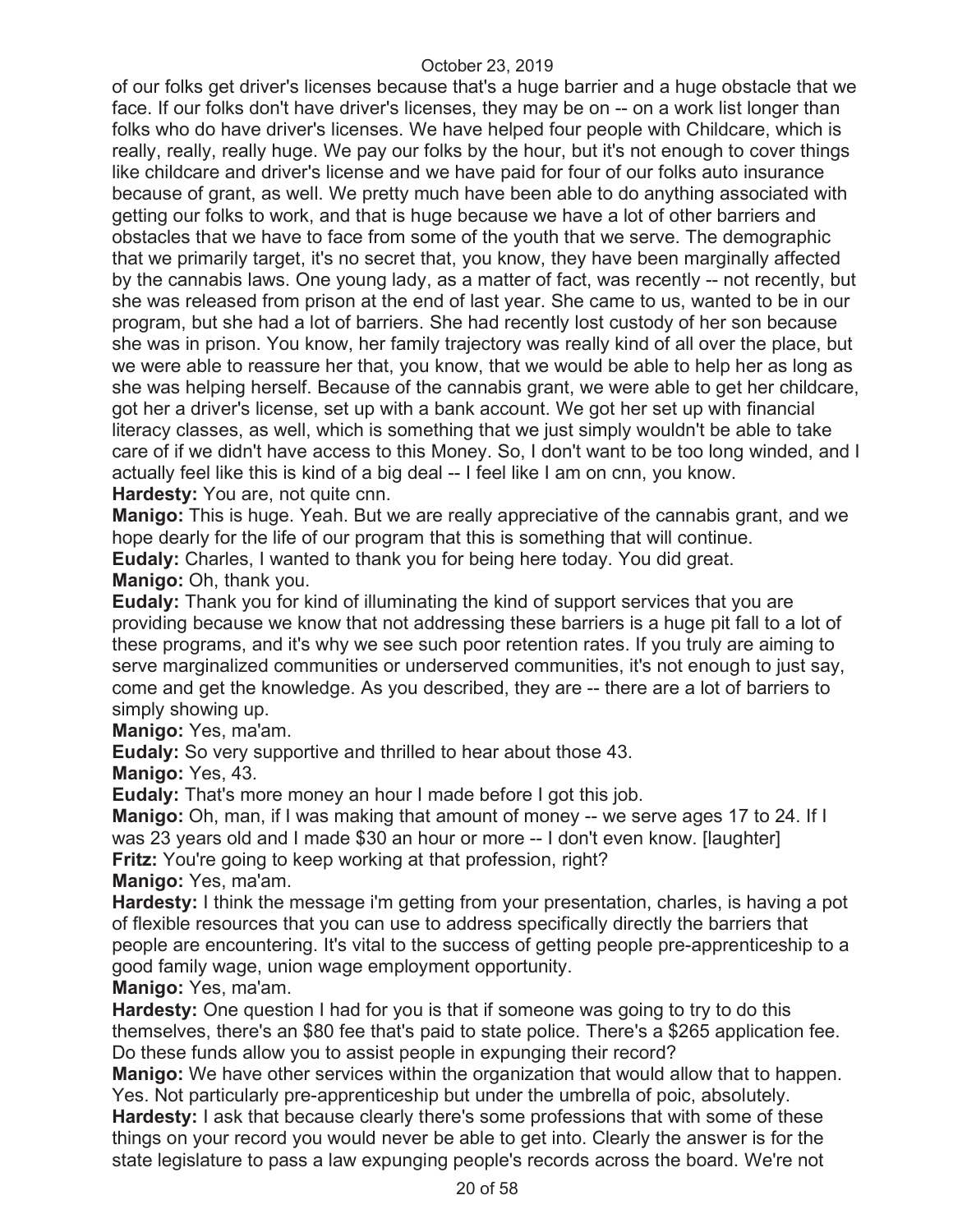there yet, but until we do that it's important we provide all the assistance we can directly to folks. \$345 is a lot of money to most people, right?

**Manigo:** Yes, ma'am.

**Hardesty:** If you're trying to choose between feeding your family or getting expungement you're going to feed your family first. I just want to say the work you're doing and the intentionality around really providing those wrap-around supports that help people to just focus on getting the training they need for a living wage employment opportunity. Thank you.

**Manigo:** Thank you.

**Eudaly:** Who is next.

**Michael Zhang, Metropolitan Public Defender:** I'm michael zang. I work as a metropolitan public defender. On that last comment, commissioner, the fees are as you stated enormous. They are actually in most cases much more. The \$265 filing fee is just per conviction. The median number of convictions that I would estimate is three or four, at least. Even you see people with many more than that convictions. In order to expunge someone's whole record, the figure would be like astronomical if there wasn't a fee-waiving process in place. In any case i'm michael zang. I work with the metropolitan public defender's office, its community law division. The goal of this division was to establish holistic defense, which is where we would address someone's all of their needs rather than just their need for criminal defense. Our goal is to provide a wrap-around civil legal services to people who are or have been involved previously in the criminal justice system. We believe that by doing so we can lower barriers to people's reentry into the community and into the work force. In 2018 we received funding from the city of Portland to establish legal clinics to help people in expungements. The past criminal conviction can be a person's biggest barrier to getting employment or housing. And even higher education. For many a prior cannabis related conviction may be their most significant barrier as well. As we reform our cannabis laws we're glad to see that there's also funding to help people who had been impacted in the past. This year community law division through the marijuana grant and just through the the cannabis grant, screened 1031 individuals including 351 black identifying individuals, for expungement eligibility. The criteria for expungement is very complex and so people are barely able to understand the law on their own. So when we're talking about cost it's not just the cost of the filing fees but in fact usually people would hire a lawyer to do this and a lawyer in the Portland area would charge at least \$1,000 to \$3,000 to handle anyone's particular case. It's due to the extreme complexity of the law that that's what the market rate is set to. So we have established clinics throughout local communities within the city of Portland that have historically experienced the greatest effects of mass incarceration. We have partnered with urban league and miracles club to host monthly clinics. We have also partnered with black lives matter, emanuel temple church to host individual clinics. We have also participated in community events like juneteenth and good in the 'hood. We also have monthly clinics with the Portland allano club and bridges to change and held clinics with pacific northwest council of water protectors at its medicine gathering at oxbow park as well as Portland community college. The demand for our clinics is immense and the people I mete with on a daily basis are very grateful for the help that we can provide them. In the next year with continued funding from the city we hope to build on our existing relationships that we cultivated. Also, it's noteworthy that senate bill 420 will expedite the process for people with low level cannabis possession convictions and we're looking forward to providing relief to these people who are -- who will have a more expedited process for their expungements. As we look forward to continuing this work we hope that the community will see the metropolitan public defender as a stable and reliable partner for providing this kind of service. **Fritz:** Commissioner eudaly.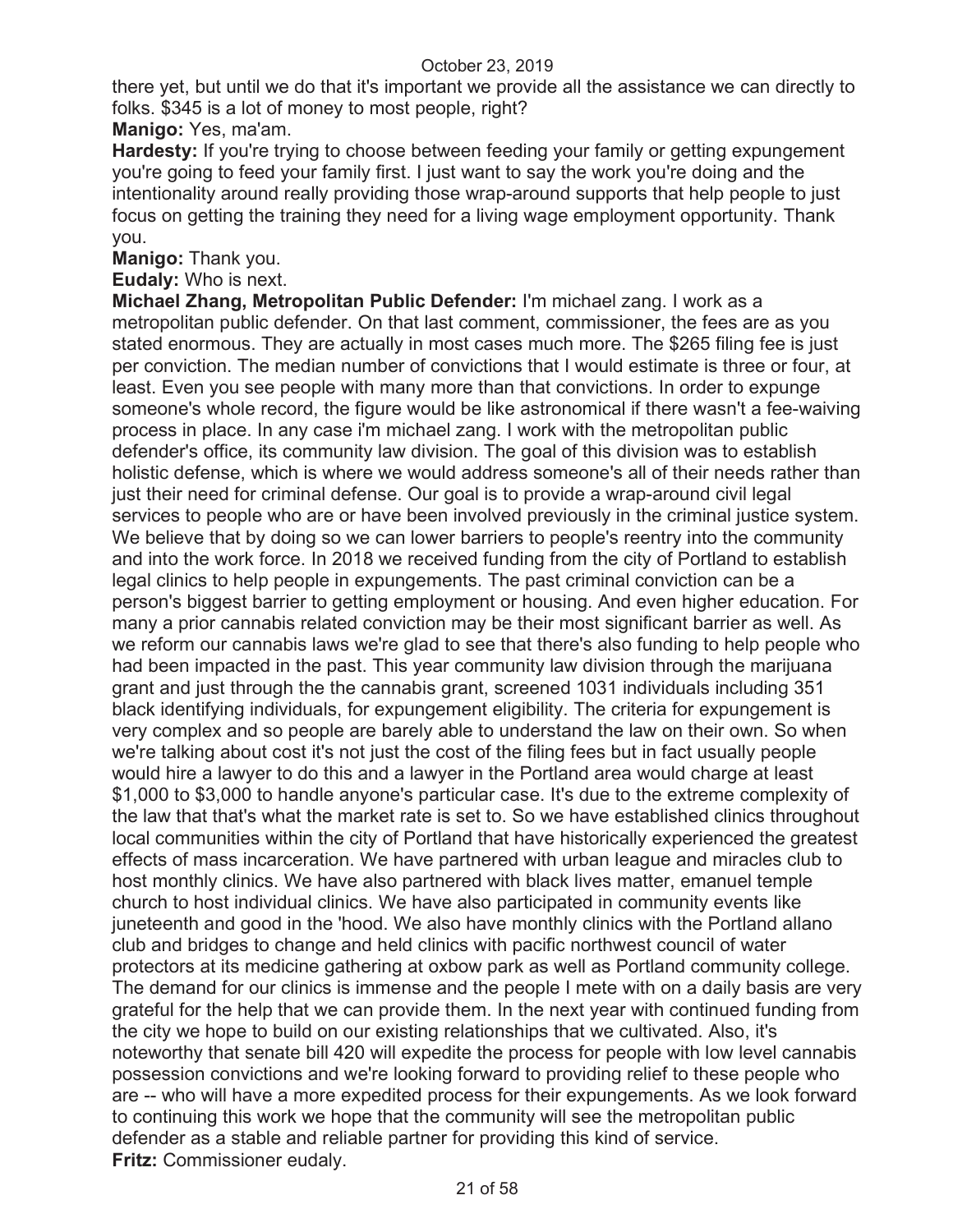**Eudaly:** Michael, can you tell us roughly how many people you have been able to assist with completing the expungement?

**Zhang:** Those numbers are in our report that we send quarterly. I have our numbers right now for screening, but we're currently working on our final report. We did our third quarter report. But it's about -- I would estimate the number of people that we screen tend to be about 30% eligible, which is higher than if you were to just find people and randomly sample people for eligibility.

**Eudaly:** How many have been screened?

**Zhang:** 1031.

**Eudaly:** Thank you.

**Karanja Crews, Green Hop the Hip Hop Dispensary:** I'm caraja cruz, the co-owner of green hop, the first hip-hop dispensary. I just want to give you a little bit of context because everything we're talking about is kinds of like reflects or impacts what I experience. Being black in america is hard. First of all green hop was created through a sense of bootstrapping. No capital, just two single parents from Portland, Oregon. I want to emphasize being from Portland, Oregon, because the cannabis industry is people not from Portland. I want to emphasize us being born and raised in Portland, Oregon, also being educators, being in the educational system and this pretty much bootstrapping, not able to access capital, not able to access loans to be able to start the business. We started with nothing. And we were able toll build it up by ourselves working it, working the business. Saving every penny so we could hire our next employee, the next person. So literally we started from zero and still are building up with no capital. It's scary in a sense. We don't have any type of safety net. We just have to keep going to be able to continue to build. The way the grant is set up, it's set up through an invoice system, so it's hard to be able to answer your question with the 20 to 10. It's hard to have the capacity to be able to bring on ten people or 20 people right away because we don't have the capital to be able to invoice that after the fact, if that makes sense. However, I was told to talk about community reinvestment so I wrote a whole speech. So i'm just going to read it and then we can dialogue if you have any questions from there. Green hops we honor the history of communities of color particularly african-american cultivating a pipeline to provide a stake in the multi billion cannabis industry as entrepreneurs, investors, consumers, advocates and employees. What the city of Portland is doing with the cannabis social equity program is a model for the nation to see. The purpose of the social equity grants is to address the lasting impact of cannabis enforcement and provide economic countries, increasing access to housing, reducing barriers for housing, employment and education. It's slated to go nearly 21 billion in 2020 the program will lay the foundation of an economic shift of low income families of color while offering black and brown individuals a unique opportunity to shake off the decades of historical. [audio not understandable] greenhouse programming would specifically help repair harm caused by disproportionate -- being a licensed educator i'm still noticing a school system is not preparing us for today's work force. Now being on the other side, being a teacher on the other side of providing jobs, we still have a system that is -- a school system preparing us for the industrial system, where we are literally in the digital and technology revolution, beginning of it. Schools have not transitioned and I can literally see the reflection of schooling and how it affects the work force today. So it's quite interesting being on both sides but we have a lot of work to do and having programs like this literally helps organizations like green hop who literally started from the ground up, who is bootstrapping everything and literally needs help to provide services for people. **Eudaly:** Thank you. If there are no questions i'll call up our next panel. We're running a little behind, so tighten up their testimony that would be great.

**Chris Kendrix, Youth Coordinator SE Works:** Okay. Good morning. City councilors, i'm chris kendricks, youth coordinator of southeast works. Thank you for this opportunity to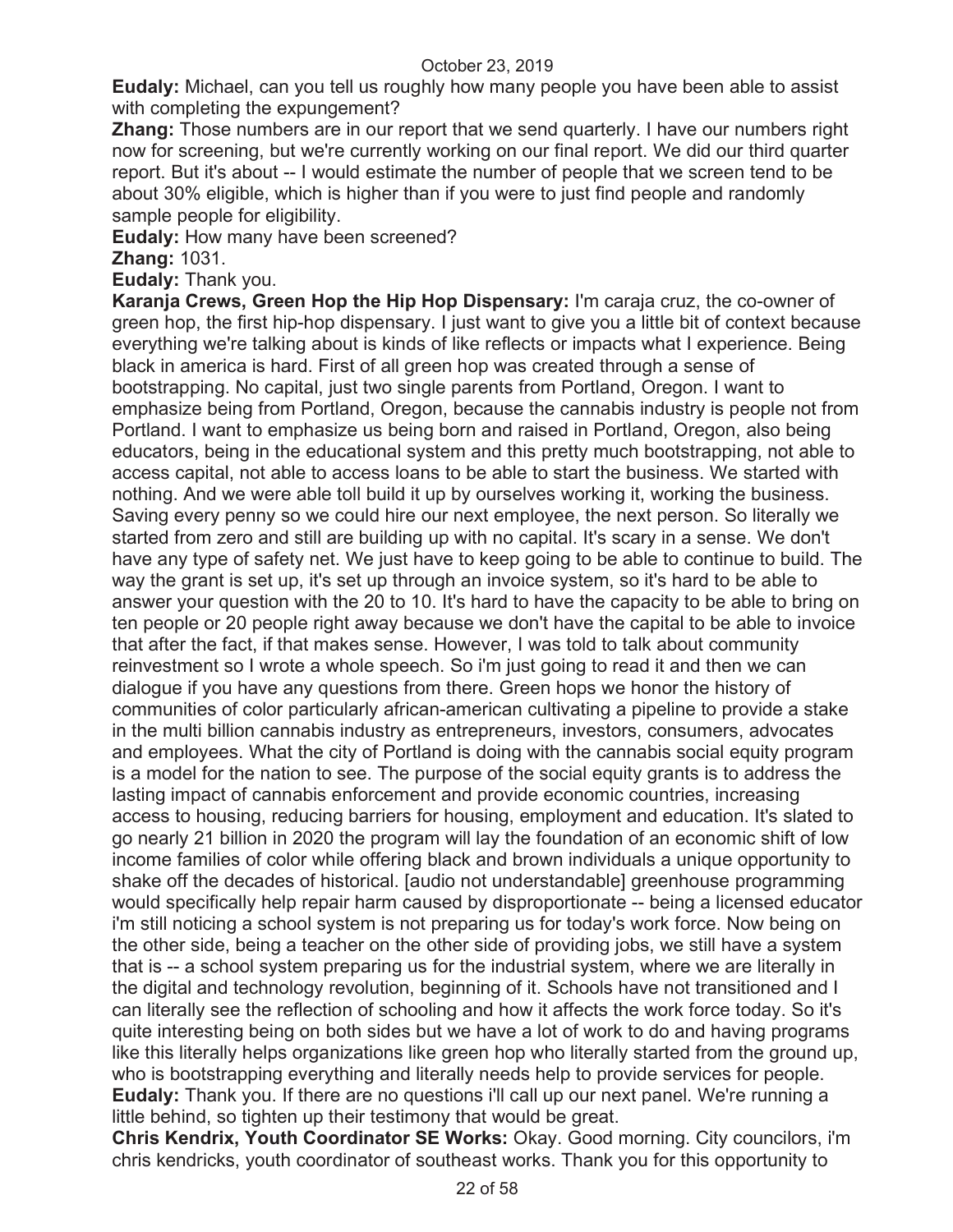speak about the cannabis social equity youth program. Southeast works history dates back to 1997 in southeast Portland. We have served thousands of residents with ohm employment, education and training. In 2018-19 we served 8600 customers with 23,000 served of which 25% had prior justice involvement. It will provide education, certification, work experience, occupational training, mentoring and employment placement services to 40 low risk youth who are 18 to 24 charged with drug or property crimes living in the city of Portland, neighborhood prosperity initiatives. This includes lance, rose wood, colleague and jay division midway. We will deliver services through a positive youth development framework drawing upon resource based practice of the department of education, Oregon youth development division including this 2016 position paper and crime prevention guidelines. Rebuilding skills appeared attitudes for youth resiliency capitalizing on individual strengths and as sets. A trauma informed approached will be utilized given 80% of youth are involved with that. Tapping their internal motivation. [audio not understandable] can lead to improved retention, enhance motivation and change and reduce offending. Research on justice involved youth show lack of employment is one of the biggest predictors of justice system involvement an unsuccessful reentry and access to job training can help avoid a lifetime of negative justice related consequences. Southeast works hands on relational program model that will result in positive outcomes youth. On behalf of the southeast works board of directors, staff and youth I would like to thank you, city commissioners, for your support in this very important work. Thank you. **Eudaly:** Thank you.

**Hardesty:** Madam president, i'm curious, you connected drug and property crime, folks with that background. Why the property crime connection?

**Kendrix:** Because I felt like there's a variety of crimes that are out there. I feel like we are covering all bases of the crimes. Any crime any time that we'll help with.

**Hardesty:** As it relates to the cannabis fund, right, we're really focused on making sure that the people who have been impacted -- when you talk you said drug and property crimes. So the organization will work with anyone with a criminal background? **Kendrix:** Yes. Anybody.

**Hardesty:** This particular program, however --

**Kendrix:** And drugs. Yes. And drugs and property. That's what we do.

**Hardesty:** So is there a different demographic that has been overcriminalized in property crimes rather than folks with marijuana convictions and how marijuana laws have played out?

**Kendrix:** We focus on african-americans, yes.

**Osmani Alcaraz-Ochoa Voz:** Good morning, commissioners. I'm asmano ochoa, executive director of worker rights education project. 15 workers went to legacy emanuel to plant trees with the bureau of environmental services. This also brought together friends of trees and tree coming. There were two plantings. One of the workers that participated said every time I go to that hospital I will think of those trees that I planted there. The cannabis grant will extend opportunities like this for low income houseless and immigrant workers to work together with city government on meaningful community projects that deepen workers' skills and allow them to be seen and respected for the contributions that they make. We believe we are building a practical training model that will be replicable as a Portland clean energy fund trains workers of color to rebuild the city in more sustainable ways. Secondly, the work force development program came out of a request of the workers to sharpen their skills and there's a full range of skills, development opportunities on site at the martin luther king, jr., worker center. From work related language classes to safety training including osha card opportunities to workshops including gardening, restoration, construction, salvage, sanitorial and recycling plastic for 3-d printing. We're working with the Oregon food bank, northwest carpenters institute. Oregon trades women,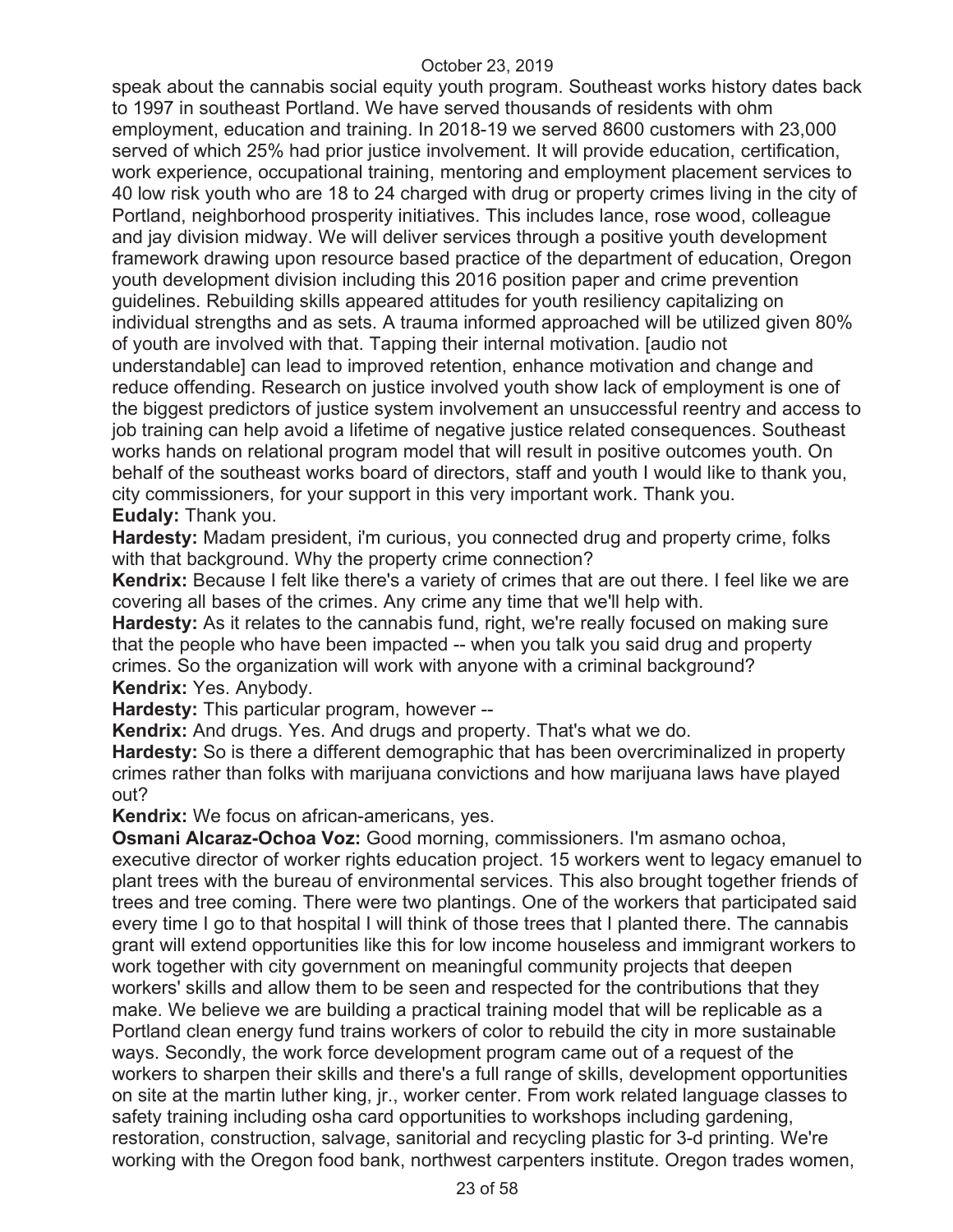master gardeners, east Multnomah soil and water conservation district, metro, people, places things, cascadia clusters. The cannabis grant allows us to continue to bring training partners to the martin luther king, jr., worker center and provide on-site hands on and popular education based workshops and develop the intracultural skills of those organizations as well. Third, a key element of the model we offer is that we're not just training unskilled workers. We have a model to identify the skills that are already within the worker community. Many of the workers at the worker center come to us can skills and for whatever reason are unable to put the capacities to work in the way that they want to. By using our models we can identify those who have skills and are ready to lead others and help prepare them to whatever their next level is, whether that's matching with more skilled opportunities to getting their contractor's license. This model is flexible and highly customized and can be used by other organizations to track capacity and progress among marginalized groups. At our site that includes latinos, african-americans and african immigrants as well as poor whites, people living with mental health and/or addiction and those formerly incarcerated. To conclude, the grant was designed to rectify increases because of racially biased enforcement of cannabis laws. Members of our community are among those impacted and the model has a potential to reach beyond the communities we serve on the corner. On behalf of -- we thank the city for the continued opportunity and your commitment to right historic wrongs.

#### **Eudaly:** Thank you.

**Simon Collins, Constructing Hope:** I'm simon collins from constructing hope in northeast Portland. We're a ten week pre-apprenticeship training program that takes people who have no experience working in the construction trades and gives them enough experience to join an apprenticeship so they can move on to lasting career that makes a living wage. We primarily work with people coming out of incarceration focusing on black and brown men in the Portland area, and we provide a lot of wrap-around services for our students. We provide with partnership with other organizations referrals for housing, for daycare, for clothing, for tools, for boots. We provide boots. We have a food pantry on site. Because what we find is when people are coming out of incarceration they come out with almost nothing. I think that the best way I think to show kind of what we do is to tell the story of one of our students. We had a student named robert. He had spent eight years in prison for various drug and property crimes. When he was released from prison within two weeks he was given custody of his seven-year-old daughter that was born when he went into prison and he had barely developed a relationship with her and suddenly he was her fulltime care-giver. He had no job, no money, no driver's license, many thousands of dollars in fines as well as time that he needed to do in community service, and he was overwhelmed. He came into our program. Our program is ten weeks, unpaid so you have to devote yourself to being there three days a week for ten hours a day. We start at 6:30 a.m. Because that's when construction starts. We want people to get the experience of actually having to be at a job site at 6:30 a.m. He showed up every day, had perfect attendance, became a leader in the class, he was amazing but still homeless living on somebody's couch with his seven-year-old daughter, really struggling. With our partners we reached out through human solutions and he found an apartment through pre-apprenticeship, child care initiative he got child care for the time that he was in the program. He was then able to extend that child care through dhs to have child care for a year. He got into an apartment, got his boots, tools, job. The day he graduated from our program he got a call from the ironworkers and he started work later making 22.31 an hour. He's been working steadily since then and is getting custody of his second child soon because he's actually become something he thought he never would be, which is a stable living environment. He comes back into our office and asks what he can do to continue to promote our program in the community. What he's done is he's then we have had three other students that have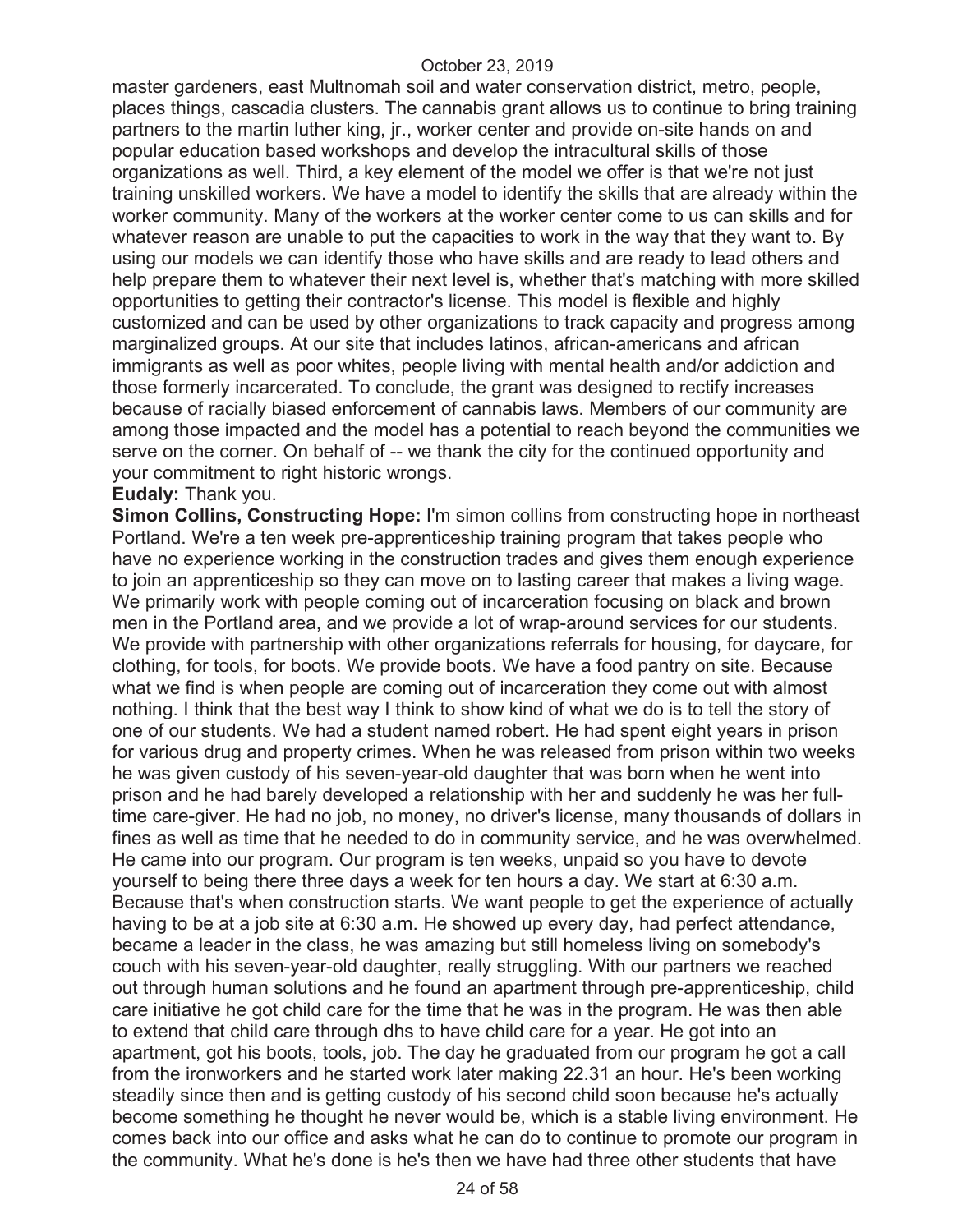come through the program since him that he has caught literally two days after they get out of prison, moved them into his house if it's okay with their probation department, he follows the rules. He moves them into his house, gives them a place to stay so they can start the program because he so believes in what we're doing that we can move that forward in the community. We're very proud to be here in Portland and doing the work that we can. Last year we had 65 previously unemployed Oregonians that we helped get into full-time work, working in a trade where they can make an actual career. We thank the council for considering this grant because it will just continue to help our program grow and it will continue to do the good work in Portland that we're doing now. Thank you very much. **Fritz:** Thank you.

**Eudaly:** You're all doing amazing work. Thank you. Now i'm going to call brandon and timmy back up in case council has any questions.

**Fritz:** How many are signed up to testify?

**Moore-Love:** We have three people.

**Hardesty:** I do have one question. Thank you, madam president. So my question is I know this is new, and I know that we're putting systems in place. What we have heard today is really encouraging about how community based organizations are using these funds to really invest in people in a very holistic way. If you could wave a magic wanted and say if I could do x, we could expedite the process or we could actually help more people. What would the "x" be if you could improve the outcomes of these investments?

**Goldner:** I will briefly say funding and staffing are critical. For so many of these services, the more the city can put the onus on itself on its budget on its staff to help people navigate these processes so it's not complicated, it doesn't take all day to do I think the city has an obligation to do that. I would say those two things.

**Ueoka:** I would add to that anything that you as city council can do to encourage increased collaboration between bureaus. Oftentimes I have found myself reaching out to appear and then asking for support upward whether it's gathering data or finding out what another bureau is doing. So just kind of anything that you as council think that you can do to support that increase in strengthening the communication and collaboration between bureaus with this grant outcome in mind would be helpful.

**Hardesty:** I look forward to the work session that we're going to have because I think that's when we can talk about really whether or not the investments are being made in the right place. Somebody mentioned 80% of the dollars going to the police. That certainly was not what voters had intended. Certainly not what the city council plans to support. I believe moving forward based on our conversations. Brandon, good luck. The great thing about being at metro is that we partner with metro too, so might be able to help each other. Thank you both for the work that you've done.

**Eudaly:** Thank you.

**Moore-Love:** Three signed up to speak.

**Fritz:** We're going to go to two minutes since we're running a little late.

**Lightning:** Yes, my name is lightning. I represent lightning superdata. I'm probably the only one in here since it's been legalized I do not smoke marijuana so i'm not your customer but I did stand alongside of you when you were denied the waterfront permit to legalize cannabis and made sure you had that right to do that. My position is the policy makers have missed it. We're in a saturated market. I'm asking reduction from the 3% tax down to 1% to make sure the growers are subsidized at this time because you have miscalculated over all on this market. Issue number 2 is that I agree on the grants. Everybody get your money. I do have a problem with the first go round on ongoing past that point. I think there were 32 applicants. There's a need for 3.8 million. I think other people should be involved and rotated. My main issue is on these grants I would like to see more health related grants given to people that understand the effects of marijuana,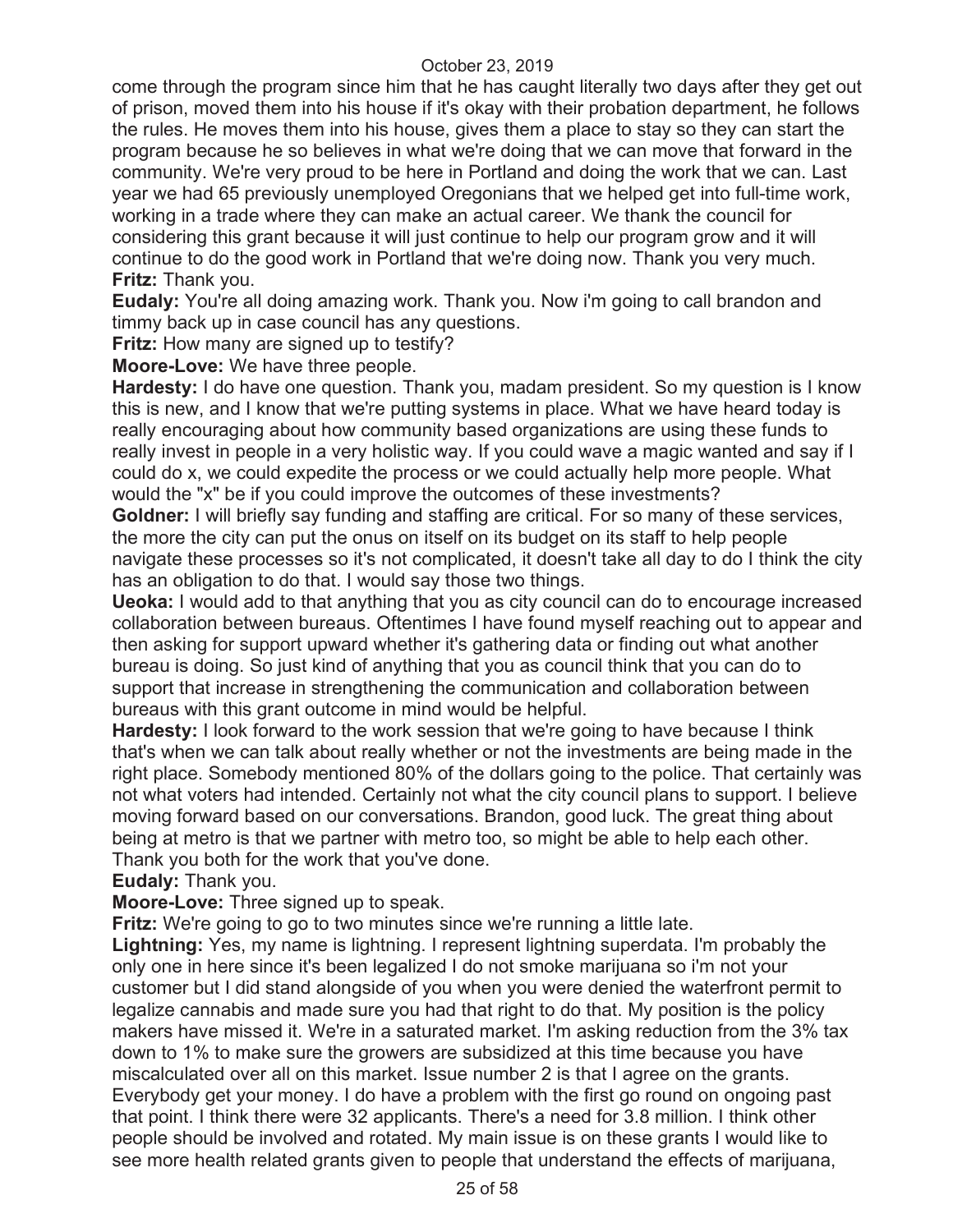can educate the people. It should be your choice even though it's legalized just like alcohol. I would like to see more of the neuroscience approach to understanding how that affects your neuropathways and understand how that affects the gray matter and understand that neuroscientists are doing studies on this and they do have some concerns. I want to see that data brought forward again, not to stop the legalization or your business but to have an informed, educated way of making your final decision. If you want it use these products or not, just like alcohol. Again, from the city hall your number one concern should be the health and safety of the public. I did not hear you mention that once on any of these studies. I point the finger at commissioner Fritz and I would like you to review some of these studies and I would like you to get back to the committees and go over this.

#### **Fritz:** Thank you.

**Lightning:** Thank you very much.

**Charles Bridgecrane Johnson:** Good morning, commissioners. Charles "bridge crane" johnson. It was great to see the city working hard on this program. I would like to encourage people that spoke to keep engaging with the city and pushing as commissioner hardesty mentioned this possibility that up to 80% of cannabis tax revenue is funding things in the police department at a time when the city of Portland is closing community centers, is problematic. Hopefully we'll have exact facts about where the whole cannabis tax revenue breakdown comes out. The thing that I think would also be helpful for these entrepreneurs is to the extent that the city is allowed is more public information out there. It's not really in my opinion the best government practices when we sit up here and quietly say an anonymous unnamed place has decided that there's so many barriers and challenges that they should half the size of their pool to ten so those people can be adequately served instead of going crazy to serve 20 people. That business could be named and supported. The reason it's important to name the business, the only one was green hip-hop -- they know who they are. Thanks very much, commissioner. Off killingsworth. That leaves me not knowing, having to dig deeper to find where is the black women owned dispensary that I can go to. I don't want my money going -- People need jobs but some cannabis dispensaries are multi state major corporations. We need to talk about that and we need to as a city live our values and support local cannabis even if the local dealer has to buy from a big multi state farm, is not positioned to deal with -- we fired nathan howard out of the mayor's office, let's get the real data out there so we can patronize these businesses. Thank you.

**Maggie:** Hi. Maggie, Portland homeless town hall. I agree on stop giving the revenue to the police, and I also agree on the health related grants that lightning talked about. Also supporting small local cannabis business owners is a great idea. Also I want to talk about the intersection of housing discrimination and cannabis use. In 2019, the jail the government accountability office court decision said hud contractors were not increasing their social equity in housing as they were mandated to do in 2013. A while back the johs is the local hud entity, and they need to be more proactive about getting people into housing who use cannabis for health related reasons who are disabled because it's not just minorities, it's poor people who are disabled. I was able to help one woman, a white woman who uses a walker and wheelchair and had been using cannabis for eight years and had never had any trouble with the law. She was in a shelter because she used cannabis to manager had condition. So helped one person get housing. The johs helped one person. We need to have the johs go to the contractors and say you cannot discriminate against people who are disabled who are using cannabis as their medicine because as we know nancy pelosi, the pharmaceutical companies, they want to keep medicine expensive. It's out of reach to people who are poor. A way to help people who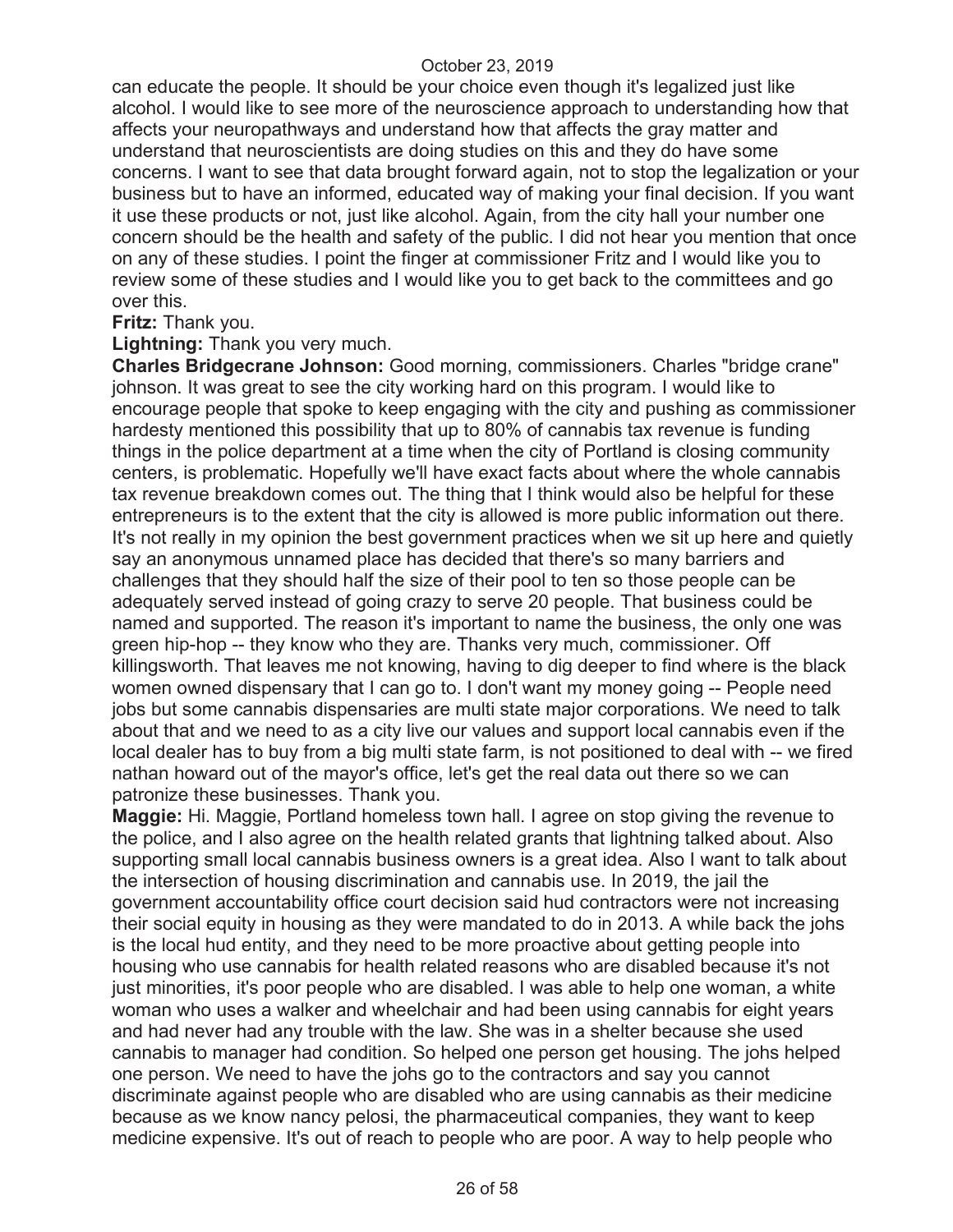are poor afford their cannabis is charge people more for recreational use and discount it or give it free to people who are low income and stop discriminating against them in housing. **Fritz:** Thank you. This is an emergency ordinance. Please call the roll.

**Eudaly:** Well, first I want to thank all of our presenters today and staff, of course, for their work on this program. And for their service to our community. Our work on cannabis policy and civic life demonstrates that the way to create a just future for all requires recognizing and repairing past harms. The grant program is an important component of the restorative justice work. I will continue to advocate for a larger share of the cannabis tax dollars as I have been doing for the last three budget cycles. I agree that too much of it is going to the police bureau. I have gone on record more than once expressing my extreme frustration that that money is going to traffic enforcement and hasn't bought us one minute more of enforcement on the roads, which is really the only area that I could remotely justify investing these dollars in. But unfortunately these dollars have supplanted money in their budget and have not increased their budget and have therefore not increased enforcement and I find that unacceptable. I also have repeatedly called on the state to take action on expungement. I don't think it's reasonable that the city and local nonprofits and individuals bear this burden to correct laws we have now decided to overturn, and I appreciate bill 420 but I would like to see more action at the state level. I want to ensure Portland continues to make meaningful investments in communities disproportionately harmed by our racist drug laws. I thank the civic life team for your efforts. It's encouraging to see an increased number of applicants and I expect this will continue to grow over time. I also want to thank the many Portlanders who continue to debt indicate their volunteer time to provide invaluable input through community listening sessions and serving on our grant review committees. I want to give a special thank you to jeanette, who has been a tireless advocate for the equitable cannabis policies and to my appointee on the committee raiko hiller for her work on justice for all. I thank my staff, my colleagues and their staff, for their ongoing support of this work. I'm pleased to vote aye.

**Fish:** Commissioner eudaly hit all the bases. I'll add thank you, commissioner, for your leadership as well. Aye.

**Hardesty:** Thank you. I also want to add my appreciation of the hard work of civic life and actually really fleshing out this program. Brandon and his team have just been remarkably visionary. I think we can do better. I think with the work plan -- work session, with us making sure that we're really investing in the right things and making sure that we're supporting the whole person to get their records clean and opportunities quite frankly I adopt want us limited to just construction. There are a lot of living wage employment opportunities that we should be helping people have a path forwards. Great work so far. We have a lot more work to do. But it seems like we have a lot more -- a lot of intentionality about who should benefit and how we make sure to hold people accountable for that benefit. I vote aye.

**Fritz:** Thank you for a very interesting presentation. When I led the campaign to pass the tax in 2016 the city budget office said put it in the general fund. Do earmark it. It will pass. That's what most jurisdictions around us that passed this local option tax did. We working with the office of neighborhood involvement at that time decided that we wanted to be specific that this tax should benefit people who have been disproportionately impacted and public safety and transportation safety. I actually question that 80% going to police because half goes to vision zero for physical safety improvements. I'm glad -- i'm glad that we're going to have the work session in the spring to discuss this. Thank you, brandon, for your work on this program over four years. It was really interesting to catch up with you and your predecessor. It's a new thing. Great when government can do something from the beginning and be really intentional about it. Rioka, you seem like you're ready to continue great work on this program so thank you. Thank you for your presentation. Thank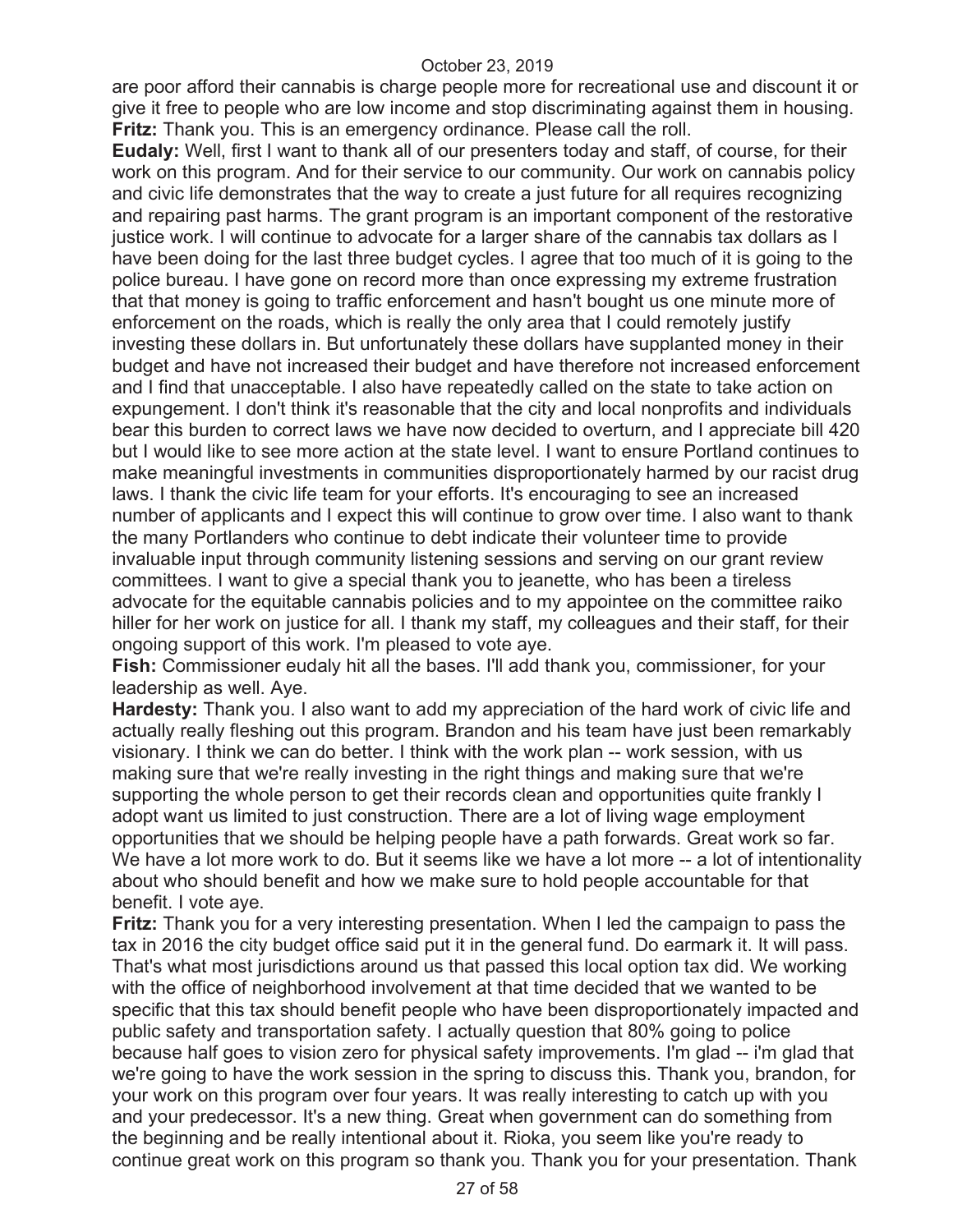you to jessica rojas, my representative on the committee. To claire adamsic, my staff who helped set it up five years ago when we were thinking how to do this. It's been challenging, interesting at times very frustrating and at times really hilarious. So thank you very much. I'm really pleased that what we were hoping to have happen as we heard from all of the people who testified about the good that's happened in the first year funding, that was why we passed this tax. Thank you. Aye. I would like to go to the report from consent. We have somebody from risk to talk about that. 982, please.

# **Item 982.**

**Becky Chiao, Risk Management:** Good morning. I'm becky chow with risk management. I also have someone from the city attorney's office here if we have questions. This ordinance settles a lawsuit filed against the city of Portland by patricia barger for an injury to her arm and emotional distress resulting from an encounter with a police officer during a protest outside city hall on october 12, 2016. Ms. Berger was standing on a max platform at southwest 5th and jefferson when police officers were clearing protesters so that the max trains could resume operations. She claims that an officer struck her arm without warning. The officer reported at the time that ms. Berger grabbed his baton as he approached her and he used a push pull technique to get her to let go. The city disagrees with her allegation she was subject to unreasonable force but in order to avoid further litigation costs and possible adverse jury award risk management and the city attorney's office recommended payment of \$10,000 which includes medical bills, pain and suffering and attorney's fees and costs.

**Fritz:** Any questions for ms. Chow?

**Moore-Love:** We do have a sign up sheet.

**Fritz:** We'll go with two minutes. If you need longer you can have it.

**Dan Handelman:** Thank you. I'm dan handelman with Portland cop watch. I'm not here to argue about the settlement want to urge the council to go back to the policy of putting misconduct settlements on the agenda and discuss the underlying issues. The fact that ms. Barger's case is being settled after she filed a claim is rare only in that many people who are harmed by the police at protest actions don't make it as far as filing a claim. In this case we're talking about protest where police -- we're doing things we have seen many times at Portland cop watch. They told people to move on to the sidewalk then got angry with people even though they were actually following the original orders. Recognize this action took place over two years after the ppb began implementing the doj agreement and where they are supposed to deescalate and use less force. Also of course the context is this incident happened after city council evacuated this chambers leaving some of us locked in, went upstairs and voted on the police association contract in the heavily guarded rose room. After the vote was over and people stayed in the building to protest the contract the police violently pushed them down the stairs, across the breeze way into the street where they continued to use violence against the protesters. We do not want to see a repeat of that kind of action after the council votes on the contract this time. We appreciate the council's efforts to be transparent about new contract negotiations. I also just want to raise the point we read the police review board reports and there's no report about this officer being held accountable for the incident that happened. I heard the risk management person say the city doesn't believe they did anything wrong but that doesn't necessarily mean they didn't violate policies.

# **Fritz:** Thank you.

**Robert West:** I'm robert west. I wanted to bring up the fact that the police continuously are being violent toward people. I see it every once in a while but I see it a lot more in protests. I was there at city hall when that happened, in fact I was pushed down the stairs. To me, you know, police do things they are not supposed to do is common place. Police units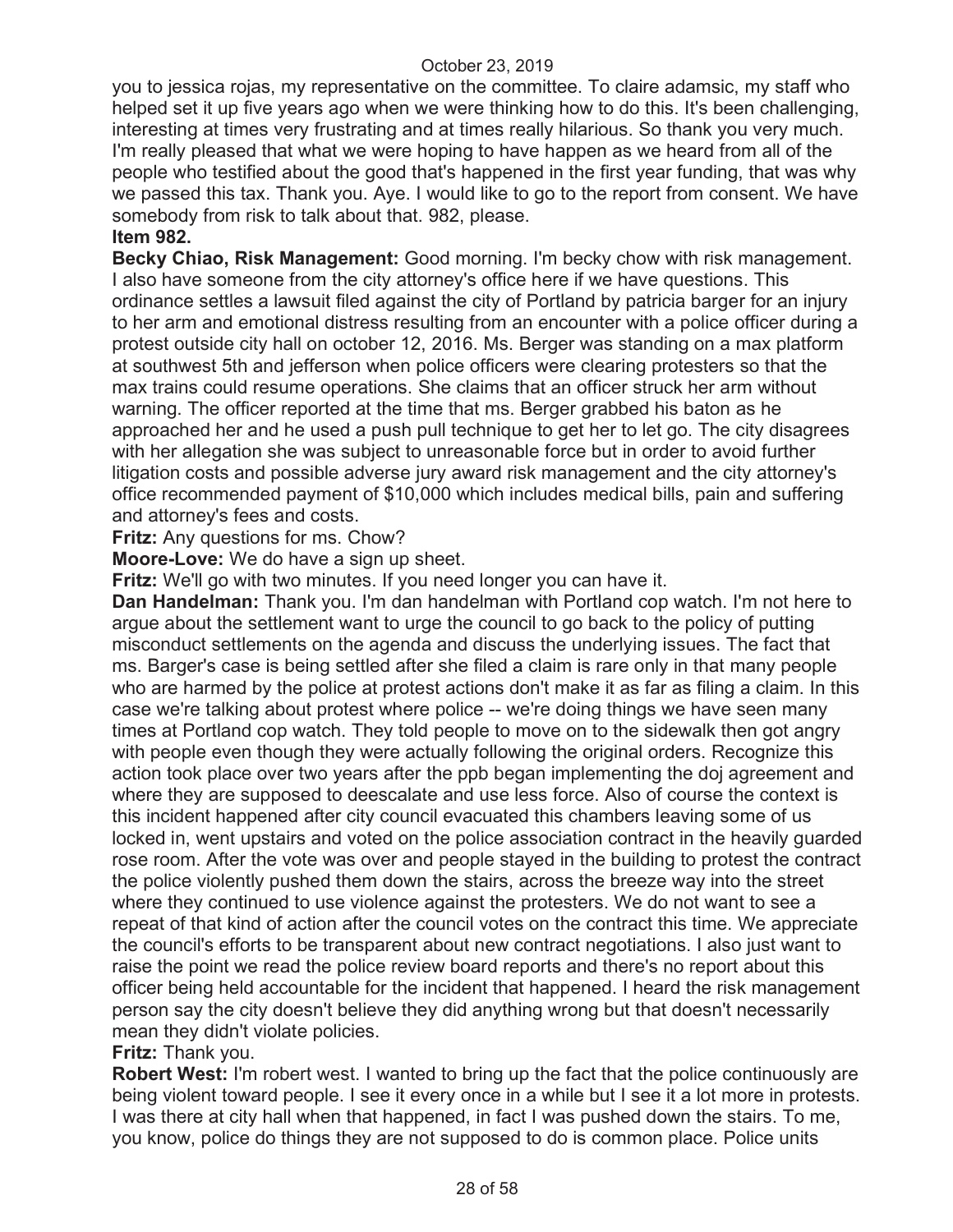change their names like the gang squad to the gun violence reduction team. And then they are out there doing the same thing anyway. It's really bothersome to me --

**Fish:** Mr. West, do you support or oppose this settlement?

**West:** I support the settlement. The city should pay the lady for her injuries and stuff like that. And any other stuff that she went through. I'm just saying these other things are things that the city police do, and lead up to that kind of stuff. The police don't decide all of a sudden we're going to be violent today. It escalates from one and as they see things happen that's when it gets worse and worse and worse. You know. City council has a duty to rein in their police officers. On that day they did not rein in their police officers. **Fritz:** Thank you.

**Johnson:** Good morning, commissioners. Charles "bridge crane" johnson for the record. This \$10,000 that is rightfully being disbursed and that you need to quickly pay out is important but it's also important that you should consider if there are other persons besides myself and ms. Barger and a long list of people. Some of these people won't be filing complaints because they are dead. Sean kelleher, yaka, lewis. Now dead. In a picture near the area where ms. Barger is taking another unconscious person off the back steps of city hall. In light of the violence that happened there and is now costing at least \$10,000 why at least 10,000 because on this agenda item we're not talking about whether there are any other open complaints or pending litigation from the police violence that happened -- **Fritz:** That's right. We're not talking about that. This is on this item.

**Johnson:** Yes. This item but we can continually isolate the expense of mistakes or intentional misconduct of police. If the city was really diligent to the people, if you on the council were diligent to the people that elected you you would have a running clock and every time a police settlement comes up you would say this \$10,000 brings the bottom line of litigation against Portland police bureau up to \$1,725,000 or whatever it is. Don't be afraid of transparency in facts. I understand this is an individual business item, but people were severely injured, knocked unconscious, removed from the back steps of this building under the regime of the prior mayor during that weird lame duck time from when ted wheeler was elected in may and mayor hales lame ducked it until 2017 when the mayor was burdened with the contract approved by a lame duck mayor. That's the context of you having to pay out this \$10,000 to this unfortunate woman.

**Moore-Love:** Two more.

**Fritz:** Please address this contract, whether or not we should pay this claim.

**Maggie:** I'm maggie, Portland homeless town hall. I believe I was in jo ann hardesty's office telling a receptionist about a couple of mentally ill people that I have seen around the tourist areas that the police come and take them away in handcuffs appeared they are unarmed. All they were doing was --

**Fritz:** Anything you talked about with commissioner hardesty --

**Maggie:** I support paying the money out because you need to be accountable when you do bad things.

**Fritz:** Thank you.

**Maggie:** All right.

**Diana Ogaz Gutman:** Good morning. I'm diana. I'm in support of this. I think that this is a very, very unfortunate situation. I just -- there's really not much to be said in regards to how this came about. One of my questions in regards to with this payout is is there going to be counseling that will be provided for patricia to be able to process what's happened to her? I think that when you go through something traumatic and you're passionate about something and you're making yourself vulnerable by protesting regardless of what the topic is, you know, it's difficult when you feel that your voice has been silenced then for this event to have happened in 2016 and we're now in 2019, many years later, I wonder if counseling has been offered to her in order to just process this traumatic event. To be in a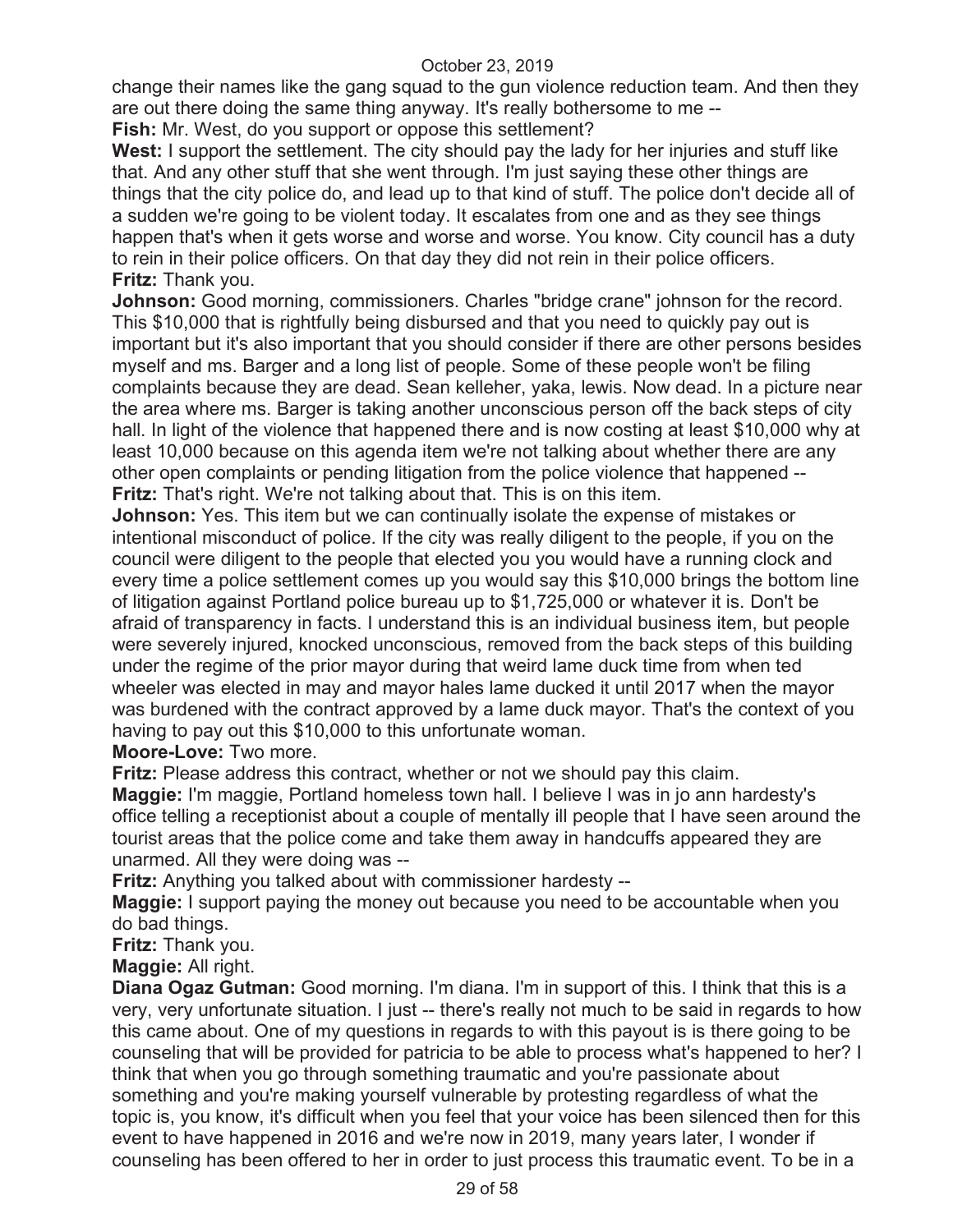crowd, to be injured, and to have to fight to get to this point today, that takes a lot of strength. I think that she should be able to have the opportunity to speak with someone about this in a counseling session if she chooses.

# **Fritz:** Thank you.

**Maggie:** I would like to say one more thing.

**Fritz:** Maggie, your time is done. Thank you. This is an emergency ordinance. Please call the roll.

**Eudaly:** Aye. **Fish:** Aye. **Hardesty:** Aye.

**Fritz:** Aye. We now move to the regular agenda. Item 987, please. **Item 987.** 

**Fritz:** We have an hour and 20 minutes left on our regular agenda. If you can be briefer than 15 minutes we would appreciate it.

**Lester Spitler, Chief Procurement Officer:** I can do that. I'm lester spitler, chief procurement officer. I have invited testimony from a guest, the executive director of the Oregon trradeswomen incorporated. We're here for the cpo report for the sullivan's crossing bicycle and pedestrian bridge. The authorizing ordinance was presented to council on august 29, 2018, and approved. The estimate for construction costs at that time was \$11 million. The confidence in the estimate from the Portland bureau of transportation was low. We issued the rfp on september 14, 2018. We received three proposals in october. One from h.p. Civil, one from stacy and beck, one from hamilton. There was a mandatory pre-proposal conference and we had ten prime firms attend and we had one certified subcontractor attend as well. Solicitations were due october 17. The evaluation committee consisted of four representatives from the Portland bureau of transportation and a volunteer evaluator from our minority evaluator program. H.p. Civil was selected as the highest scoring proposer. We awarded pre-construction services contract in the amount of \$187,780 on august 19, two 19. We amended that to include an amount to allow them to purchase the steel so that we could lock in pricing due to the tariffs and the volume tilt in the market as well as to make sure that we had the steel in time for the project to meet the critical path. This project is subject to the city community equity and inclusion plan which applies to projects between 10 and 25 million. Within that plan the city has set very specific goals. 20% of the labor hours in each trade need to be worked by certified apprentices state or federal approved program. We have an aspirational goal for minority and women at 31% of the total labor hours. Of the 31%, 22% need to be employed by minority workers and 9% by women workers. We also have an aspirational goal of 28% for journey workers for all of the trades that are working on the project and within that 28%, 22% should be employed by minorities and 6% by women. Also in the community equity inclusion program we have our traditional aspirational goal 22% for subcontractor and supplier utilization broken down by 12% going to disadvantaged business enterprises and minorities, 5% to women and the remaining can be made up a combination of any certified firms. You have in your report the proposed utilization from our prime contractor h.p. Civil. You can see that they have engaged seven certified firms in various areas of work including trucking, saw cutting, sign, flagging, paving, structural seal and curb and sidewalk. The total utilization at this point is 32.99% of the over all construction cost which exceeds our goal of 22 %. We have established a committee to oversee and provide advice, recommendations and from until shoot the contractor and constituent on this project. Kelly cupjack as I mentioned is a volunteer on the committee. We have had a couple meetings so far and we feel like things are going well. We feel like we'll be able to meet the goals on this project. We have some solutions that kelly and others on the committee are working on on our behalf, so we do have a path forward where we think we'll be able to meet the goals on the project for the work force side. For the subcontract utilization we're confident in the 33% utilization and possibly higher. Sorry. Lester spitler, chief procurement officer.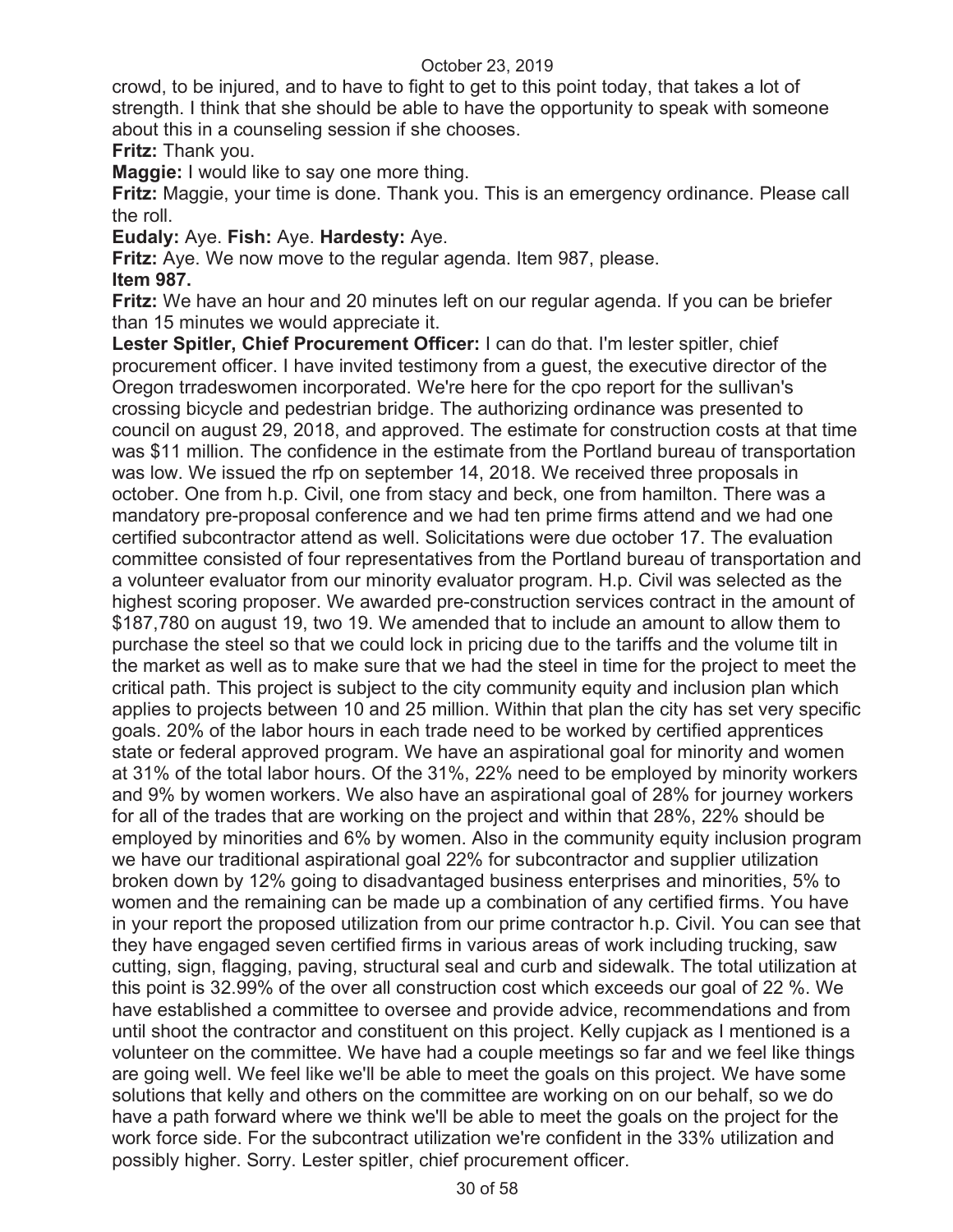**Kelly Cupchack:** Good morning. Thank you, council president and esteemed commissioners, for the opportunity to talk with you this morning about sullivan's crossing and the community inclusion plan and the committee that is currently -- unfortunately we just met once but we have our second meeting planned. I'm kelly cuptrac, we are a 30 year-old nonprofit that provides pre-apprenticeship training and construction readiness for women in our region as well as advocacy to help folks in the industry meet and exceed equity goals and economic inclusion goals. I wanted to say thank you to our chief procurement officer larry spitler for his leadership and guidance. I also serve on the fair contracting forum and new city of Portland staff cathy scherk who brought us together to support these goals. It's really critical that as a community and as a city we don't simply talk about the phrase diversity, equity and inclusion but that we actually implement ways to make it happen for shared prosperity model. I would say that while there's still more work to be done, these are very complex issues, there's not a magic wand to wave to ensure that firms have the opportunity to grow and that women and people of color have the opportunity to access these jobs, but that in working together and finding solutions in the city, working with community and industry collaboratively can lead us to meet and exceed those goals. I'm happy to be part of the committee and looking forward to continuing to report good outcomes. Thank you.

**Fritz:** Thank you. Commissioner hardesty?

**Hardesty:** Thank you. Am I reading this correctly, lester, that west side iron incorporated will get the bulk of the resources from this contract?

**Spitler:** Yes, you are. They are the subcontractor that will do all of the steel work. **Hardesty:** I want to say this is actually the best representation of intentionality around ensuring that minorities and women are actually in a position to benefit from the city contracts. I just want to put on the record it's rare for a majority contractor to subcontract out the bulk of the resources. I would sure like to see that a lot more often if we're talking about building those small businesses owned by communities of color and women. I just want to thank you, kelly, for the work that Oregon trradeswomen continues to do. It's been a model that I have a lot of respect for. So thank you both.

**Fritz:** Thank you. Report. Please call the roll.

**Moore-Love:** Move and second?

**Fish:** So moved.

**Eudaly:** Second.

**Fritz:** Now call the roll.

**Eudaly:** Well, even though this came under omf, the mayor's bureau, this is a pbot project which was my bureau. This was a really challenging situation we found ourselves in. First I want to thank kelly cupcheck from Oregon trradeswomen, inc., and steve sims, director of the apprenticeship and training division of the Oregon bureau of labor and industry for helping our teamwork through how to meet our apprenticeship goals on this project. Utilization rates were not something I was aware of until I ran for office, and have just become one of my burning issues, and an ongoing frustration at the city. Unfortunately the community equity and inclusion plan committee that council directed to be formed to advise and over see projects that meet the ceip standards, those the costs between 10 and 25 million, was not up and running when this project went through procurement project. I hope in the future we'll have that committee and we can avoid pitfalls like this although the solution is really wonderful. Kelly and steve's commitment to helping the city reach its equity out comes went above and beyond the normal call of duty in this case. As has been mentioned pbot is naming this bridge after former prescription commissioner now member of congress earl blumenauer in honor of his commitment to make the city safer for pedestrians and bicyclists. I'm hoping the design involves a giant bow tie. [laughter] or a small one on the bridge. A bow tie. I also want to thank the team that has made this project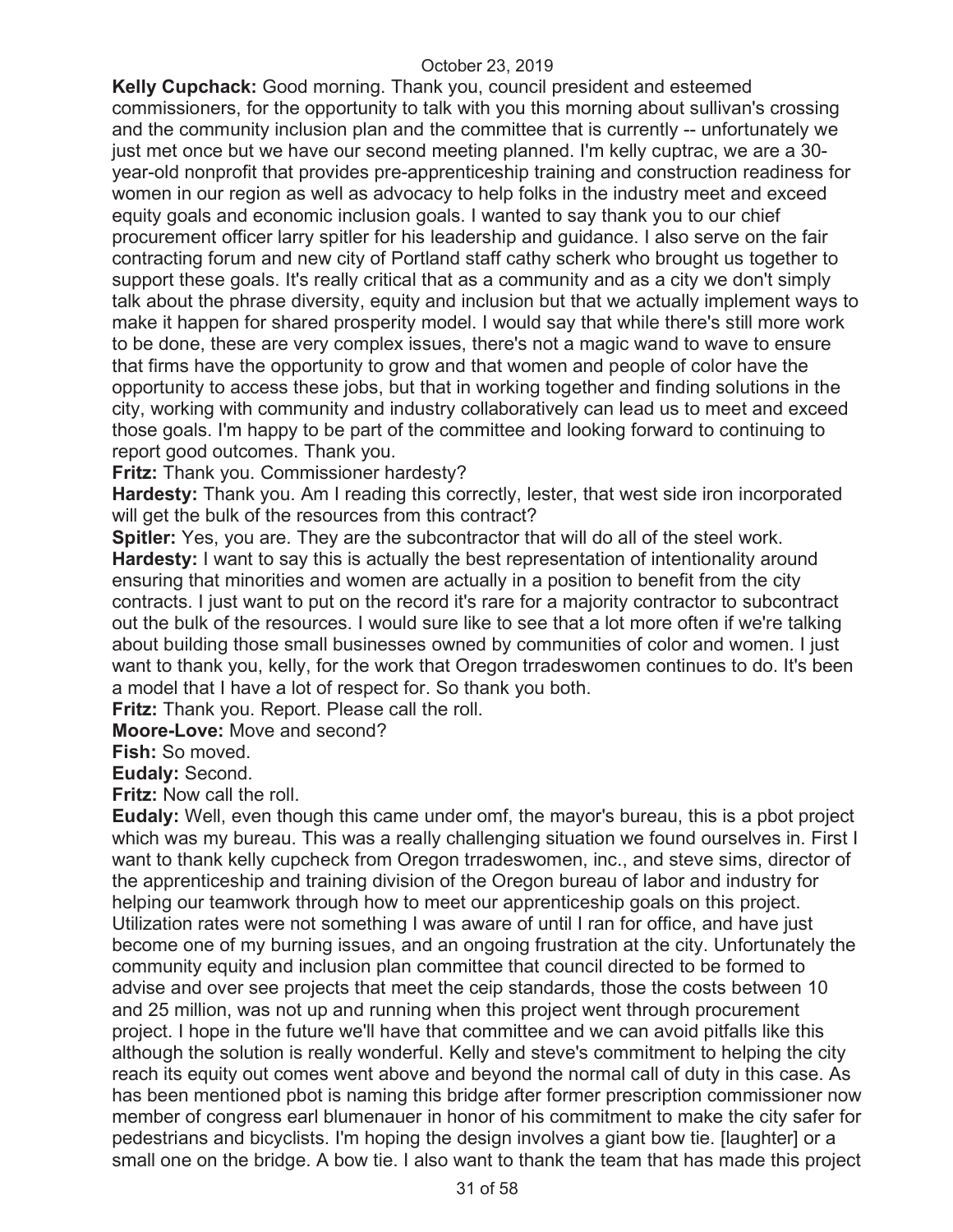possible. Millicent williams, dan layden, craig totten, kpff city engineering staff, ryan webb, andy sullivan, stefan busey, mario de la rosa, cameron glasgow, and jamey jeffrey. I vote aye.

**Fish:** Aye.

**Hardesty:** Lester, most of the time you come in front of me you're sweating bullets because you know the kinds of questions i'm going to be asking you. Today I want to compliment you. I want to compliment the majority contractor h.p. Civic, inc. I think when we're trying to ensure that we're holding people accountable to the standards that we envision it's always important to have models of people who understand what the goals are and not just exceed it but are very intentional about making those long term partnerships. I'm very pleased and very happy to be a strong aye and support this particular contract. Lester is smiling at me. He rarely smiles at me when we're here. Aye. **Fritz:** Thank you for being here both of you. This is a long awaited project and it's great to know that it's going to be done in a manner which the community can be proud of as well. Aye. 988, please. Do we have staff for this?

**Fish:** Second reading.

**Fritz:** Please call the roll.

**Eudaly:** Aye. **Fish:** Aye. **Hardesty:** Aye.

**Fritz:** Aye. 989, please.

# **Item 989.**

**Fritz**: Thank you. Colleagues, this property purchase is one of many steps towards construction and completion of the filtration project. We're buying the property for the land and not for the house although we do not have a full design for the plant we know we will need this piece of property for pipe alignment regardless of what length or number of pipes we select in the process which will be coming back to council over the next several months. We will be bringing both the design contract which will allow us to pay for design services and resolution which will provide direction for the design of the plant on november 13. Here to go over the purchase isben gossett, right of way manager, and dale peaches from the water bureau to answer any questions.

**Dave Peters, PE Program Director, Portland Water Bureau:** Thank you, commissioner Fritz. Commissioners. I'm david peters. I'm program director for the bull run filtration program. I would like to acknowledge in the audience today we have a number of neighbors from around the property, around the bull run filtration property, want to thank them for being here to participate in this process. The legislation before you today is related to the purchase of the property near the bull run filtration project site related to the development of the filtration plant. Today we have ben gossett here, bureau right of way manager, to explain the details of the proposed purchase.

**Ben Gossett, Right of Way Manager, Portland Water Bureau:** Good morning, commissioners. I'm ben gossett, right of way manager at the Portland water bureau. Item 989 would authorize the water bureau to purchase parcel of property in gresham, Oregon. You can see --

**Fritz:** Do we have that to put it on the screen for people to see? Do we have a slide that people can see it?

**Gossett:** I do not have an electronic version.

**Fritz:** Could somebody from my office bring in the graphic that I have in my office? **Gossett:** Sorry about that. This ordinance would authorize the water bureau to purchase the subject property. It is located across carpenter lane from property already owned by the water bureau for the purpose of planning and constructing a filtration facility. The property consists of 1.7 acres. There is a three bedroom three bathroom house located on the property. There are also several other outbuildings including a separate garage and two bedroom one bathroom apartment and a barn. Several other smaller outbuildings. The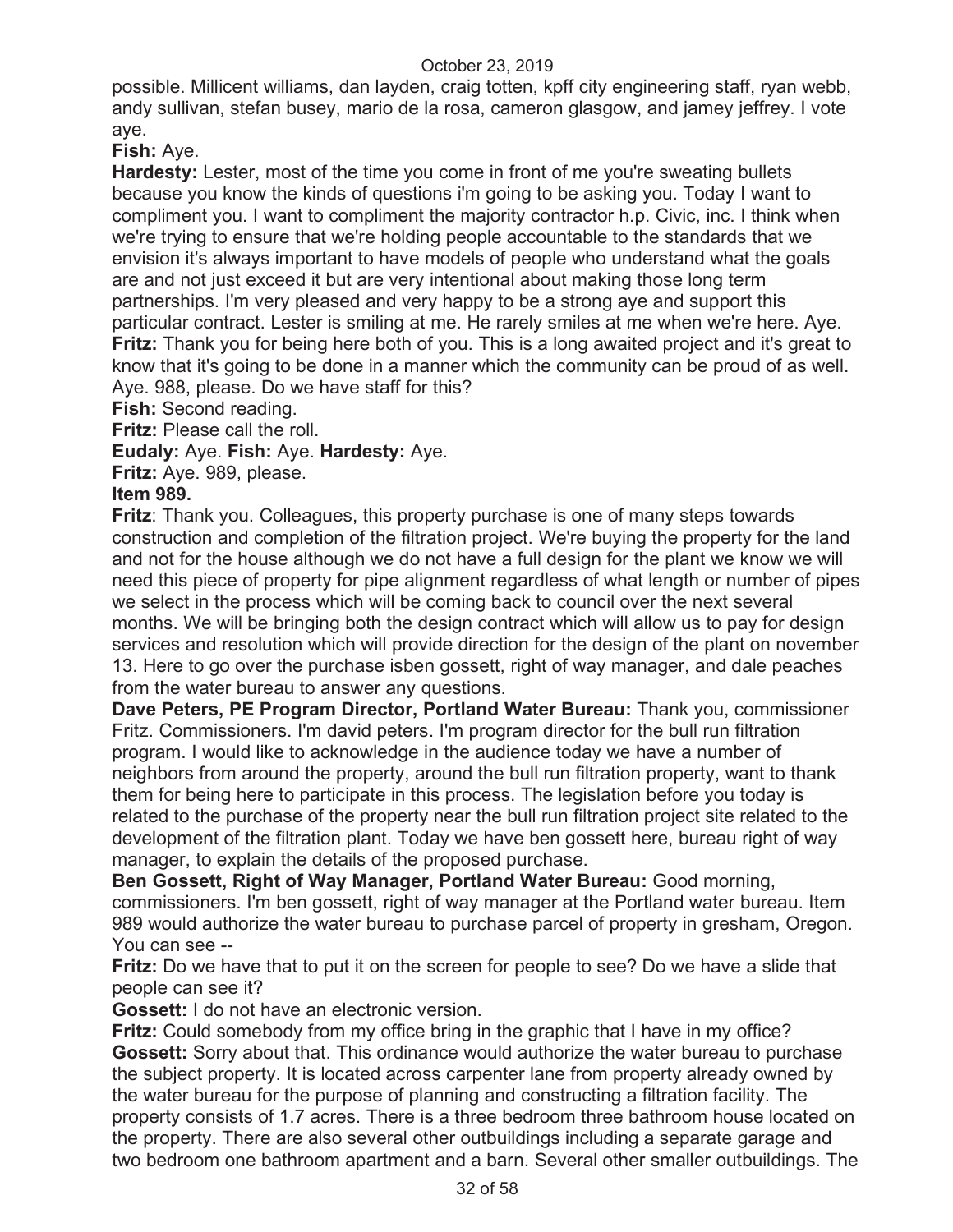purpose of the water bureau has for purchasing the property primarily is that it is a pipeline connection to southeast dodge park boulevard. The water bureau contract outlines a purchase price of \$800,000.

**Fritz:** Could I ask for folks to please focus in on this? So this doesn't transfer very well but this green is where the filtration plant is. This is where the property is. This green is where the filtration plant will be built. This is donald park boulevard. The pipes will need to come off the property and get to dodge park boulevard then they go west to the city. **Gossett:** That's correct.

**Fritz:** Essentially this is absolutely the place where the picture is worth a thousand words and I apologize that we did not have it.

**Gossett:** I agree. The orange square you were pointing to is a strategic opportunity to connect to dodge park boulevard. We have a contract currently to purchase the property for \$800,000. A six-month term in which to do that expires december 20.

**Fritz:** I'll add that this property, the broker's estimate for it was \$814,000 and we are proposing to purchase it for 800.

**Fish:** Couple of questions for dave peters. First of all, I think it's worthwhile every time we take up a piece of this to remind the public that we're currently under federal mandate to treat our water for cryptosporidium.

**Gossett:** That's correct.

**Fish:** We're not here today to have a hearing on whether the ruling is wise or not or whether we think we agree with the science or not. Today we're talking about the acquisition of a piece of property for the pipes. The question I have for you, though, in light of the revised cost estimates of filtration is as follows: If the council chooses to revisit alternative technologies as a way of bringing the cost down, and i'm not forecasting what that would look like, just saying as part of the conversations were having if the council chooses to look at alternative technologies rather than revise the estimates upward as is one proposal, would we still need to acquire this piece of land and if so why?

**Peters:** That's a wide ranging question in terms of what the technologies might be looking forward. You may recall that in 2012 we were looking at a u.v. Facility that would be at headworks if that was an option that that would not require this particular piece of property to construct. There's other options that could be available that could go on this site. **Fish:** Other kinds of filtration options?

**Peters:** Well, any filtration option that would be on the site, anything that would be on this site would require use of this property for pipelines. Yes.

**Fish:** Even if there was a proposal for a different kind of filtration technology because there are alternatives, we would need this property for the pipes?

**Peters:** If this site, any filtration type technology, yes, if we built at this site that would require pipeline through this piece of property.

**Fish:** I appreciate commissioner Fritz pulling up the visual. It tells the story. But can you explain just very simply why the pipes can't make a connection to any of the areas where the current -- our property is contiguous with the road?

**Peters:** In terms of the -- on the dodge park boulevard? **Fish:** Yes.

**Peters:** Yes. On that particular property dodge park boulevard starts going downhill and drops nearly 300 feet as it goes down to the hill. This terrain through there is very steep, and it would be much more costly construction.

**Fish:** I see. Okay. Thank you very much.

**Fritz:** Thank you. Commissioner hardesty?

**Hardesty:** Thank you, madame president. The public may only read the headline and find out that we're buying a mansion. Would you put on the public record why we are buying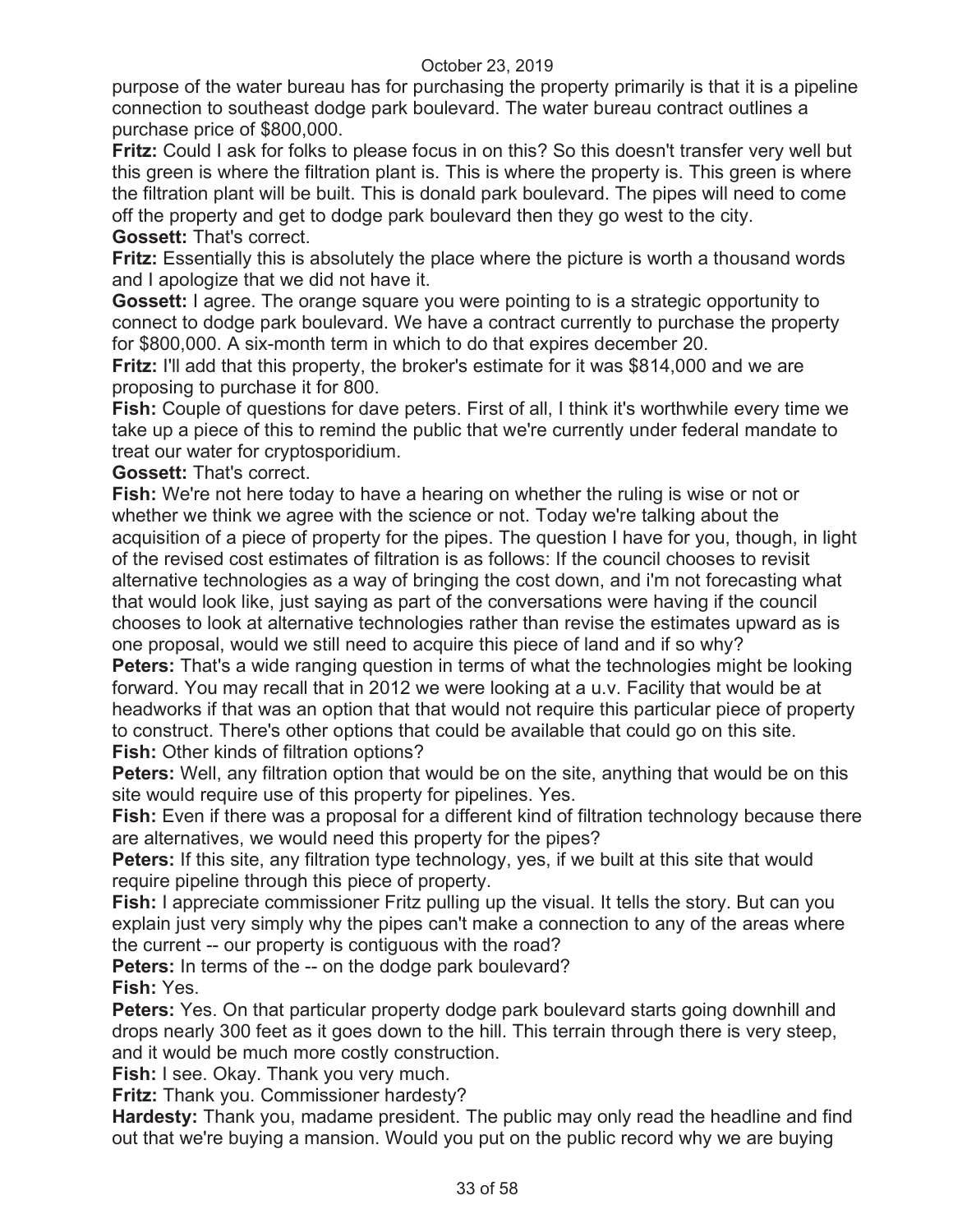this particular piece of property and why it's vital to the project that you will be undertaking?

**Peters:** Well, this particular property came available for sale here at the beginning of the project that we had a sell they're was moving out of town. We're looking they were looking to sell their property. It was an opportunity we looked at and said that's an opportunity where we're looking at pipelines to go out to dodge park boulevard to purchase that property without having to go through processes in the future such as eminent domain to obtain property.

**Hardesty:** And is there any other way to complete the pipeline without going through this particular property?

**Peters:** Likely there would be other ways to go that would require going across other properties. Yes.

**Hardesty:** Maybe my question should have been is there a more cost effective way for us to put the pipes in that we have to put in and is this property the most financially sound way that you would recommend we move forward?

**Peters:** I guess my answer to that was we believe, yes, this would be the most financially appropriate way to move forward.

**Fritz:** I believe we have 12 people signed up. So we'll keep it at two minutes.

**Ian Courter:** Good morning. Thank you. I'm ian corder, a property owner near the carpenter lane site where the filtration plant has been proposed. With respect to this purchase of this home, couple points I want to make. Just first off, we don't as a community support the purchase of a private residence for this project and converting it into really we're taking a private property and converting it to commercial. We're not comfortable with that land use change. The main point I want to make is with respect to how this decision, the sequence of decisions being made here. You learned about a huge cost increase associated with this project. At this particular site. The cost increase has to do with the site location at the carpenter lane property and the type of treatment option that's been chosen. Filtration. That decision that's coming later concerning a massive budget increase, two to threefold increase in costs because again of where it's being located and the type of treatment option chosen, that decision still has to be made. I would ask the council to delay the decision on a purchase like this for -- I know I can see maybe the strategic thinking behind why this could be an advantageous property to own but this is in the public perception an \$800,000 luxury home, and after hearing the testimony on the previous subjects that you just covered it's difficult for me to see how this would be palatable to the public to purchase this home at this early stage in the process you may in the even build this treatment facility here, and to your question, commissioner Fish, it may be that you choose u.v. At headworks, one 12th of the cost of building at this particular location. My request to the council is to lay delay this decision until you know this is definitely the site where you intend to build this facility.

**Hardesty:** A quick question. If we did that, then the property would be sold to somebody else, then we would have to come back with another alternative plan if in fact we decided to move forward with the construction. So which means if we really needed to go through that spot we would have to actually use our power of eminent domain and it would cost us i'm sure more than \$800,000 that we would pay today. How would you respond to that? **Courter:** Well, that could be. I'm not a city planner. This is not what I do professionally, but I think that in fact our property is currently on the proposed pipeline coming up the hill, right? I don't think that the city intends to take our entire property if it's decided it has to come up that way which obviously we don't support that decision either. Purchasing this \$800,000 -- what you're paying for mostly is the cost of this home, not for the land itself. 1.8 acres is not worth \$800,000. I think that there are other options. I didn't personally find the water bureau's response to your questions about other alternatives very satisfying. I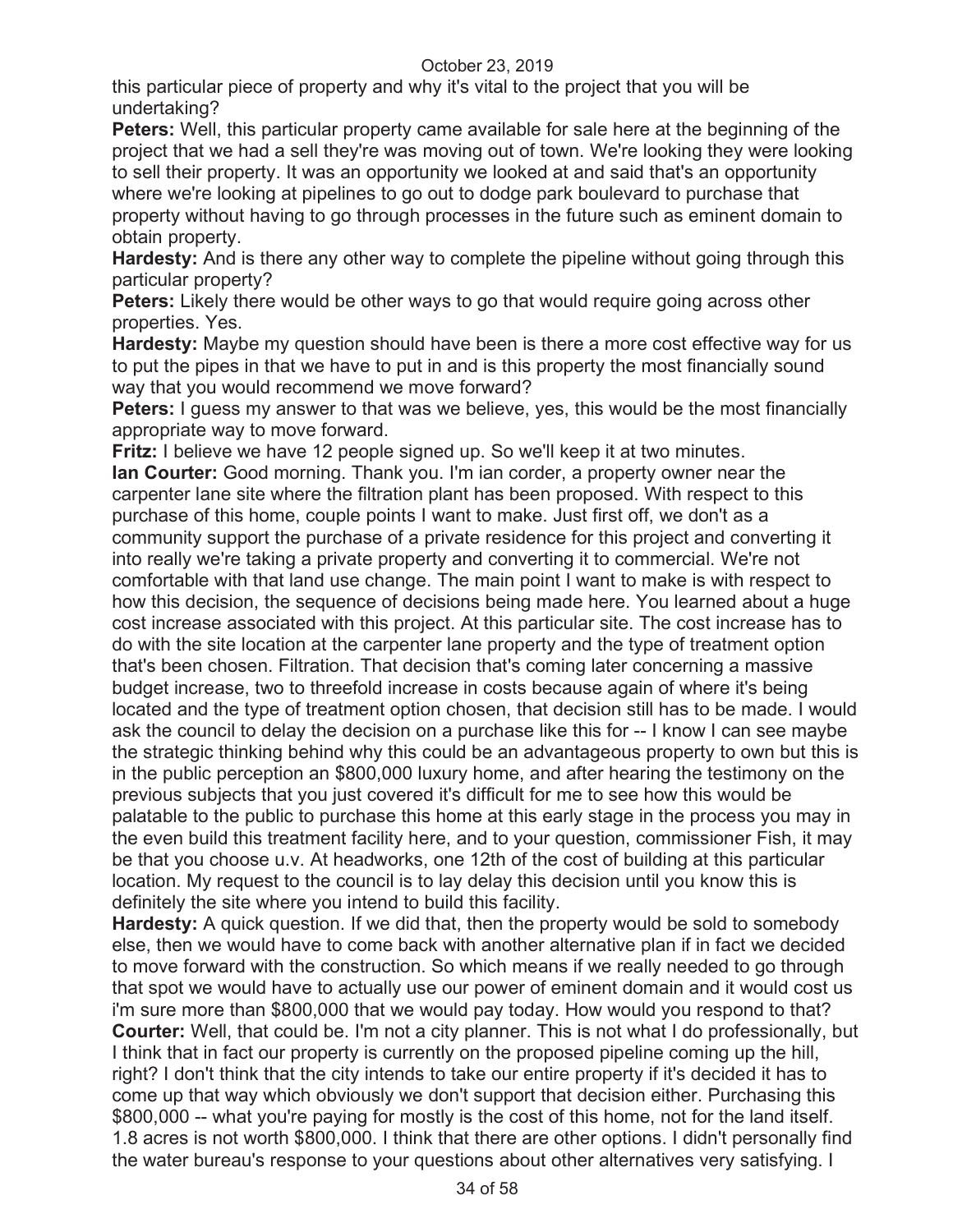think there are other ways that would cost certainly no more than the cost of this property to goat that pipeline constructed.

**Hardesty:** Thank you.

**Fish:** In fairness, sir, we have been throwing numbers around here pretty loosely and I think we have to be careful. There's no proposal currently for three times the original estimate for this particular project as you suggested. Let's go to your point. Tell us a more cost effective alternative. This is your chance. You're before council, this is the item before us. You think there's a more cost effective example, tell us.

**Courter:** U.v. --

**Fish:** At this site for the pipes other than this particular piece of property where the water bureau is proposing the pipes go through, have you identified a more cost effective way to put the pipes in and out of this site?

**Courter:** Isn't that the job of the water bureau to provide options for you? [speaking simultaneously] i'm here to tell you I don't support the purchase of the property.

**Fish:** The water bureau testified this is the most cost effective approach. What i'm asking is do you have an alternative.

**Courter:** Are you offering me the opportunity to develop an alternative? If so I did do that if you delay this decision. We can work together as a community to find another option. [speaking simultaneously]

**Fish:** I was giving you the courtesy of asking if you have an alternative and you don't. Let's move on.

**Lauren Courter:** I am the wife of lauren corder. I live on dodge park. The pipes are proposed to go through our property. I just want to reiterate that we are opposed as a community to this. You will be ruining our community. We have a neighborhood. You are running your pipes through our neighborhood. You are buying a home for an industrial purpose. You are ruining our community here. You're going to ruin our property and I want you guys also you know this doesn't come up in the discussions but you guys still have to go through the land use process. You are not permitted yet to build this facility here yet here we are talking about the purchase of a home to run the pipes through for something that has not been approved yet. Thank you.

**Fritz:** Thank you.

**Robert West:** Yes, i'm opposed to it. I'm robert west. I'm opposed to this. I'll tell you why. The city has a lot of buildings. I call them eyesores. You are going to put an eyesore out in an outer area, a smaller community area, and you're going to, you know, just -- build a building. I can't go out and just decide, hey, i'm going to build a store in a residential neighborhood. I got to make sure I got the proper permits and stuff like that. Seems like you guys are rushing it. Also seems like the water bureau has a lot of property that they could put the building on their property instead of going out and buying property in gresham. It just seems like it would be better off that we build our stuff in the city of Portland. That way if something happens, an emergency or something like that, we got Portland -- our people, Portland police, fire, whatever, responding to it instead of gresham. You know. We should be responsible for our own stuff. This filtration system should be in the city of Portland, not in the city of gresham, not in the county or any place like that. You're talking about putting those pipes in. You can pipe the water right over to the city of Portland and have filtration system here. You don't have to destroy a neighborhood or a community because you want to put a water filtration system out there. What's it going to do to the environment? To the animals and stuff out there? Did anyone ever decide was there anything, what if there's a leak? What kind of damage can that cause to the community around you guys?

**Fritz:** Thank you. Just so you know the water bureau purchased that property in 1975. So the water bureau has owned that property since 1975. Next three, please. Welcome.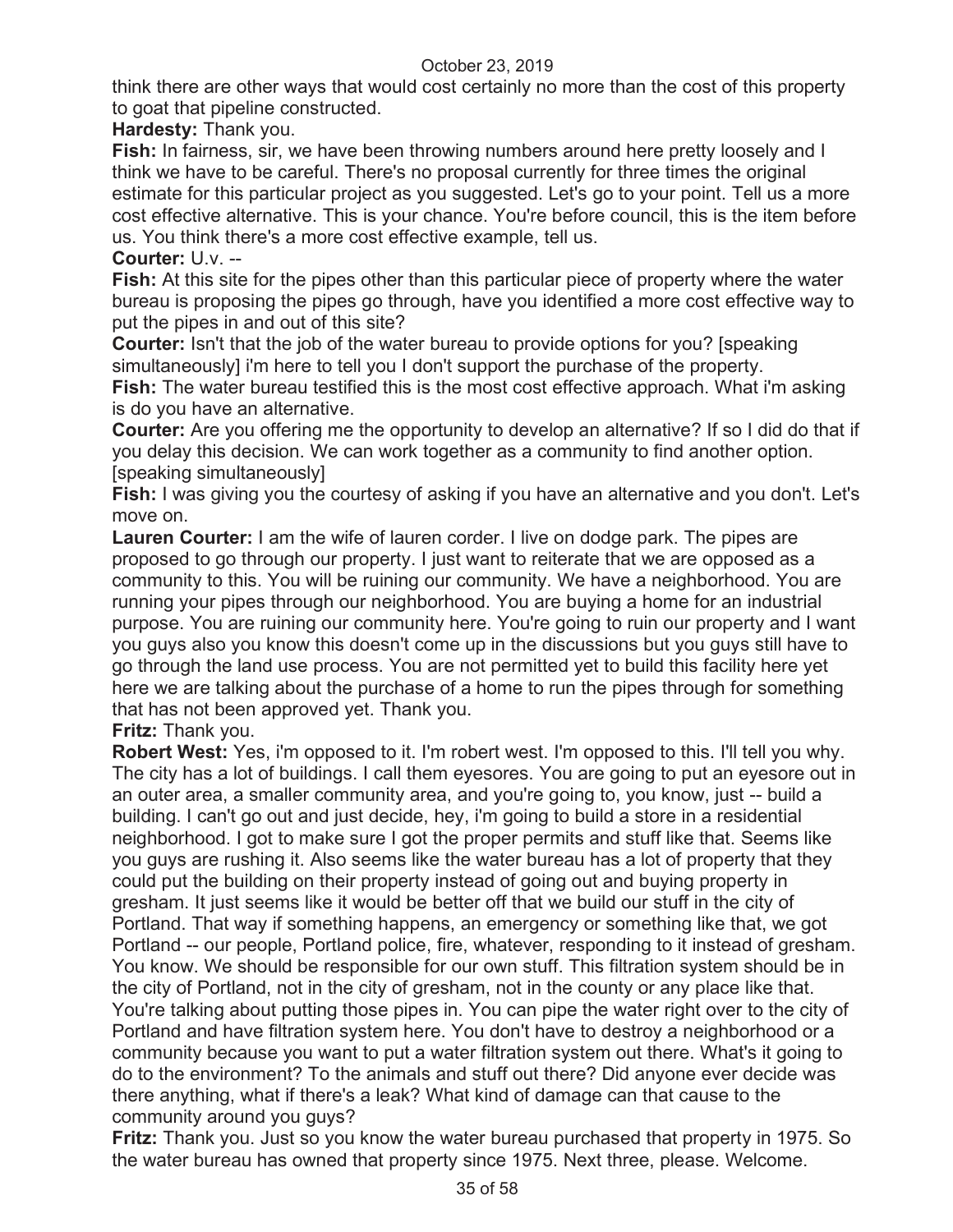Thank you for sitting through a whole morning of other stuff. Would you like to start, please?

**Carol Bartha:** I'm Karla bartha. I live in the community where the proposed filtration plant is being talked about. I oppose the purchase of the \$800,000 mansion as it's been called. You can run pipes through that property with easements. This are running pipes through my property with easements. It's not necessary to purchase the land. You asked what happens if somebody buys that property before you make your decision. No one is going to buy that property. It's right across the street from a proposed water filtration plant. Trust me if you buy it you'll never be able to resell it. Nobody wants to live there. There's other reasons i'm against it. The road is unsafe. Dodge park boulevard is a narrow country road. One of the reasons they said they wanted to purchase that was to have a road coming from dodge park up to the proposed site. It's a curvey, narrow road wooded in the fall, slippery from all the leaves. In the winter it's icy because sun doesn't hit the pavement. Cars are coming around curves. They are going to be coming around that curve and trust me they drive fast and there's going to be a construction vehicle pulling out or heaven for bid a chemical truck. It's just not a good road. It's in a slide area. Trees are falling on the road all the time. A gentleman was killed when a tree hit his truck. What happens if a tree hits a chemical truck that's coming into the plant? I just don't think this property is necessary for a road. I don't think it's necessary for the pipes because you can use easements. I don't think it's a good choice. I would like to invite all of you to come visit our area. We have beautiful views of mount hood. It's a peaceful rural community where an industrial water plant does not fit and I really question whether you're going to get your land use permit unless, you know -- I don't know. It doesn't fit the community. **Fritz:** Thank you.

**Brent Leathers:** My name is brent leathers. I'm also a property owner in this same neighborhood. I have hired counsel supporting the group and we will contest you every step of the way if we happen to lose at the county conditional use hearing I want to make sure you hear me again. I said this to you folks before. We will appeal it to luba if we happen to lose there we will take you to the Oregon court of appeals. I don't say that as a threat, I just want you to really understand the house of cards that you're building this billion dollar water treatment facility on. I also kind of morphed my presentation to you today as I have listened to where you're headed. I have provided you copies. If you would like to get out of the group think of the water bureau and consider other objectives including the history that your body has made decisions upon, the cost, some articles that were written about your own statements I presented you a nice document that we presented to the public utility board that I would really encourage you to consider reading and finally, commissioner Fish, I would like to address the point you just raised with mr. Corder. I want to quote from a up on article from Oregon public broadcasting. These are quotes that i'm about to read you. Seattle and san francisco have built ultraviolet plants to comply with the epa's rule and five years ago the Portland city council directed the water bureau to develop plans for u.v. System as a hedge in case the city didn't receive its waiver. These are the specifications for a u.v. Plant, water bureau director mike stir told the council this pile of papers were 16 million. You have a u.v. Design on the shelf. He said thanks to those existing plans stir said the city could complete construction on a uv plant at the bull run headworks facility within five years at an estimated cost of \$105 million. So sir, you have that in your hands currently. I just wanted to make sure you knew that. **Fish:** Thank you.

**Dee White:** I'm dee white. I'm totally against this purchase as well. I'm going to show to the audience, I know they can't see it since you didn't provide a picture of the mansion you want to tear down to put pipes. There's proposals out for two short pipes, one long pipe, one short pipe. You don't know where you're running them so you bought this house back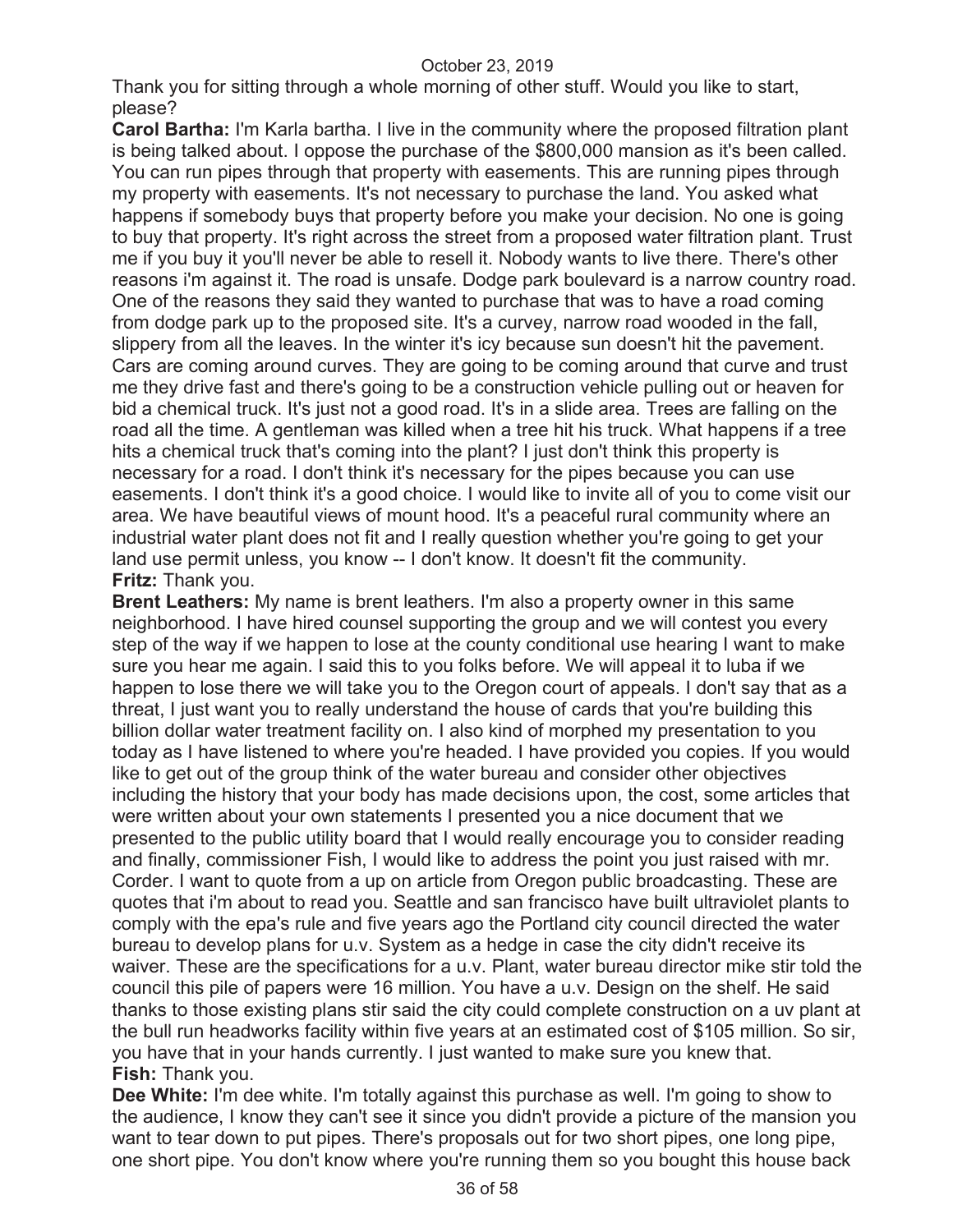in june when you put down your 30,000 ernest money, you had no idea where the pipes were going to go. This is just popped up, amanda, when originally you told the broker, was told it was going to be a job headquarters. Construction headquarters for the engineers. A job shack if you will. When that hit the press all of a sudden, oh, you get this fancy map drawn and you say we're going to run a pipe through it now. Well, it's so disingenuous and not transparent. Not fair to the public. I'm going to read just from the pub letter that is very, very factual that brent was just talking about that I would encourage you all to read. It's really, really good. One of the things I wanted to read is Portland city council approved a budget in the range of 350 to 500 million in 2018. From the testimony on the work session a couple weeks ago the water can do it, the pipe improvement costs were not included. Now cost estimates are up to 850 up to 1.2 billion. These are figures from the work session. If the decision makers had known the cost would be double or potentially triple the original estimates would they have made these decisions? This is a quote from the cascade policy institute that came out with a report on this last month. Again, if the decision makers had known the cost would be double or potentially triple would they have made the right -- this different decision?

**Fritz:** Your time is up. Thank you.

**White:** One more quote.

**Fish:** Your time is up.

**White:** Intentional malfeasance by bureaucracy.

**Fish:** I have a question for you. You're a very active participant in these kinds of issues. I want to give you an opportunity to apes one very simple question. We are discussing whether we need to have access to pipes. We'll be discussing alternatives to the technology. We're going to be having a robust conversation about this. Do you acknowledge that we are required to treat our water for cryptosporidium? **White:** Yes.

**Fish:** Thank you.

**White:** Can I answer the question you asked earlier?

**Fritz:** No. The next three, please. Thank you for your patience. Would you like to start? **Jeff Knapp:** I'm jeff knapp. I live in the general area out there. I'm opposed to the purchase of this property, the \$800,000 house. I must say i'm sadly astonished that a bureau with a tarnished reputation for inappropriate expenditures and a wild cost overrun would think that paying 800,000 for a mansion is an appropriate job site office, would be a swell idea. It's no wonders the price of the filtration fiasco, they are pushing at the city council and rate payers has already doubled. As the water bureau forgotten about the debacle that cost 900,000 or the settlement from 2017? The city council has a responsibility to the rate payers to stop this sale and revisit the doubled cost of the filtration fiasco in light of astounding changes in the cost. The facts do not support this filtration effort, and at the moment, the purchase of this property, which is still subject to the land use approval, seems to develop its own need for entry ad hoc, and I stand ardently opposed. And there is several fax that I am wondering if the city council is aware of. They have issued the mandated treatment of cryptosporidium has grown off into a trojan horse of sorts for the water bureau to get a list of wants that they want out of this. The water bureau has listed well, filtration is going to help us to solve landslides but the forest service did a mapping Study of the watershed, and found that less than 2% of the watershed is highly susceptible to landslides. And I am not sure if the commission is aware of its own - of the Portland water bureau's geo technical engineer who is, who has reported that the, that the people lines between the headwaters and powell butte are one of the more resilient parts of the system, but it is one of the more resilient parts of the system. The big infrastructure problem is in the city. **Fritz:** Thank you.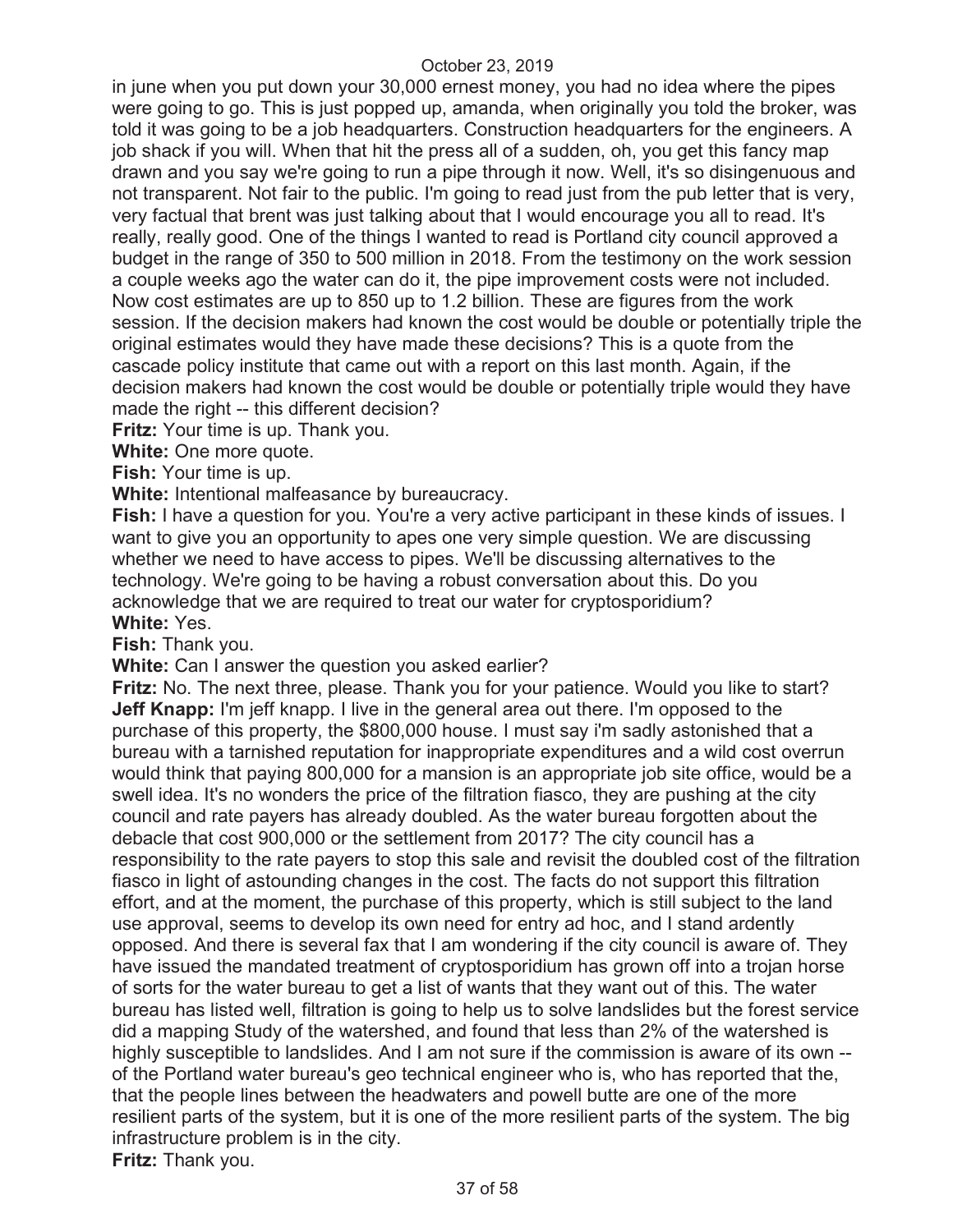**Linda Leathers:** Hi, I am linda leathers, and I have a couple quotes on the paper, but I want to state them. This is from the water bureau memo august 31, 2018 with a title, "filtration plant key decisions and processes." I quote, "the developed capital and operating costs so that decision-makers could evaluate the alternatives," unquote, and coast the top three community values are cost, public health water quality and resilience," unquote, and that is from the water bureau consultant fdr, february 21, 2018.

**Fritz:** Thank you.

**Fish:** That was very succinct testimony, thank you.

**Pat Meyer:** Hello, I am pat meier, and I am a landowner on the -- on the property on carpenter lane. I want to thank you for listening to our testimony, I am disappointed to say the least that mayor wheeler is not here. I have three items that I would like to address. You have the paper there, so I am not great at public speaking, so I am going to read if you Don't mind. One is the location. I am on record as saying that I oppose the purchase of this property. Due to the bigger picture of placing this plant on the property when. The location, it is no surprise that the rural landowners and residents of carpenter lane would oppose the placement of a mega-industrial plant on farmed property. It is currently what the property is used for. I will make no pretense for our concern for the perpetual negative impacts that will be on the community. The agricultural land, it takes, it tends to get lost in the discussion that is the real value of the land there is agriculturally zoned and operated as such. Currently in the u.s., we lose three acres of agricultural land a minute. That's farmland, to commercial and industrial uses. That's 1.5 million acres a year. That precious loss is not only affects the landscape and the lifestyles of those in the area, but of the natural habitats of the wildlife, as agricultural land it is an immensely valuable and natural storing and purification of the water and sequencing of the carbon and the greenhouse gases through plant farming. As Oregonians, we have a rich history of understanding the need and value of our natural landscape, and I urge you to consider the cost, ramifications, allowing this site to become an industrial Mega-plant.

**Fritz:** Thank you for your testimony. I have good news on the cost, for the rate payers, as well. Yesterday we were invited to apply for a water infrastructure finance and innovation ac loan. It's called the [inaudible] loan. The environmental protection agency manages it. So we hope -- we've been invited to apply, if we get the loan, it would be a low-interest loan that would significantly reduce the cost to the rate payers. We won't know whether we get that until next year.

**Meyer:** May I reply to that?

**Fritz:** Sure.

**Meyer:** A loan is still a loan.

**Fritz:** Right.

**Meyer:** You still have to pay it back.

**Fritz:** It's a low-interest loan that gets paid back over a longer period.

**Meyer:** Most people have budgets, still have to qualify and have to figure out a way to pay it back. It is the middle class that will be burdened with this.

**Fritz:** Next three. It looks like you have the last word.

**Floy Jones:** Floyd jones, and as those here know, I am a you understand forking member of friends of the reservoir, and I am also on the board of directors of water accountability and trust and reform. I am speaking for myself today. I, of course, oppose this but I wrote to you back in july, prior to the august decision, and I said then how can a rush risk probability and cost analysis be Trusted? We see, it cannot, and that was the problem then and now is we rushed through this. There was outrage at your last work session over the water bureau and failing to tell you about these big pipe costs. Well, why wasn't there outrage, as well, over their slipping in there -- we're not going to be building the chemical adding filtration plant to treat non-infectious cryptosporidium but they said we will also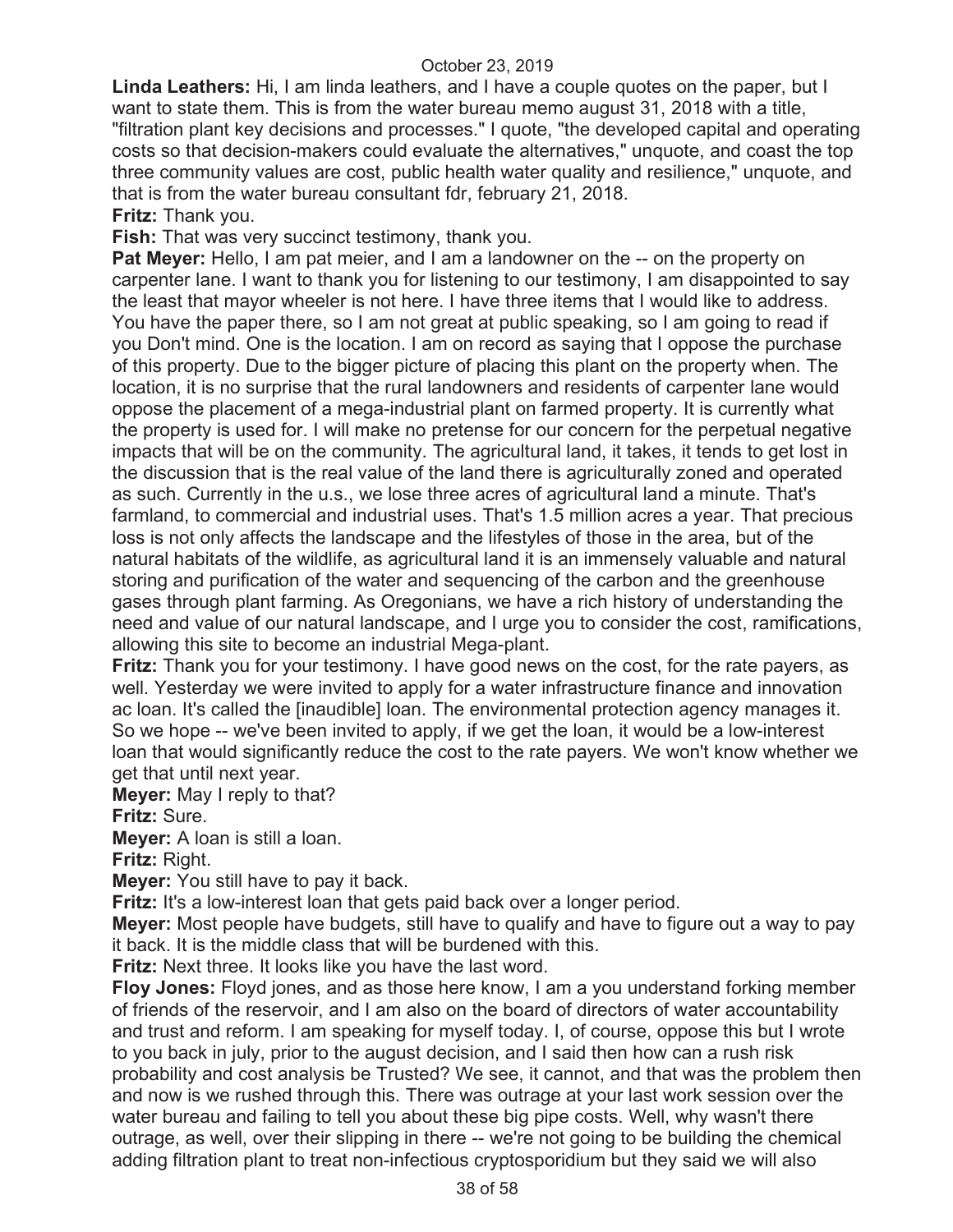audio zone, that was one of the alternatives back in 2017. U.v. Radiation, ozone, chlorine dioxide, or chemical filtration so now they have you building two plants. We have conduits running to [inaudible] hill. We don't support building any treatment plant at all because we don't have infectious cryptosporidium. We would not have it barring growth malfeasance on the part of the water bureau because we will not let humans or domesticated animals into the watershed. We do need to revisit this entire decision, and other folks have made some of the other points that, you know, that these costs are unaffordable right now for the middle class. Yes. It's a great low income program. We have had that all along. We had the best low income program. That does not help the middle class pay for these water bills. And you know, if we had a choice of saying how were we going to comply with this I think we should go back and seek a waiver But nonetheless, chlorine dioxide, the cheapest option, no unwanted chemicals, and thank you.

**Fritz:** Thank you. Is that all who signed up? So thank you to everybody who has come today, and I am sorry about the impact on our community. I have to keep in mind that this project is designed to provide safe and abundant water for a million people from many generations to come. And that, that is what is at stake here. So this is the first reading of a non-emergency ordinance and moves to second reading. Next person, please, Karla. **Item 990.** 

**Fish:** Thank you, madam president. We are past the lunch hour so we are going to try to be economical in our final presentations. Eli, would you just give us a brief presentation and answer council questions?

# **Fritz:** Yes, sir.

**Fish:** This is the property manager for the bureau of environmental services.

**Eli Callison, Property Manager, Bureau of Environmental Services:** Thank you. As commissioner Fish said I am the property manager for the bureau of environmental services. This will allow the environmental services to continue a lease. The environmental services currently has two spaces downtown. The Portland building offices where the staff have been relocated to the 400 building, and pioneer tower. We are 95 staff that did not fit in the Portland building are located at. And our current lease -- at pioneer tower expires next month. Bes has been working with a broker. We visited eight buildings downtown. Of those buildings we requested a bid for the five and received offers from four. Of the four offers we found pioneer tower to be the most feasible for the bureau over the five-year lease. Sorry I convinced -- I condensed everything quickly. Any questions I am happy to answer.

#### **Fritz:** Any questions? Commissioner hardesty?

**Hardesty:** Thank you, madam president and so much for being very responsive to the questions that i've been giving you all week long. And I think that my question probably is just for the record because I think that there is a broader city conversation about how many buildings does the city of Portland actually own, how much rental space are we taking up. And is there a better approach other than that's just leasing from the private market? I don't want -- I am not going to put you on the spot to anticipates those questions. I think that that's is a timeline, a hot conversation to be had. But, for me, I am concerned that we have all these pocket contracts with private companies, and I don't see a big picture about how are we doing Space management as the city so again, not a question that I expect you to be able to answer, but I feel better because I said it out loud rather than just in my head.

**Fish:** Can I also just make a comment? I think this predates your service. When we did some of the original planning over the Portland building and we, actually, did a comprehensive look at space, and with specifically the goal that you enumerated, which is to shrink our footprint in the private factor and maximize the use of the public space, I think that now that the Portland building is nearing completion, I would welcome and join with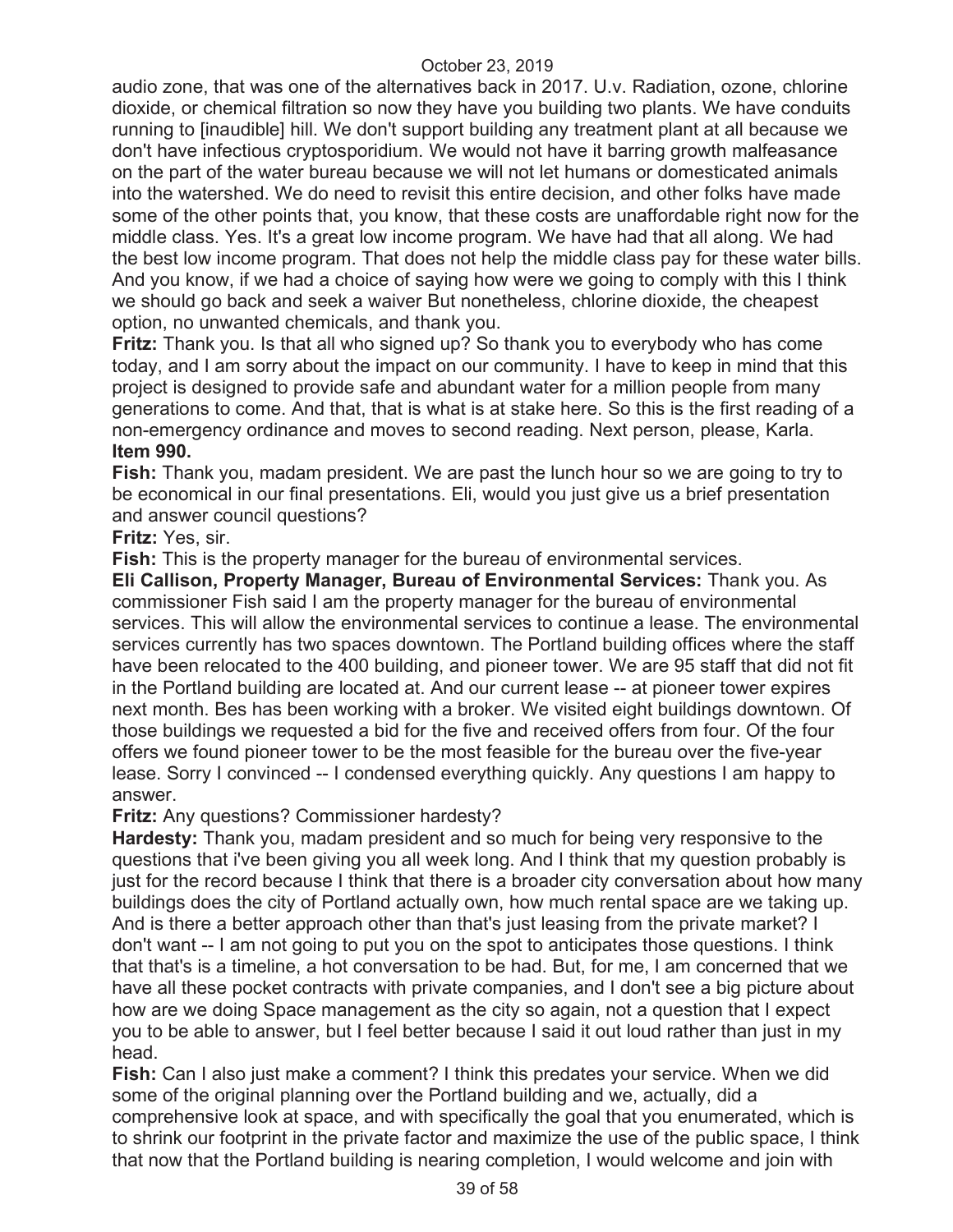you in asking the cao to give us an update on space, see how we are doing. I think that it's a, a very important conversation, and we should be maximizing the use of the public space. And I concur with you wholeheartedly.

**Fritz:** Thank you, did anyone sign up for this?

**Moore-Love:** I believe that they both left. Charles and maggie.

**Fritz:** This is an emergency ordinance. Please call the roll.

# **Eudaly:** Aye.

**Fish:** Well, eli, thank you very much. We had a team of ten answering questions from commissioner hardesty's office this week. They have not slept or bathed since then. But we appreciate the thoughtful questions and the give and take, and as I said earlier, I join With my friend and colleague in this larger question of maximizing our space utilization, so I think it's a very good point. And on that note I will vote aye.

# **Hardesty:** Aye.

**Fritz:** Thank you for your work and for explaining very quickly how you went through a process to come to this. Aye. The ordinance is adopted, and 991, please.

# **Item 991.**

**Fritz:** Commissioner Fish.

**Fish:** Thank you, madam president. Colleagues, the proposed code changes before you will make the bureau of environmental services administrative review more user friendly and add greater transparency. Who can argue with that? Here today to give you a brief presentation on a fairly comprehensive piece of work is rachelle altman, the policy analyst from the bureau of environmental services. Thanks for staying with us and welcome.

**Rachele Altman, Bureau of Environmental Services:** Thank you. Again for the record, I am rachelle altman from the bureau of environmental services, and as commissioner Fish mentioned, I am going to briefly walk you flew code changes regarding bes's administrative review process, and for the public who might not be familiar, this is -- is a name for a process where customers can ask for reconsideration of a bureau decision or action affecting them, and bes has a variety of programs that use the administrative reviews, and with An eye to making these processes more customer friendly we took a look at our code and rules and looked at a variety of changes to make to achieve three goals. The first goal was to enhance the customer service by making -- requesting and participating in administrative review more predictable and consistent, particularly across the programs. We had different levels of detail in our rules and processes so we wanted to achieve a basic level of consistency and predictability for customers. Second, we want to expand the access to administrative review by making eligibility for review the default and simply having a short list of items not eligible for review rather than having incomplete lists of what is eligible and not eligible for review in rule and also sometimes code. And then third, these efforts would facilitate consistency and administration by bes staff. So the most substantive and numerous changes we identified were to administrative rules where the details regarding administrative review processes either lived or we felt most appropriately would live. And however, we also identified changes to code, which we bring to you today, the changes to the rule were adopted under existing authority and revised existing rules, and those took effect earlier this summer with commissioner Fish's support. To briefly summarize the most significant code changes we are proposing to you, they would make eligibility for review the Default, and would highlight that any exceptions to eligibility will be specified in administrative rule. They removed lists of items regarding eligibility from code so that they are located in one place for customers, and that would be in the rule. This also helps avoid confusion when lists and codes don't match up to lists and rules. In addition we are proposing to delete the language regarding appeals to the code hearings officer where those provisions are out of date -- the provisions are inconsistencies with more recently adopted city code hearings, code in title ii 2 of Portland's city code, and finally, we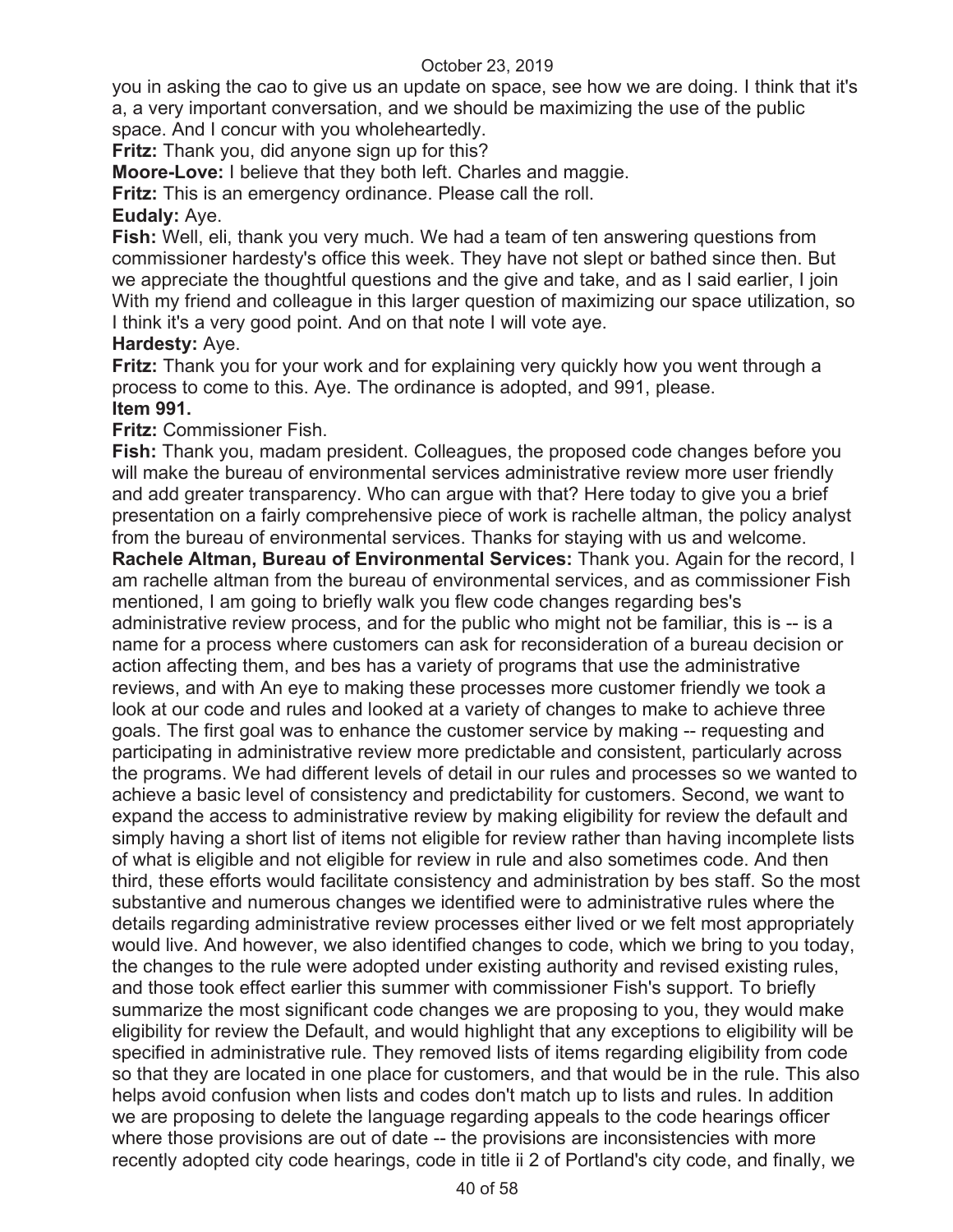are proposing to changes to make language, gender neutral. I really wanted to emphasize the changes that we are proposing don't make any changes to what is eligible for review, so if something prior to the code and rule changes was treated by the bureau as either eligible review, for review, or not those items are not changing. There were a few instances in the rule-making where something previously was on neither list and that had created confusion and frustration for all parties, and so we clarified whether that item was or was not eligible for review. Janice thompson from the citizens utility board along with members of the development review advisory committee and the Portland utility board were all given an opportunity to review and we listed input from them, and janice thompson actively engaged in the review And informed the public comment draft, and no public comments were received. But janice, who is not here today, she did share with me what she believes are the positive impacts for our rate payers and customers she said, "cub supported the code changes adjusted by the city ombudsmen. Clarifications for the best provisions seemed needed and I was pleased they planned a review of code and rules to enhance the clarity. I let them know of my interest in this review, and appreciated the opportunity to make comments and suggestions at key steps in their process. There is now more consistency and transparency in bes rules and code, which should be helpful to both the wro but also to customers," end quote. The proposed changes on the combination with the recently adopted rule revision will benefit the rate payers and customers by making requesting and participating in our administrative review processes more customer friendly and by insuring consistency in the way that our staff administer, administrative reviews. With that, I would be happy to answer any questions, and I hope that you will support our proposed item.

**Fish:** I am hopelessly bias because you work for one of my bureaus but may I say that even at this late hour that was an a plus presentation and thank you very much. It was comprehensive. It was sus extinct and you gave us all the information that we Needed, and you set a high bar and thank you very much.

**Hardesty:** And you smiled at us the whole time. It is rare.

**Fish:** They smile at me.

**Hardesty:** Do they? Oh, she was smiling at you.

**Fish:** There you go.

**Altman:** Thank you.

**Fritz:** Do we have anyone who signed up?

**Moore-Love:** No one else signed up.

**Fritz:** Thank you. This is the first reading of non-emergency ordinance. Second reading. You have two items left, and it's unfortunate you were the end of the rotation for your items. It is listed for 35 minutes.

**Fish:** Who is here for 992? Could you come forward? I have a question just to ask you. Does this have to, addressed today for any particular reason? If the presiding officer set this over to next week, does that create any kind of logjam for you?

**Ruben Gonzalez, Bureau of Environmental Services:** Commissioner, mr. Gonzales, bureau of environmental services, it is our preference to present today if at all possible. We were on the agenda for last week and we are bumped to this week. We do have a time line with respect to this acquisition. We secured our cmgc contractor.

**Fish:** So commissioner Fritz, madam president, we can potentially take 993 and set that over. That's not time sensitive if we do this quickly.

**Fritz:** I realize your park Staff has been here but that will be my preference because we always seem to rush the reports on the parks and I would rather have enough time. **Fish:** Is the team okay? It is not our preference but could we set this over and find a special time next week to, to have this presentation?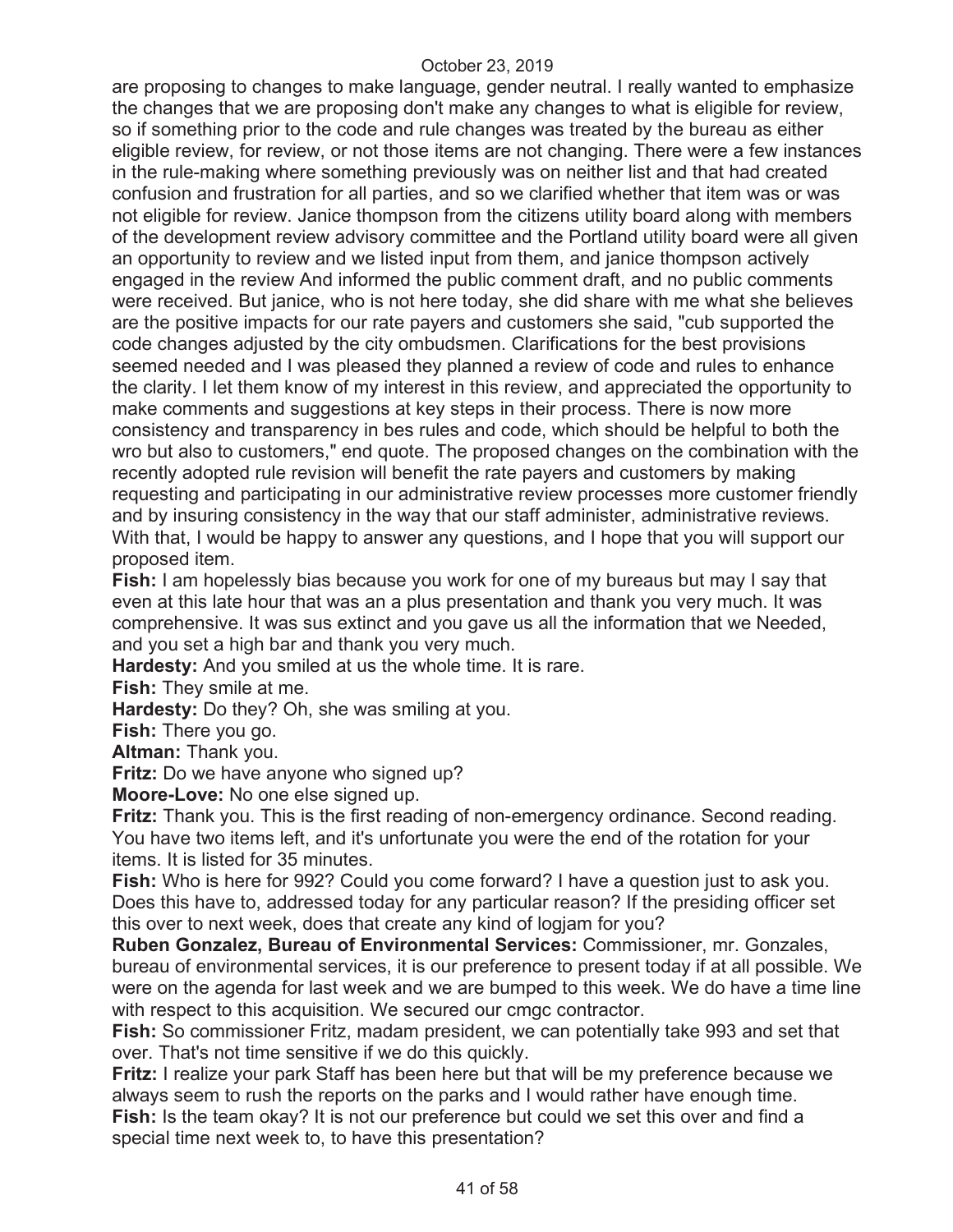**Robin Laughlin:** I am robyn, the bond program manager, and we would be completely happy to come back to you with more time next week. Do know that we are presenting the report to our oversight committee tomorrow at our regular meeting with them. So as long as you are okay with that I am happy to move.

**Fish:** I am anticipating, given all the good news that we are going to accept it, but I do agree with commissioner Fritz that the default would be, we would rush through it and not take a chance. Take the time to actually acknowledge the work that's gone into this. So. **Fritz:** You have a hard out this afternoon at 3:00.

**Fish:** Yes, I would suggest we set 993 over to next week and work with the clerk's office to get a time. Just do 992.

**Fritz:** We could do the 10:15, that, month, next wednesday.

**Fish:** How about that. We just got upgraded.

**Fritz:** Those are important. We are going to set over 993 to next week. 10:15 time certain. Thank you. Now, let's read 992, last item of the morning.

# **Item 992.**

**Fritz:** Commissioner Fish.

**Fish:** Did you want to say something?

**Hardesty:** Thank you.

**Hardesty:** I want to appreciate you sat here all morning and are willing to come back next week.

**Fish:** Thank you for that. They not only prepared a presentation, but we did a dress rehearsal yesterday, and sent out a press release so they were fired up to go but I do think that having a time certain gives us a little more freedom to present next week. So thank you very much. Colleagues, our final matter this morning is a multi-bureau project involving bes, pbot and the water bureau to improve southwest capitol highway. This project includes storm water management, new walkways and bikeways and an upgraded water system. In order to build the green infrastructure necessary, bes will need to acquire certain property rights. We have bes staff here today to discuss the project, joe, the engineering manager, and ruben gonzales, project manager, and lisa, environmental specialist, and thank you all for being here. We set aside about 15 minuting to extra credit, if you can do it in five.

**Joe Dvorak, Bureau of Environmental Services:** Thank you, commissioners. I am joe dvorak with bes. So we will talk a bit about the project background and show slides of the property in question and happy to answer any questions you have at this point. I will turn it over to lisa.

**Lisa Moscinski:** For the record, I am lisa with the bureau of environmental services. Portland's bureau of -- sorry, slides here, Portland's bureau of transportation, bureau of environmental services, and water bureau working in coordination on the street, stormwater, water main and fire suppression improvements on capitol highway, this project will improve the safety and livability for all modes of travel while improving storm water management, protecting water quality and updating water supply infrastructure, to meet the modern demands. The projects is focused on a stretch of southwest capitol highway from Multnomah village. It has an estimated construction value of 18 million, and environmental services has committed 10.5 million to the project. On the background. Bes has been engaged with residents in this neighborhood for several years due to the public and private stormwater issues that exist in this area. Unlike older parts of the city that developed with curbs and storm drains in the late 19 and 20th century, this area was a semi-rural landscape annexed part of the city in the 1950s, 1960s, and 1970s with no formalized stormwater infrastructure. This combined with the steep slopes and the low infiltrating soils makes stormwater manage challenging. There is an opportunity to collect and manage the run-off from the improvements, and as well as incorporating surrounded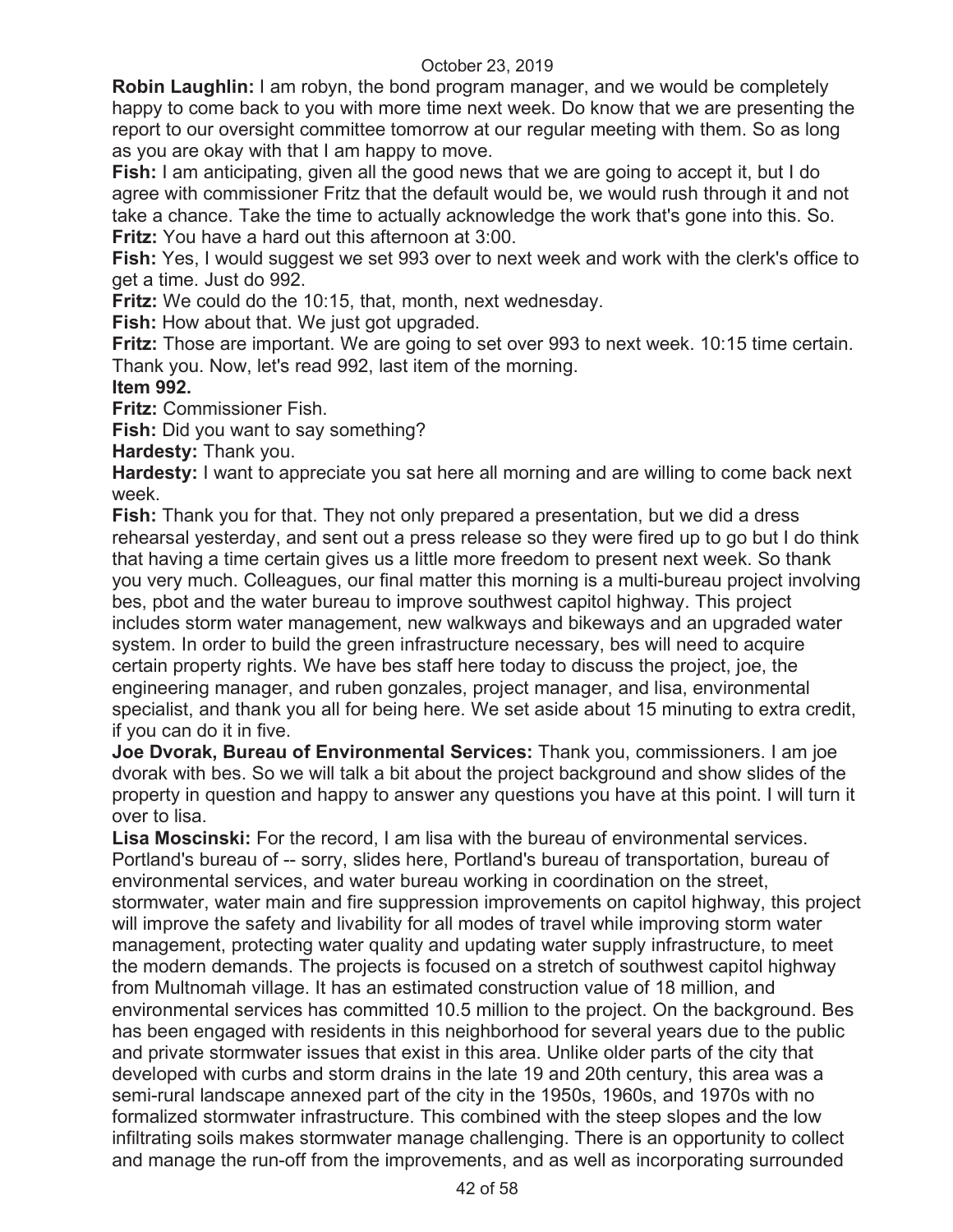drainage areas as part of a Residential strategy to maximize the impact of the project in total, the stormwater system improvements will manage and treat an area of 50 acres which includes the project footprint of six acres. This has been a long community priority for the transportation stormwater improvements. The design of the project has had a robust public involvement process that began in 2016 and continues today. The capitol highway subcommittee, a subset of the volunteer neighborhood association has served as a sounding board for the construction impacts. Pbot and bes staff performed 55 property visits or consultations to provide adjacent property owners information, and on the project impacts and to hear concerns. Three project newsletters were sent to 688 physical addresses. 10e-bulletins were sent to a distribution list, and that includes now more than 1,000 people. A large open house with detailed project information were held, office hour events and staff tabling at other open houses and a construction focused open house is planned for later this fall. We did specific outreach, including letters, emails, phone calls and site visits to the properties affected by the acquisition of the rates and having ongoing communication over the last year, so I will turn it over to ruben who will cover a bit more on the project specifics.

**Ruben Gonzalez, Bureau of Environmental Servcies:** Good afternoon, madam President and commissioners. Ruben gonzales with the bureau of environmental services, design services division. Environmental services completed a stormwater concept design analysis in 2016 that identified opportunities for neighborhood scale or regional stormwater facilities to treat and slow the stormwater, and we did subsequent planning to identify the suitable locations, the concepts and initial design also included 24 distributed stormwater facilities or drain streets which were to be lined through the geo technical concerns to prevent infiltration, and would have been placed within the multi-modal transportation improvements integrated into the proposed pbot improvements. At the 30% design stage, bes's system management tested the effectiveness. Scope with a series of alternatives. This resulted in the removal of 24 distributed stormwater facilities, and the retention of the four regional facilities, which will result in a capital and life cycle savings of 1.4 million, and 2.5 million respectively. The best project scope now includes a new stormwater collection and conveyance system in the roadway totaling 7,000 linear feet. Flow from the collection system will be routed to the stormwater treatment and detention facilities, which will improve water quality and protect downstream infrastructure and natural assets, and in the three local streams to which they Discharge woods, tryon and vermont creeks, as mentioned collectively the regional facilities will treat and manage stormwater from within the six-acre project area as well as additional areas totaling 50 acres and the system as a designed with future development and systemic expansion in mind. As can be seen from the graphic, two of the facilities will be west of 40th avenue one on the court east of capitol highway and one at the end of 42nd avenue near woods memorial natural area. And two of the four regional stormwater facilities north and south side Multnomah boulevard facilities were temporary rights as described in the proposed legislation, and a rendering of the south Multnomah stormwater facility is shown here. And two vacant tax lots adjacent to the south, the southwest Multnomah boulevard right-of-way between 45 and 40th avenues are required for the south Multnomah regional facility. In addition, the temporary construction easements and permanent easements are necessary at the properties adjacent to the south Multnomah facility, and for construction staging and to construct a maintenance access driveway and retaining walls.

**Fritz:** Just to be clear that major pond area, is that property that the environmental services owns?

**Gonzalez:** No. Those two properties, those are the tax lots that will be working to acquire. **Fritz:** Vacant?

**Gonzalez:** yes.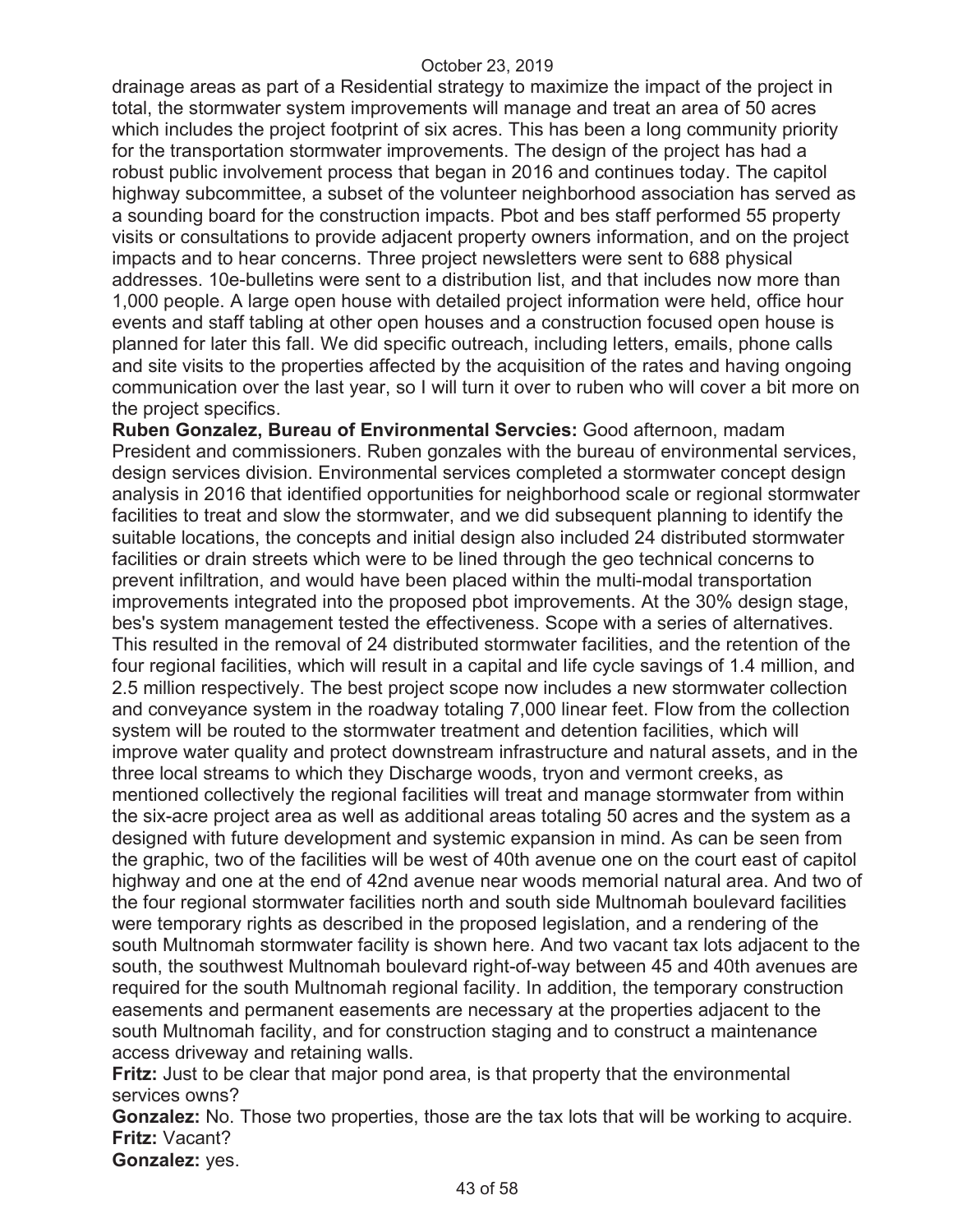**Fritz:** Thank you.

**Gonzalez:** A rendering of the north stormwater regional stormwater is shown here, a temporary access and construction easement at -- at an adjacent property is requested to construct this facility. The costs incurred in connection with the acquisition authorized shall be charged to the sewer operating fund, and fiscal year 2019 to 2020 budget, bes project number se 10939.l65. To accomplish the project's goals and construct the project as designed the city must acquire the property interest rights described and depicted in a-d by march of 2020. So construction of the schedule -- construction can begin on schedule and will -- thank you for your time and be happy to answer any questions.

**Fritz:** Could you go back to the slide showing the post office, the map? The one before that? So does it require taking the parking area as well as the grassy area?

**Gonzalez:** Yes. As you can see, a portion of the post office parking lot will be reserved for construction, construction staging and storage easement area, and then the northern portion, on the northeast corner there, will be an access easement where we'll redirect the traffic through the post office to reconnect it to the exit on southwest 40th avenue.

**Moncinski:** Just to clarify these are temporary, for the post office, temporary property rights.

**Fritz:** That was my Question. Yeah. And then the -- the golf court site, that has houses on it. So is that -- are you tending to acquire -- your intending to acquire houses.

**Gonzalez:** That graphic is perhaps a bit inaccurate with the depiction of the oval there. It is on a vacant land that bes acquired, and I believe that was in 2016.

**Fritz:** That's what I thought. That's so close to where I used to live. Are we planning to acquire any buildings?

**Gonzalez:** No.

**Fritz:** Does anybody else have any questions? Thank you very much for your presentation. You got us done at 1:00, and anyone signed up to testify, Karla? **Moore-Love:** Lightning left.

**Fritz:** All right.

**Fish:** Is this time sensitive?

**Moore-Love:** Yes.

**Fish:** I move to put an emergency clause on this.

**Hardesty:** Second.

**Fritz:** For the purpose it's in the public interest to get this done as quickly as possible. **Fish:** A second?

**Fish:** Commissioner eudaly seconded it.

**Hardesty:** Oh, I did, too.

**Eudaly:** I did it before you. My voice is a little hoarse.

**Fritz:** The e-coli on the amendment.

**Eudaly:** Aye. **Fish:** Aye. **Hardesty:** Aye.

**Fritz:** Aye. Now, call the roll on the final ordinance, which is now an emergency.

**Eudaly:** Great project. Happy about the collaboration between three bureaus and the three commissioners offices. Love to see more of this moving forward, and I vote aye.

**Fish:** Commissioner eudaly, thank you for highlighting that because I think that in the last few years we have really made great strides, particularly in the way in which the infrastructure bureaus worked together, planned together, do community engagement and the like, and the fact that actually that an item of this significance that's been in the pipeline for so long, has not generated any public testimony today, even though someone could come and object or express a concern, just tells you how effective the outreach has been and the community conversations so thanks to the team for their good work, and I am pleased to vote aye.

**Hardesty:** Aye.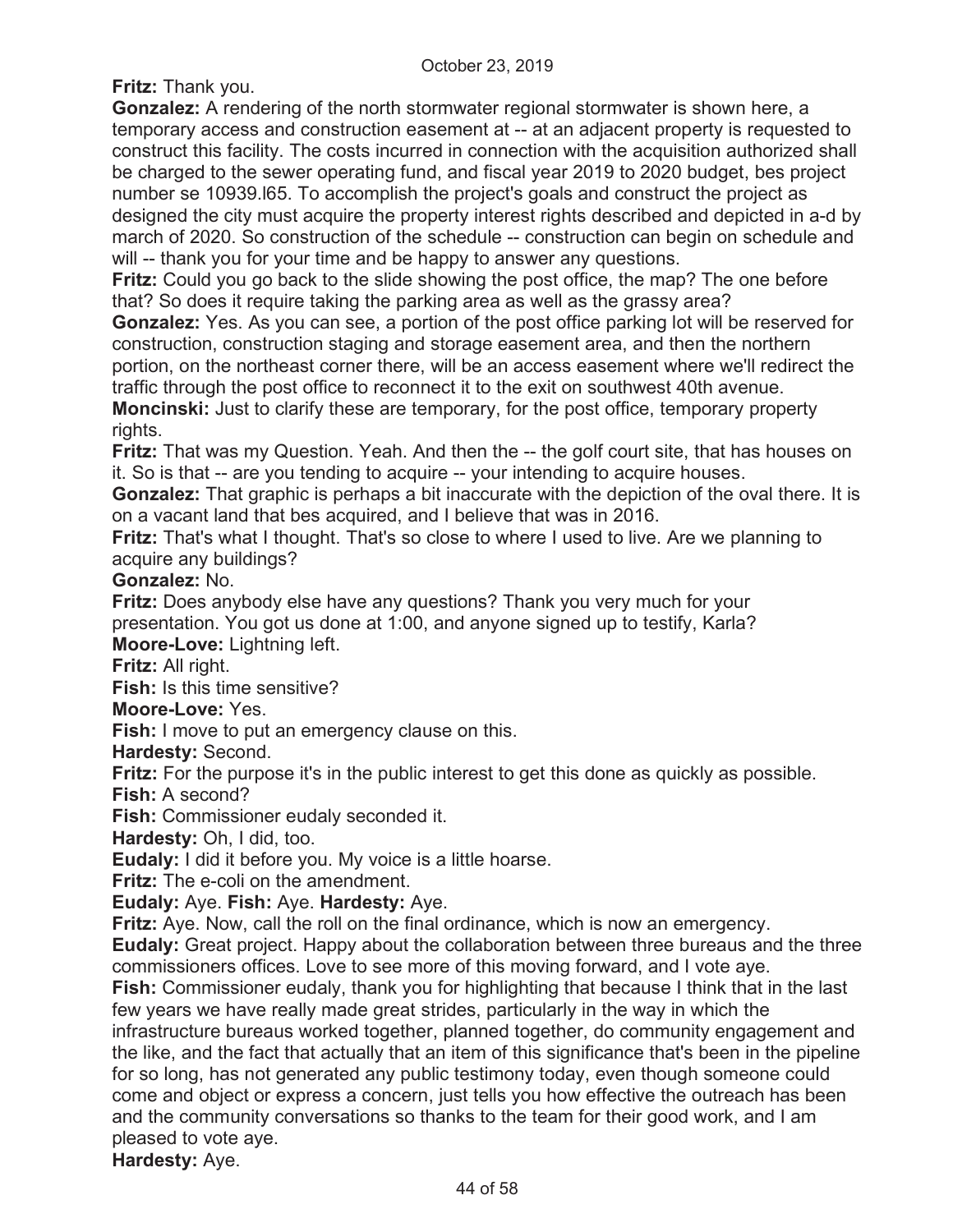**Fritz:** Well, on behalf of my neighbor this is southwest, I am going to say thank you very much. I am sure that they would love to have been here but there is such gratitude that this project is getting done. I walked the entire section last night. I am going to be so happy to be able to walk on a sidewalk from barbur boulevard to Multnomah village and I am happy that you did purchase the property opposite where I used to live because I am sure that my aging Cat is in there somewhere. She went missing at the end of her life so I will be thinking of that property's name, lucy's pond, and I am really happy that you are going to be able to do it. Aye. With that, our agenda is completed and we are adjourned until 2:00.

#### **Council recessed at 1:05 p.m.**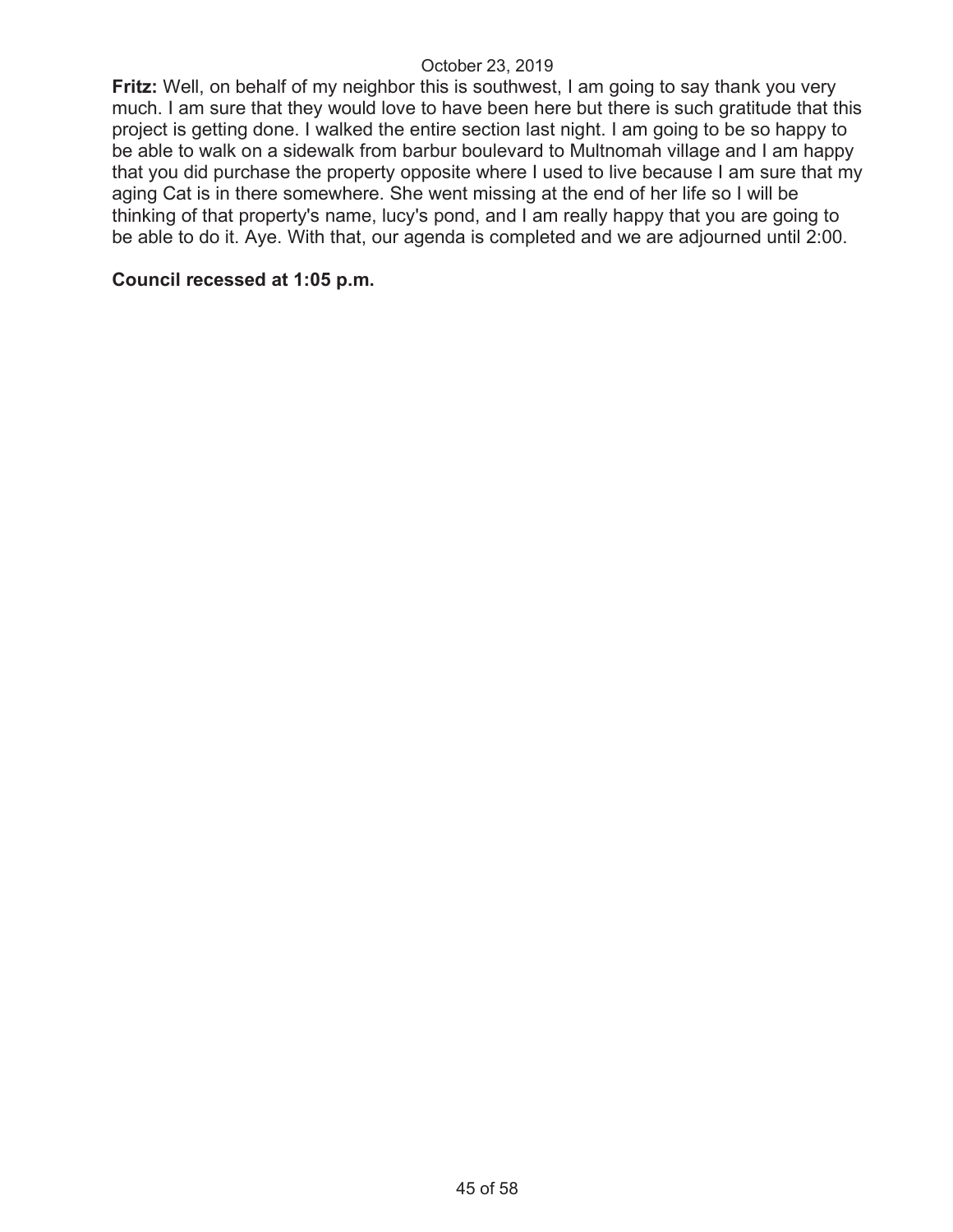**This file was produced through the closed captioning process for the televised City Council broadcast and should not be considered a verbatim transcript. Key:** \*\*\*\*\* **means unidentified speaker.** 

# **October 23, 2019 2:00 p.m.**

**Fritz:** October 23, 2019. Please call the roll. [roll call taken]

**Hardesty:** Here. **Fish:** Here **Fritz:** Here. **Eudaly:** Here

**Fritz:** The mayor is in japan representing our city with our sister city. Could we have a shortened version of the rules, please?

Lauren King, Deputy City Attorney: I'll read it as quickly as I can. I don't have an abbreviated version.

**Fritz:** We should have one.

**Lauren King, Deputy City Attorney:** Welcome to the Portland city council. The city council represents all Portlanders and meets to do the city's business. The presiding officer preserves order and decorum during the city council meetings so everyone can feel welcomed, comfortable, respected and safe. To participate in the council meetings you may sign up in advance with the council clerk's office for communications to briefly speak about any subject. You may also sign up for public testimony and resolutions or the first readings of ordinances. Your testimony should address the matter being considered at the time. If it does not you may be ruled out of order. When testifying, please state your name for the record. Your address is not necessary. Police disclose if you are a lobbyist. If you are representing an organization, please identify it. The presiding officer determines the length of testimony. Individuals generally have three Minutes to testify unless otherwise stated. When you have 30 seconds left, a yellow light goes on, when your time is done, a red light goes on. If you are in the audience, would like to show your support for something said, please feel free to do a thumbs up. If you want to express that you do not support something, please feel free to do a thumb's down. Please remain seated in council chambers unless entering or exiting. If you are filming the proceedings do not use bright lights or disrupt the meeting. Disruptive conduct such as shouting or interrupting testimony or council deliberations will not be allowed. If there are disruptions, a warning will be given that further disruption may result in the person being ejected for the remainder of the meeting. After being ejected, a person who fails to leave the meeting is subject to arrest for trespass. Thank you for helping your fellow Portlanders feel welcome, comfortable, respected and safe.

**Fritz:** Everybody behave like normal adults. If you don't you'll get tossed out.

**Fish:** I ask that we suspend the rules.

**Fritz:** Yes, indeed.

**Fish:** I would like to request the bureau of environmental services director mike jordan and annie von burg come forward to the table.

**Fritz:** A brief agenda item before we get to the regular agenda.

**Fish:** The annual betsy ames leadership award which honors betsy's memory and her efforts for our community. I had the great honor of working with betsy in a number of capacities. On one of my campaigns as a city employee, as a bureau leader, and as my chief of staff. I know from firsthand experience she was an incredible asset to our city. This leadership award is presented to a city employees who exemplifies the depth of betsy's great work and annie von burg from bureau of environmental services is this year's recipient. Tracy reid, city attorney and summer erickson from the bureau of emergency management were also nominated. She works compassionately and tirelessly and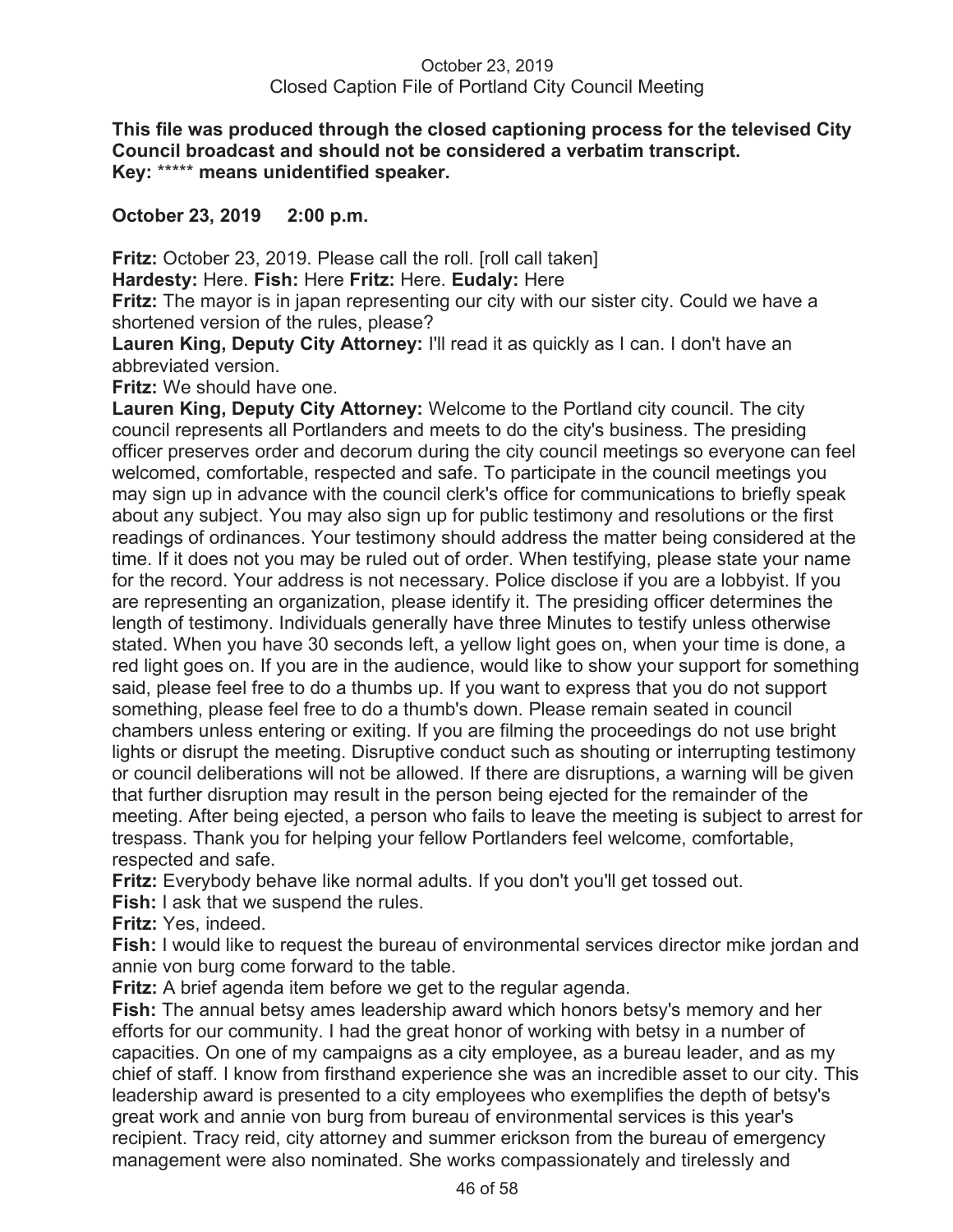effectively with a wide variety of public and private stakeholders involved in this \$1 billion cleanup. She is a highly respected leader and mentor to many employees at the city. We are collectively grateful for her service. So congratulations, amy. I would like to introduce mike jordan, who nominated her, to tell us about her.

**Mike Jordan, Director Bureau of Environmental Services:** Thank you, commissioner, city councilors. Probably the best way to say why I nominated annie is to recall some of betsy's characteristics. She was an unmatched professional. She was politically astute. She understood that persistence pays in this business. She was warm and personable, and she had an inner strength in what are often tumultuous times in our business and she was steady as a rock. All those things an any exhibits, but one other that's kind of closer at least for me, i'm a fan of the dao. The dao has a saying about leaders. The worst are those that are despised. The next best are those that are feared. The next, praised and loved, but the very best leaders are the ones at the end of the day when the work is done the people say they did it themselves. Annie exemplifies that in spades. She's never the one who takes credit. She's always the one bolstering her team. I'm -- I don't mean to sound paternalistic but i'm very, very proud of her. Thank you for giving me opportunity, commissioner.

**Fish:** Thank you very much. Annie, I can't tell you how proud I am that you were selected for this award in a very competitive field. Betsy was a special person. I can't think of someone more deserving of the award. Would you care to say something?

**Annie Von Burg, Bureau of Environmental Services:** Well, thank you so much. The kinds words, they mean so much. I just think thank the leadership for creating this award and tradition. It's such an honor to be with the other women nominated. Betsy's life and legacy is somebody I truly admire. And aspire to work towards. So this has been a humbling experience and my team that i'm such a privilege to be a part of is nine strong women. We have accomplished a lot this year and it's the support of this commission and director jordan that's made that possible. Thank you so much for the opportunity to work hard for you and do this work.

**Fritz:** Thank you.

**Eudaly:** I'm going to say women must be really good leaders because we are used to people taking credit for our work. [laughter] I think that highlights the necessity to give credit where it's due and it's certainly due here. Congratulations. I also like the dao. **Jordan:** That's the nicest needle I have ever had.

**Fish:** There's small print in the award we have to acknowledge. Any recipient cannot consider any other career opportunities. So we're grateful that we'll have a chance to work with annie through the next big chapter of superfund. Congratulations and we're all very proud of you.

**Von Burg:** Thank you so much.

**Fritz:** Thank you, commissioner Fish. That was nice. [applause]

**Fritz:** Please read item 994.

#### **Item 994.**

**Fritz:** Commissioner hardesty.

**Hardesty:** Thank you, madame president. I would like to make a motion to add an emergency clause to this.

**Fish:** Second.

**Fritz:** For purposes of --

**Hardesty:** For the purposes of it's in the public interest to ensure we do this as promptly as possible.

**Fish:** Second.

**Fritz:** Call the roll on the amendment.

**Eudaly:** Aye. **Fish:** Aye.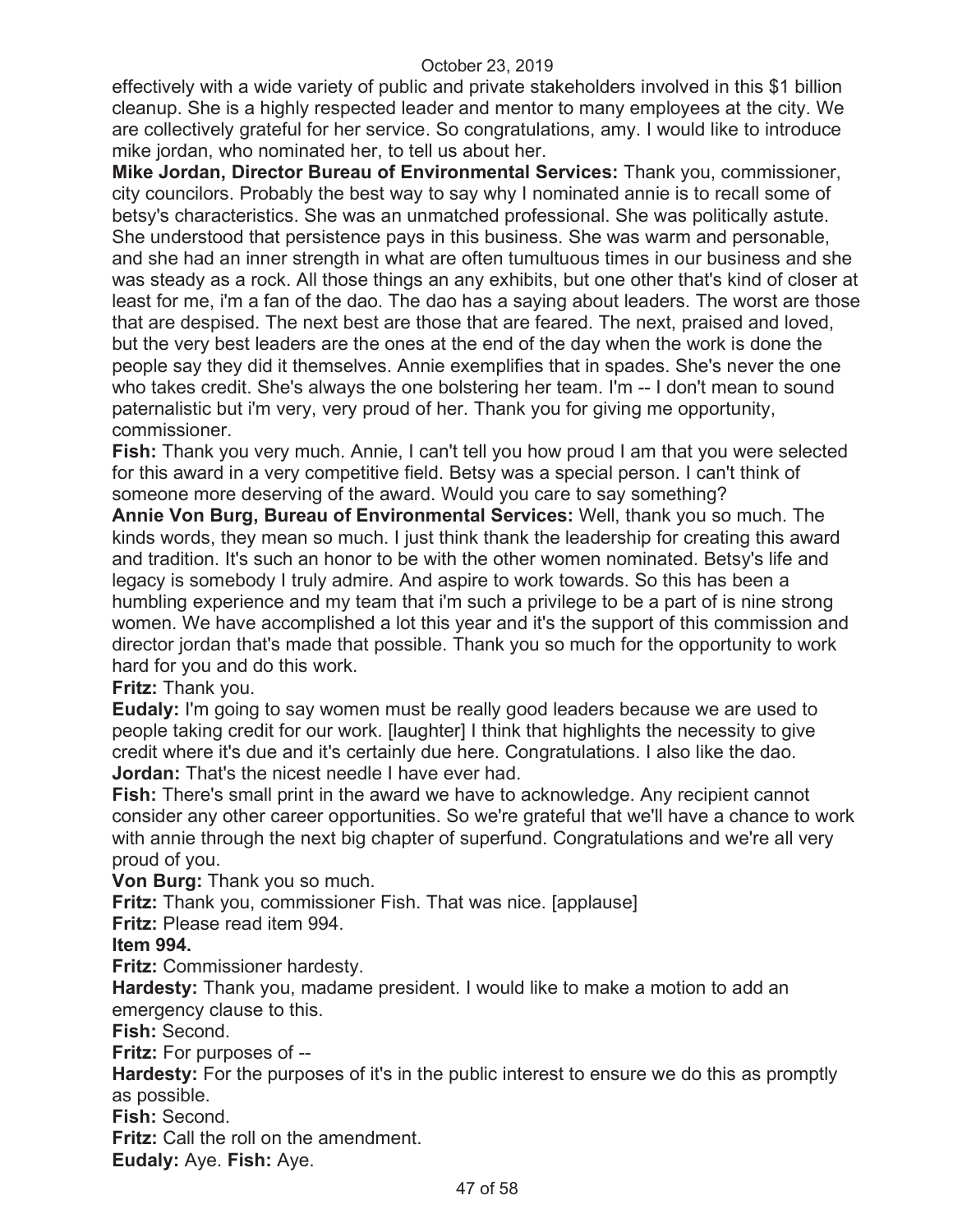**Fritz:** Aye. Commissioner hardesty.

**Hardesty:** Thank you, colleagues are, for allowing this to become an emergency ordinance. As you know, when I took office on january 2nd there were several pieces of work that were on my desk. One was the implementation of the ordinance around the unenforced masonry buildings. I want to be really clear, the action that we take today in no way backs the city away from our commitment to ensuring that we have a city that is resilient from any of the big things that fall upon us. It is our goal to work with community, business owners, nonprofits, with faith institutions to ensure that we identify as many opportunities as possible to assist people in making their buildings earth earthquake safe. The action we're taking today is because quite frankly we need more time. We need a better process and we need to be able to make sure that we are bringing the community along with us in this process. For people who don't know, unreinforced masonry buildings pose a terrible threat to life and safety. Fema considers them the most dangerous buildings when the ground shakes. After today's actions, two actions, we will be appointing a work group to develop solutions to the urm problems that exist in the city of Portland. In the meantime, the city of Portland buildings black carding rules have become a distraction from the primary purpose. We have spent -- I spent a lot of time my first couple of months talking about pro or con putting plaques on the building. The work has to happen with or without those on the buildings. I have asked Portland bureau of emergency management to bring forth and ordinance repealing the ordinance. I would also like to move -- I already did that. We're going to take up the main one and I want to invite janna-- I always am horrible trying to pronounce your name so i'm going to give you the opportunity to do it for me. I will promise to try to repeat it appropriately.

**Fritz:** Took me about a year to practice to do it.

**Hardesty:** Thank you so much, commissioner Fritz. Papa-mes-ti-u. Thank you so much. Before you present I want to tell you what an incredible experience it's been working with you through this process, jonah. I want you to know how valued you are and how visionary you are, actually never taking no for an answer. Thank you for being here and we look forward to your presentation.

**Jonna Papaefthimiou, Bureau of Management Services:** Thank you very much. I'm jonna, the planning policy and community programs management at the city bureau of emergency management. The first item is repeal of the rules all the code changes we adopted at the same time. As commissioner hardesty has already said, I regret that this had to become a distraction from the main work of our bureau and of the city, which is to build a physically resilient city, and to work in partnership with the community to make everyone safer. At this point it just seems the time and resources required to make this work -- repealing is a much more practical option. So as some of you will recall last october we were here adopting the ordinance. The main ideas in original north dakota nance was it required a warning sign on unreinforced buildings and also required building owners to notify prospective tenants had when they applied for a lease that the building was a urn. Made smaller changes to the code to create definition and a way to enforce the rules. At the same time we also adopted several other changes. The main one was we strengthened triggers for seismic retrofits when an owner does voluntarily upgrades to the building. We changed the timeline. Previously we looked back on two years' worth of improvements to see if they hit the triggers make upgrades. When we changed the rules last year we changed it to a five-year look back period. Now we'll put it back to two years because we're putting the code back exactly how it was previous. We also did some very bureaucratic code cleanup. We removed outdated references, moved punctuation around and all the changes will need to go back. After we adopted the original ordinance we made efforts to be more clear about its application and in the hopes that we could design something that would work better for property owners. We made the three amendments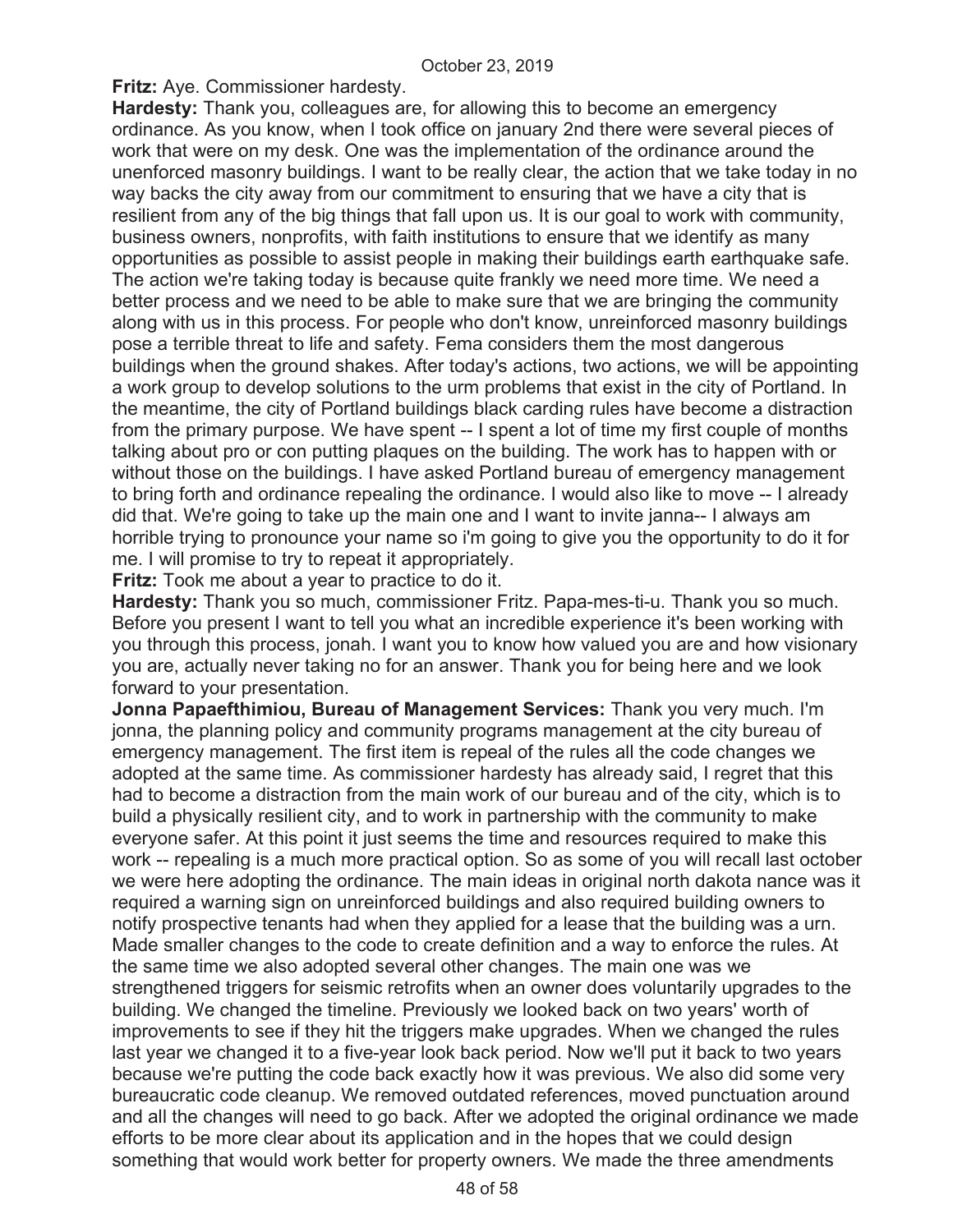listed there. The first one clarified the application of the rules. The second one gave a longer timeline for most building owners, and it also removed the requirement that it be recorded with the county on the title, which many building owners did not like. Then finally we added some language to the sign that clarified it was a sign that was required by city code. So for the building owner didn't feel they were compelled to make the speech but could attribute it to the city. Despite those efforts to improve the code, our notification requirement met with a legal challenge and this summer we were prevented from enforcing it due to a potential first amendment concern. We're obviously disappointed with this outcome and the case has not gone to trial so we could continue to pursue it but as we said it seems at this time it's consuming resources that are better spent on making retrofits happen. Therefore, the repeal before you now is to repeal all the ordinances, the four listed, related to plaquarding, the look back, the code cleanups and have the same code we had in september of 2018. That's my entire presentation. I would be happy to answer questions.

**Hardesty:** There don't appear to be any questions. Are there people signed up maybe? **Moore-Love:** We have three people signed up.

**Jim Atwood:** I'm jim at wood.

**Hardesty:** You have been testifying here for a while. Just your name is perfectly fine. **Atwood:** Thank you.

**Hardesty:** You're welcome.

**Atwood:** I notice the young lady that won the award this afternoon was commended for being politically astute. Unfortunately, I don't share that quality. [laughter] I more call it like it is and the council basically infringed on our constitutional rights. You know, you're our neighbors. We're supposed to be working together. We pointed that out. I in particular did to council before they adopted the ordinances. I don't necessarily lay all the blame on the council. I put the blame somewhat at the feet of staff. I think that you were grossly misinformed during their presentations and conduct of the previous committee.

**Fish:** Can I just say something on that point? I have been on this council now 11 years. I'm just going to offer an insight. You are on the verge of getting something that you want. That you fought hard for. Now, you can take the time and disparage people who have been part of the process up to this moment or you can give us a reason why we should support this particular change. But I would remind you that when the battle has been won, there are often extra points for being gracious.

**Eudaly:** He already told us he wasn't politically astute.

**Fish:** Speaking for myself I have never found any testimony it disparages staff to be particularly helpful in reaching a conclusion on the merits. In fact, we tend to be very protective of our staff because they have very hard jobs and they often -- most often work at our direction, so when there are problems with the staff level really we should be charged with whatever the deficiency is. I just offer that as a perspective. You're on the verge of getting something you want. You may want to filter that as you think about whatever your comments are.

**Atwood:** Thank you, commissioner. I'll take that under advisement and do away with a lot of the emails I was going to quote from this afternoon. But there's one in particular that is not an email. It's a letter from the city attorney to our attorney dated last november 30th. And it says in part as to your allegation that the law is unconstitutional, I respectfully disagree. I'm happy to review any cases you have have to support your perspective. This letter was sent to mayor wheeler, all the commissioners and the city attorney tracy reeve. We did present those cases to the city attorney, and you forged ahead, not only did you forge ahead, you went to the mat. We went every hearing and deposition that I attended we had one attorney and the city had two or three attorneys and bureau heads in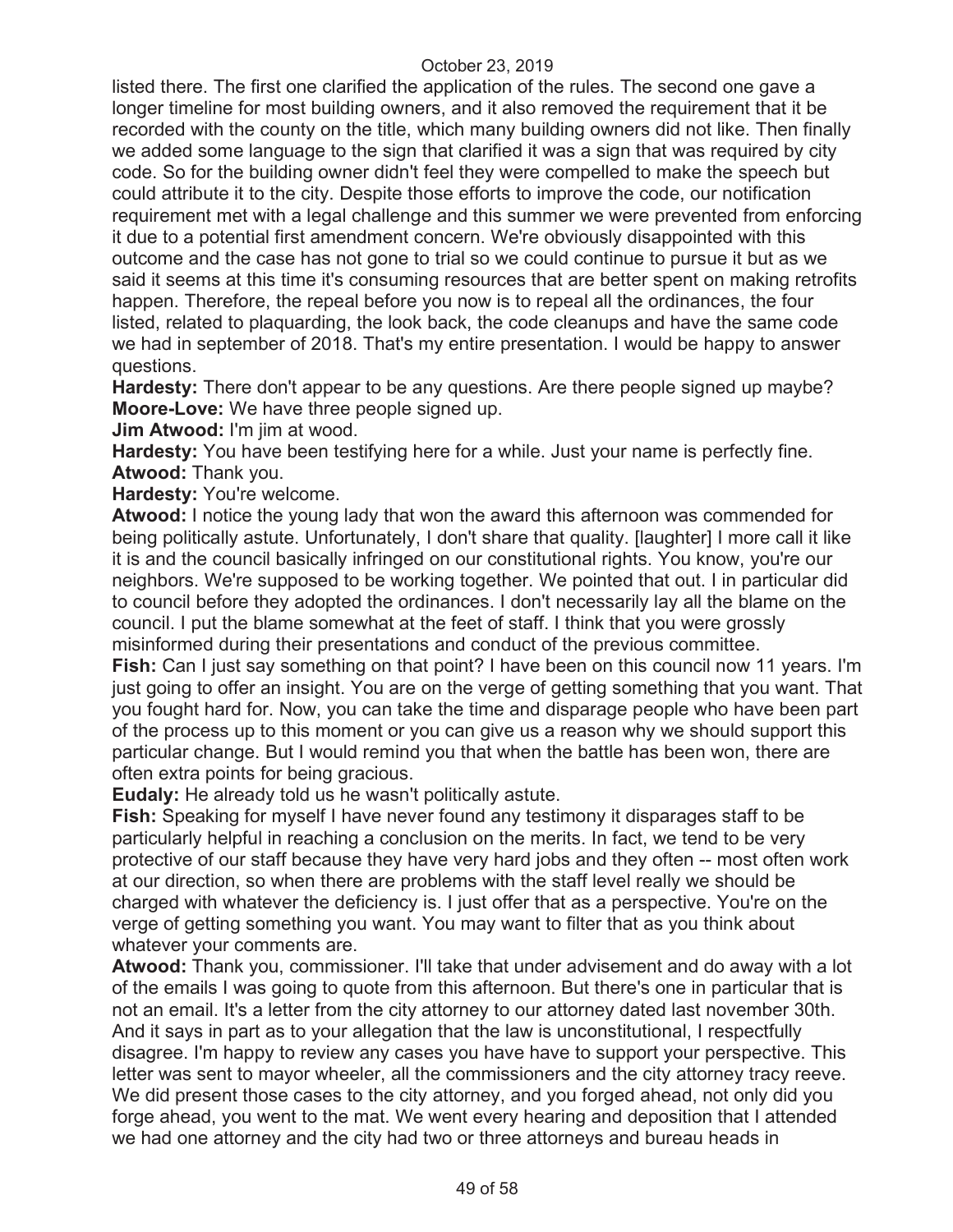attendance. We spent over a half million bucks on this deal and I think you must have spent two or three times that much fighting us.

**Hardesty:** Sir, if I may, I wasn't here when the original vote took place. But the day I took office on january 2nd I started working to make sure that I was listening to the voices of all the letters and emails and people that came into my office. You might know that I believe it was march or april that we actually pushed out the deadline, right, because again, as the new kid on the block it was my job to educate myself about the issue, to listen to all the people who were going to be impacted by this city council vote, and my office has been working tirelessly, especially the bureau of emergency management, to be respectful of the diversity of opinions around what's the right approach to take. We are here today because quite frankly I think today we're in a place where we're going to ultimately have a better outcome. We're going to have a better outcome because we have taken into account all the voices. So let me just say attorneys do what attorneys do, which is provide advice. The buck stops with us. The five people that you elected to serve you. Right? If you agree with what we're doing today, it would warm my heart for you to say something nice about what we're doing today. I can't control what happened in october but I can control what happens from today moving forward.

**Atwood:** Thank you very much, commissioner. I appreciate the fact that you're repealing the three ordinances and I think it's the right thing to do.

**Hardesty:** Hallelujah. Thank you very much. Who is next?

**Angie Even:** Hi. I'm angie even. Today I came because I have been elected over the last three years to be somewhat of a spokesman for the mom and pop building owners. I do want to --

**Fish:** I have learned a few things about social media by watching you very closely. [laughter] you're very effective.

**Even:** Thank you. I like facts. So i'm here to thank you for your leadership, commissioner hardesty, and for the commissioners that came out publicly and came out against the placards. I have been a resident of Portland for almost 60 years. I'll have my 60th birthday next month. It was so disappointing to go to that trial that we're talking about and hear commissioner -- ex commissioner saltzman under oath say that the reason for the placards was to put economic pressure on the building owners. I think we have had a complete breakdown through this process that I am encouraged that we could turn around. Lawsuits are never going to be the answer, but when the community feels they are not listened to there's a place people turn to the law. There's no winners or losers but I think the whole city loses when communication breaks down. The building owners have spent the last two or three years just trying to be heard. I do fear that we could return to legal action, and only because there are many facets of the lawsuit that proved flawed within the system as far as the list and the other buildings deleted out of the project. It's my intent and has always been my intent to force the city to work with us and do this with us and not to us. So i'm hoping with that that we can have a good relationship going forward and again, the building owners appreciate that you are repealing the placard ordinance. We didn't think that it was right thing to do. Thank you.

**Tim Even:** I'm tim even. I would like to thank you too. I'm very glad you're repealing the placards. Going forward I would like you all to be more transparent. You and your staff. Like even this morning when you started into this you didn't mention that you lost the court case. You didn't. You made it sound like you guys were repealing this out of your own good hearts but all the different testimony that went forward through all this process, all these last four years, was mostly by the public and it was all saying it was the wrong process appeared no one up here listened to any of that. No one.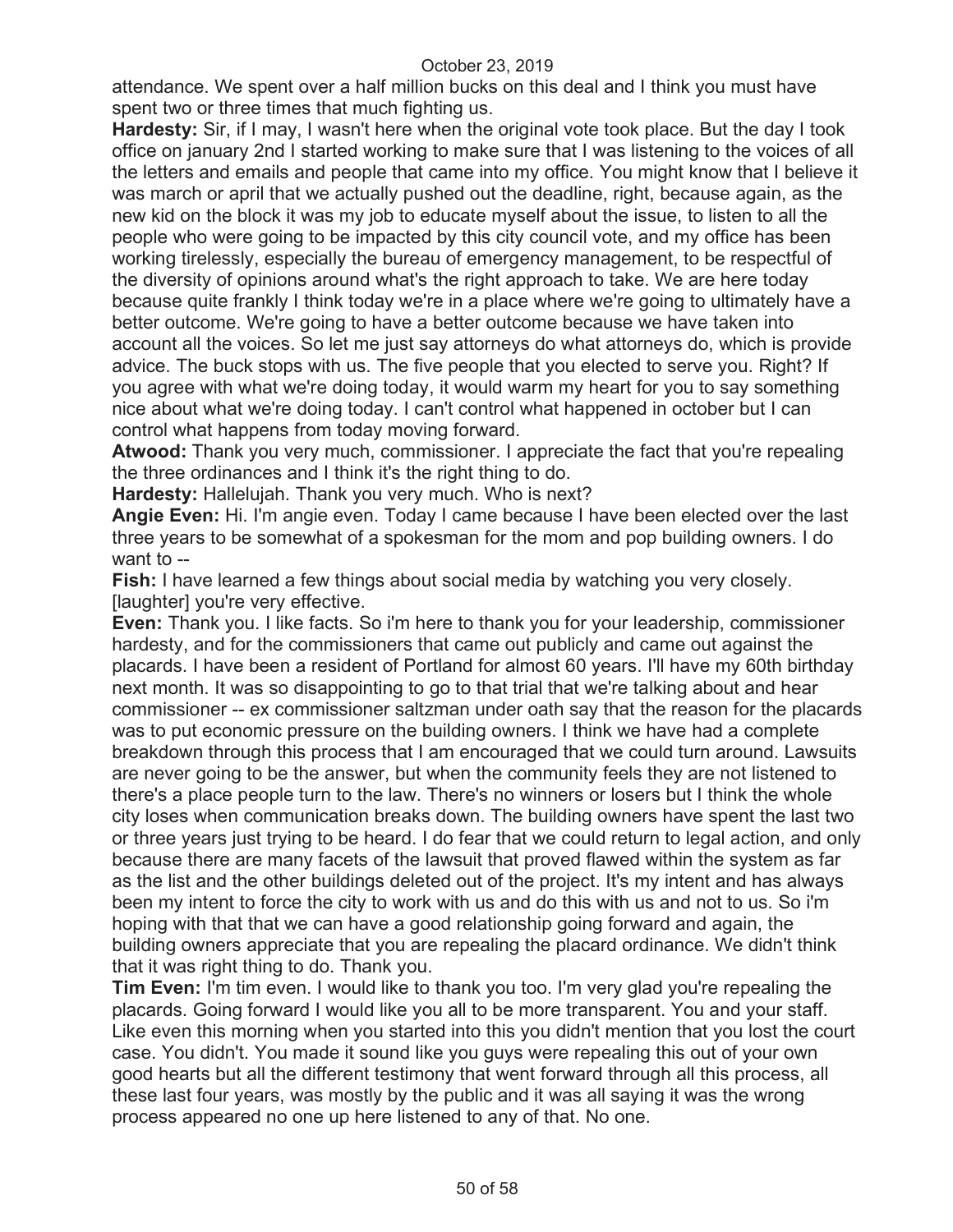**Hardesty:** Let me just say, sir, you will have your time, but I disagree. The reason I didn't mention the lawsuit is because the work I have done since january 2nd had absolutely nothing to do with the lawsuit. So I just want to be clear about that.

**Even:** I understand that's your position and I thank you for coming to the council and making this go forward. I really appreciate that. But I have been involved with it longer than that and I have seen what I have seen and there's been a lot of process here --

**Hardesty:** I don't take anything away from your lived experience but I don't want to be misconstrued as somehow i'm trying to slip this in because of a lawsuit. Had nothing to do with the lawsuit. You know the lawsuit is the lawsuit for me it was i'm in charge of the bureau that has the responsibility for implementing this. Can I do it in a way that is just, that is fair? And that actually really listens to the community members who were involved and impacted? That's why where we're headed is where we're headed. I want to be clear about that.

**Even:** I thank you very much for that. Going forward I want you all to be transparent and I want you all to know what you're voting on because some of you it was clear didn't know a lot of the different processes in this, and maybe your staff was running it for you but I don't know who made the mistake. I appreciate you saying that not to gloat. I'm not gloating but going forward with this and the next process it needs to all be transparent and part of that transparency is that your list is inaccurate. That was brought up in the court case. Also your report that this was based on was based on vulnerable buildings. If you look in the table of contents that report shows there's other vulnerable buildings but if you look at that page those were removed and it came out in court that the list is -- that those other vulnerable buildings were removed because it wouldn't be palatable for the council to vote on. In transparency, that should not happen in any processes going forward in the future. But i'm so proud of you all for repealing this placard case. I commend you on it. **Hardesty:** Thank you.

**Fritz:** That concludes public testimony. Any discussion? Karla, please call the roll. **Eudaly:** Well, an extremely challenging and urgent issue. Few jurisdictions in the country and around the world have figured out what to do with these buildings, and as a council we have to place public safety and human life before all other considerations. This was one ever the most frustrating issues I had to deal with while I had bds, and I inherited the permitting system if that tells you anything. Although I ultimately didn't support this item, I did and do still feel strongly about the right of people who live and work in these buildings to get to make an informed decision as to whether they want to take that risk. We know we are overdue for a major earthquake. We know that urms present increased hazard and we must revisit this issue sooner than later. Everyone has to figure out how we're going to pay for this. The city owns a number of these buildings. Nonprofits own a number of these buildings and private property owners own them. The solutions are going to look different for everyone, but i'm sure you're all well aware this conversation isn't over. I support this action and I vote aye.

**Fish:** First, let me thank our newest colleague commissioner hardesty for taking this on. Leading this issue. Taking a fresh look and getting us to this point. Second, I want to thank all the staff who after all get their marching orders from the council, for their work. Third, I appreciate the admonitions from a number of people today about how we can do our work better. I have been doing this for 11 years and I get up every morning sincerely thinking about how I can do my job better and to be more effective in what I do. I will tell you that on this issue I too did not support the underlying ordinance. On this issue I have spent countless hours meeting with advocates who are extremely effective in making their case. I have done site visits and I have been pretty transparent about the concerns that I have with the press. If that falls short of some people's standard about transparency then I have more work to do, but on this issue I have tried in my own way to be clear about my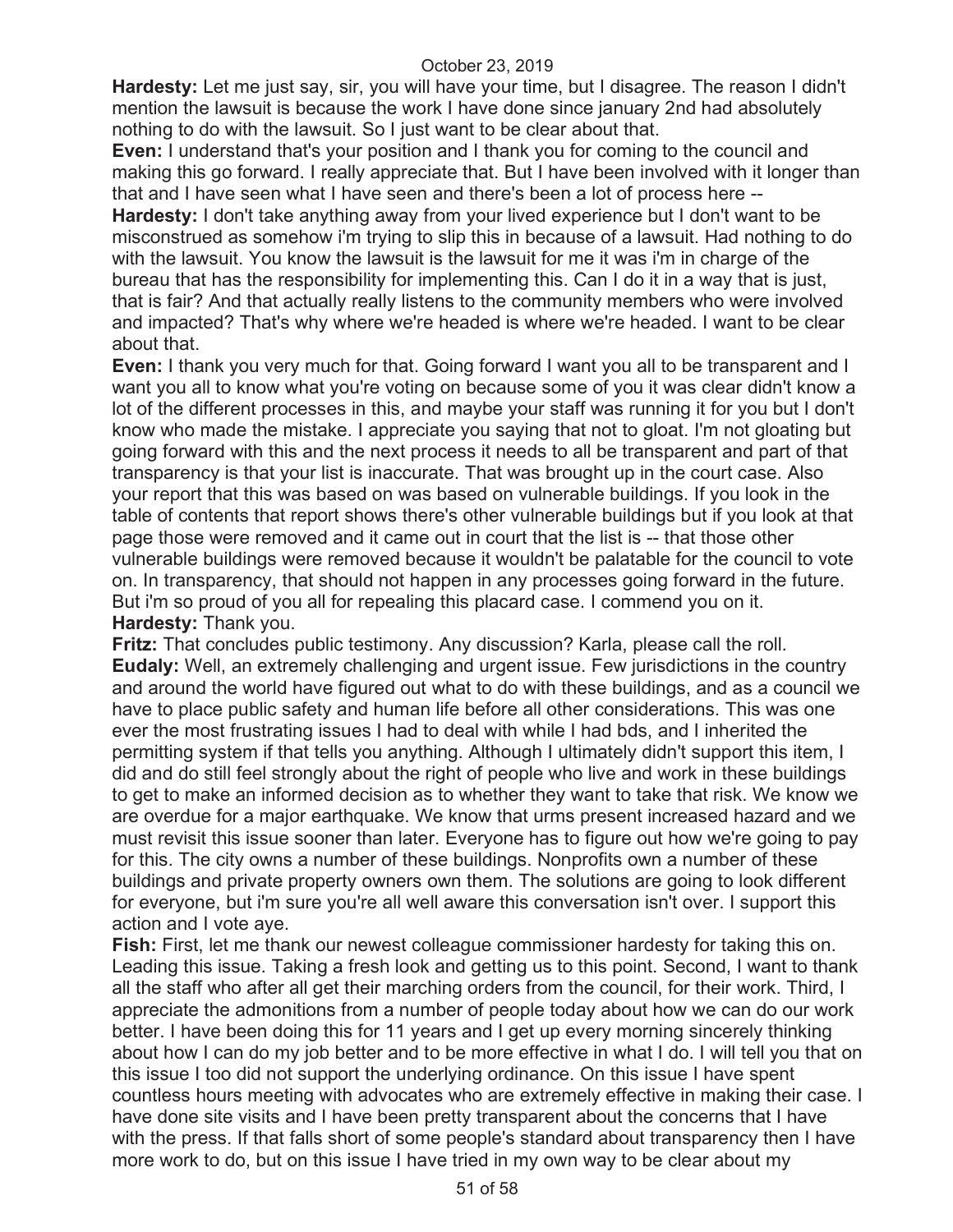concerns and my values. And I don't think there's a single meeting that I dined. I have spent a lot of time -- is pippa here today? She wasn't able to be here? There's a formidable group of advocates who came together many of whom I have met with, learned a lot from, so I appreciate the process. It is okay to have disagreements and sometimes it's okay to go to court. It's part of the checks and balances. Footnote, we are as a city being asked to cover the attorney fees of mr. Delorenzo. Next time I hope you'll find a pro bono lawyer that doesn't charge \$700 an hour so we can have these fights without these monster legal bills. But this morning we had a discussion about how to make our bull run water system more resilient. And it's interesting, here we are having this conversation where we're all struggling with the same challenge, which is how do we prepare for a seismic event, how do we come up with a cost effective way of encouraging people to do the right thing, how do we do it building on consensus and thoughtful policy. We had a leading advocate this morning in all things water, the head of one of the most engaged organizations having to do with the water bureau, whose official and historic position has been we should not have a single resilient pipe under the willamette river to provide water to the west side. So you know, these are big, messy conversations. One thing I have learned is that it doesn't necessarily matter where you start out and sometimes disagreements and conflict is inevitable. The question is when you hit reset and you try something new you are bringing as many people along as you can. That's what I have sensed that commissioner hardesty has done. That's why I think today is a day to maybe put aside some of the past and to pivot to the future. I have a lot of confidence in her approach. When I looked at the names of the people who are going to be nominated for the committee I have even more confidence. Today is a day to say okay, that was then, we're entering a new chapter. We all share the same goals, a more resilient city. The question is how can we get there in a cost effective way that brings as many people along as possible. So thank you. I'm pleased to vote aye.

**Hardesty:** Thank you. I want to thank the people that came out just to see in person if we were really going to do what it was you thought we were going to do. [laughter] I appreciate the passion that people have brought to this issue. As the newest member of the city council I feel I have an obligation to listen to people from all sides of any and all issues. I believe that we're moving in the right direction and as commissioner Fish has said, it is important -- I have big shoulders, thick skin, so I don't mind when people yell at me or tell me I don't know what i'm doing -- too much. But what I hope is as we leave this chamber today that we all share the same goal, which is I think all of us can agree that we are overdue for a big one. I think we can all agree that any life lost is too much. I think we can all agree that there's no simple solution to how we do what we need to do. I hope we also agree that each of us have a role appeared in actually making the whole better. Once we have done this resolution we will move on and talk about the new committee that will continue the work. I apologize to those of you who spent four years on this issue. I have only spent ten months and it feels like ten years. But I am so excited and so appreciative both to the great staff and I want to acknowledge the director of the bureau of emergency management, mike myers, who is in the audience. I want to reinforce once again jonah, incredible work she's done reaching out to every single corner of the constituents that are impacted by this issue. And this is something I rarely do, I actually want to really appreciate my staff person, doug bradley, who like me, neither of us had even heard the word urm before we got in this building. Now safe to say we're experts on urm. If I don't know the answer derek does. If he doesn't he will find it. Thank you all. I think we'll have a much better process once this next phase has been completed. I vote aye.

**Fritz:** I agree with each of my colleagues and I thank you for your eloquent statements. This is an area where people disagree. I agree with commissioner hardesty on the things we do agree on. But there was considerable disagreement when we were discussing this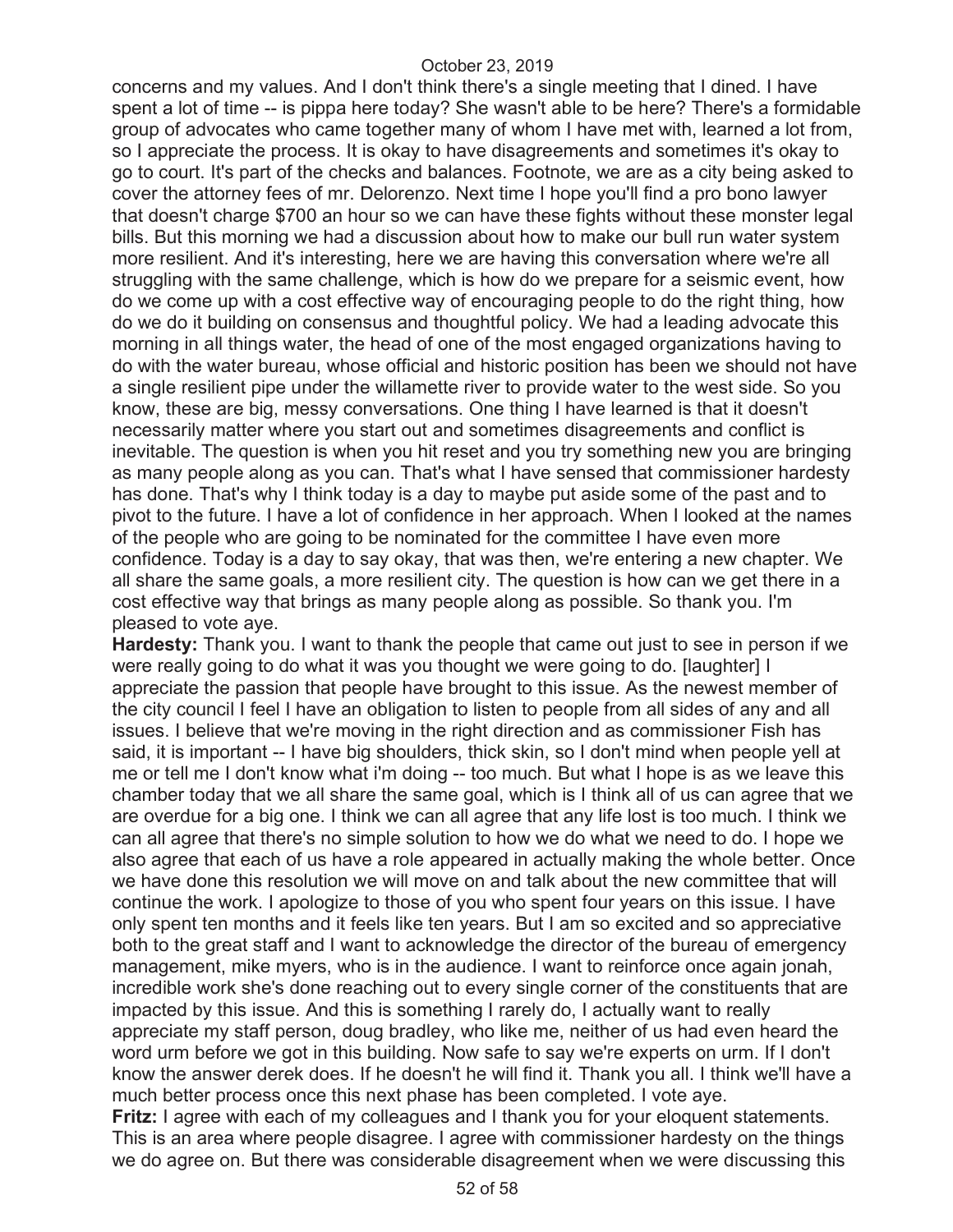however many years ago it was. Jonna has been working on this at least the 11 years I have been on council and it keeps coming back and keeps coming back. It's not true everyone was telling us don't do it. There was a 3-2 vote. Now we're reversing what we had tried to do. I would have to say I have been to the keller auditorium several times since the placards went up and they are attracting quite a lot of people to the events there. I go and I enjoy them. We do need to do more we know that we have a disaster coming, and that is the real challenge. Aye. So that's done. Please read the next item. **Item 995.** 

#### **Fritz:** Commissioner hardesty.

**Hardesty:** Thank you, madame president. I'm delighted to introduce a resolution appointing a new work group focused on the risk of unreinforced buildings. I'm asking them to develop solutions that support building owners who want to make retrofits. A previous council expected this group to recommend mandatory retrofits I believe we will have greater success working with all parties if no one is negotiating under that kind of pressure. So I want to be clear we are not anticipating any mandates coming back from the new work group that will be put in place, however, I think what our goal is is to create a committee that has a whole menu of options for business owners, for arts organizations, for safe institutions to actually be able to identify ho they get resources to support their upgrades. Again, I want to be clear that the city of Portland is not in a position to be able to afford to retrofit all the private urm buildings in Portland. So I don't expect anything to come out of the work group that actually has a recommendation that the city will foot the bill because we just won't. We can't. The committee will meet as a big group to address some of the core issues but they also will have southbound committees focused on unique needs of for-profits and nonprofit buildings. Jonna pap pa spmu. Will make a short presentation on the ordinance. About which the vote i'll have another short statement. I'm going to practice that, practice, practice. Next time i'm going to be so much better. **Jonna Papaefthimiou, Bureau of Environmental Services:** That's when the work group starts working hopefully. Again, just for the record i'm jonna with bureau of emergency management. This is the fun part of the presentation where we get to talk about the work that we're going to do going forward. Why are we doing this? After all this 11 years, we still don't have the answers but we are pretty clear on what the problems are and we know we're in it together. As betsy reminded us persistence pays. Before the 22 to 26% likelihood of a big earthquake in the next 50 years urm buildings are very dangerous in earthquakes. Fema says they are the most dangerous and we believe there are at least 1600 of them in the city including buildings the city owns, schools and many private buildings. In the years we have been working on this we have learned a lot. We did a look back at our permitting systems and we see retrofits are happening slowly. We also looking at case studies and published information know the retrofits are expensive and the costs are hard to predict in old buildings because they are old and they have many other issues that can be uncovered in that process. We know as commissioner hardesty said the city cannot afford to do all this work but also that the cost and the unpredictability is very alarming to property owners. We recognize that mandatory retrofits could lead to displacement and I think that's something that came loud appeared clear is that those displacement risks had highest in neighborhoods where we want to be shoring up long term institutions. So what are we going to do with what we've learned? As the commissioner also said we're going to remove the expectation that retrofits will be mandatory. Instead we're going to be open to all solutions and move forward with the new committee that has diverse interests. We'll rely on a third party facilitator with strong experience in public policy and equity and a facilitator that although our bureau will certainly be paying them works for the process and the committee, not for are any staff person. We're going to build on the work we've already done. A lot of their factual basis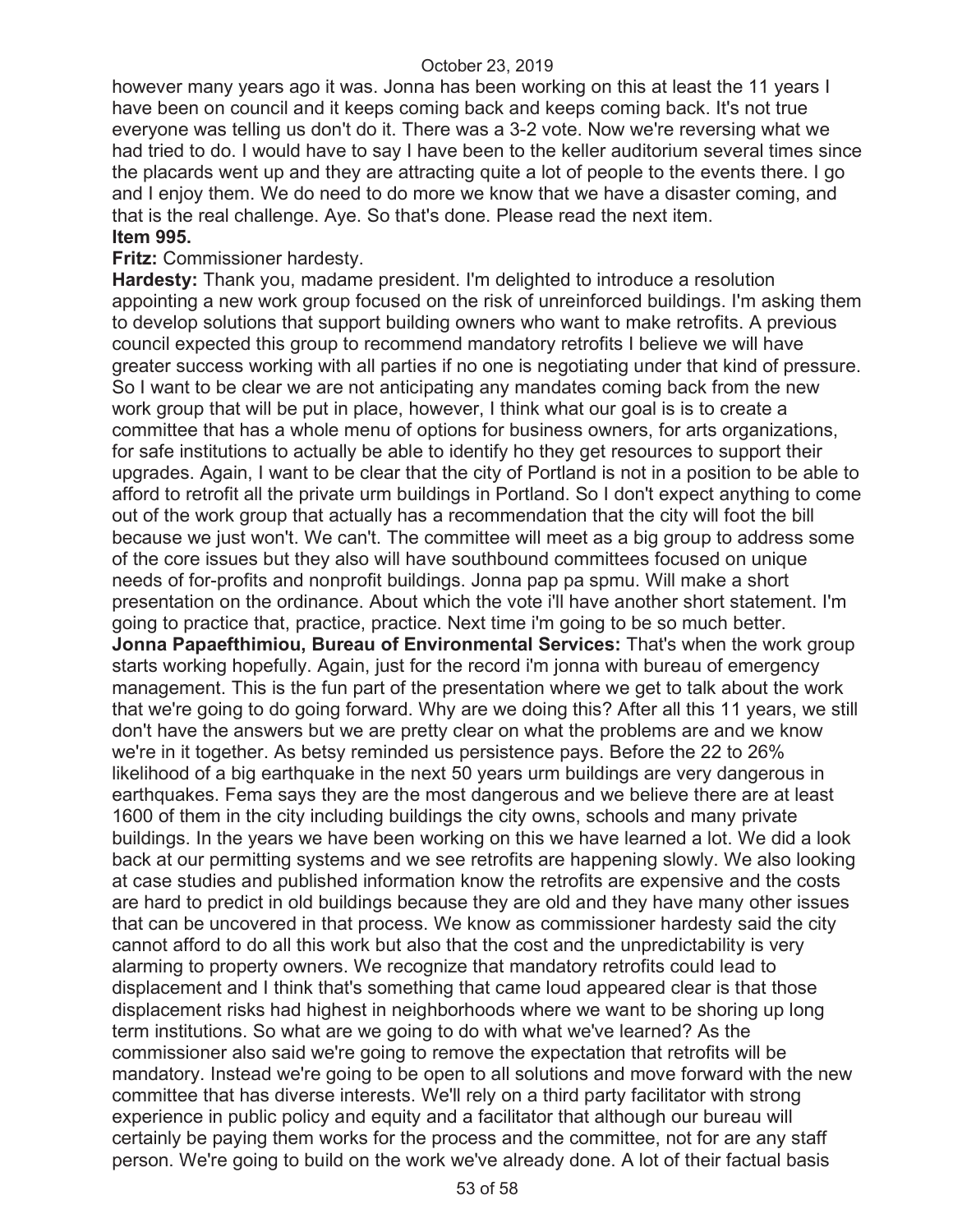was good and we want to rely on that and not reinvent it but we'll look back at the urm inventory. I'm confident the committee will want to form its own opinions about the quality or any changes needed. They will look back on the cost of functions we have made so far and see where more data might be needed. We'll build on that work for the next year then i'll be back with my committee. I want to be clear on the committee purpose. This is also from the bylaws, which is exhibit c in the council packet, that they make recommendations to reduce life safety risks and reduce displacement. That their recommendations can include both finance and policy levels. That they need to recognize for profit and not for profits are different. Churches and arts organization versus a different financial picture than for profit buildings. The support program be voluntary but they can still have standards to receive the benefits of participation. As a commissioner emphasized and I would like to emphasize it's not required or expected the work group will recommend mandatory retrofits. It's expected voluntary retrofits will be scaled to need. These are the names of folks for the new committee. We had an open application process that followed civic life's best practices. We ran the selection process like job interviews. We had a committee of staff and community members not directly connected to the project I to now. We did targeted recruitment because churches and people in banking were underrepresented and those were important. We came up with a list of names here. I regret we also came up with two additional members that have with drawn in the last few weeks. One because she was a tenant and forced to move out of the city and won't be able to serve. She doesn't work here either. We also had a member who has health concerns and won't participate. We were honored to have more than 70 people apply. I'm confident we can find two more members to speak to those interests in the bylaws permit the commissioner to appoint additional members for the vacancies. That's what we're moving forward with today. I would be happy to answer any questions.

**Fish:** Can I clarify a couple of things?

**Papaefthimiou:** Please.

**Fish:** The work group meetings will be open to the public?

**Papaefthimiou:** Absolutely.

**Fish:** Where will people be able to find information about dates and times?

**Papaefthimiou:** We haven't set the first date yet. I expect it will be in november and I imagine that the first meeting will be at the bureau of development services. We'll post it on our website as soon as it's available. I also in partnership with angie i'm sure will publicize it to all social media links and email lists.

**Fish:** Minutes of the meetings will be taken?

**Papaefthimiou:** Minutes will be taken by third part facilitation and posted online.

**Fish:** This is a large committee. One of our roles is to make sure that there's been no protests filed by anybody about the composition, who is in, who is out, so has anyone that applied for the position and didn't get it or any other person with an interest in this raised a concern about the composition of this committee?

**Papaefthimiou:** I'm definitely aware several applicants were disappointed. As I said, but it was more my understanding was an expression of personal disappointment because of their concerns for the issue, not because they felt there was unfairness.

**Fish:** With respect to the composition of the committee, the diversity of viewpoints at the table, the what you've cobbled together, have we received any complaints about that? **Papaefthimiou:** Let me think. I don't believe that we have. Certainly I think building owners would -- some would perhaps argue that building owners ought to form the majority of the committee. I think that certainly their knowledge as owners will inform all the work that we do, but we felt like architects, engineers, people in finance would have a lot to contribute to the problem solving. Again with mandatory retrofits off the table the hope is we all have the same goal, to make them possible.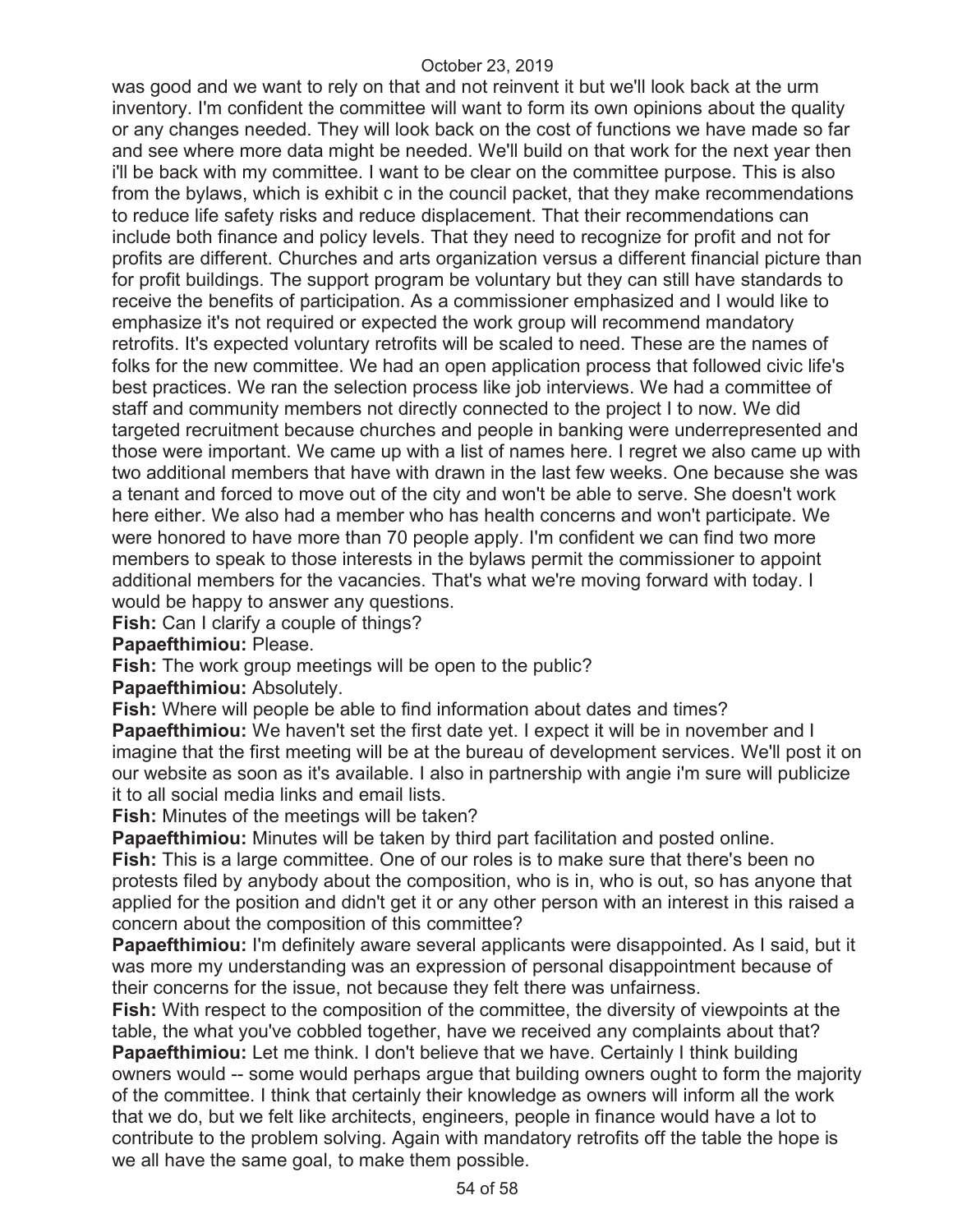**Fish:** One other question. I anticipate on some of these issues that there could be strong feelings on both sides. Will we have the benefit of majority and minority reports on these issues?

**Papaefthimiou:** We will, thank you for asking that. That's in the bylaws. We intend to do a red-green-yellow voting system. A recommendation can't move forward if someone votes red so the final can include many views if we don't reach consensus.

**Eudaly:** Is there any plan to replace the two people unable to serve with two alternates? **Papaefthimiou:** Yes. There were numerous other applicants representing tenants and small business. I think we'll go back to the list of originally interested parties and see who is still able to participate.

**Eudaly:** I'm glad to hear that because those are two important voices in this conversation. I think the biggest concern that I heard from building owners about the original group that was convened was there wasn't enough representation of smaller time property owners. **Papaefthimiou:** Yes.

# **Eudaly:** Have we solved that?

**Papaefthimiou:** I hope so. Looking to the list, let's see, we have three folks -- we have three folks who own urm building and I think all three live in them, one runs a small business out of them. A third person owns several pieces of real estate but including several urms, and someone who owns a condominium in a urm building too. **Eudaly:** So that's five.

**Papaefthimiou:** Yes.

**Eudaly:** Thank you.

**Hardesty:** Thank you, jonna. I just wanted to put on the record as jonna mentioned we had over 70 Portlanders apply to be on this work group. What we know is that the work group is the work group but we will be seeking advice from other experts who have had lived experience around this issue. No voice is going to be eliminated. But we thought it was important to prioritize those who would not have access to like tax breaks or tax incentives to do the upgrades. So thinking about how faith institutions, how nonprofits and how others that fall into those categories would be able to best respond to this need. I also want to be clear that when the work group is completed with their work, the work group will make a presentation to this body, right, so it's not my job to filter what the work group has come up with but to lay it all out here at the council chambers in public so that the public really understands what we did, why we did what we did, and what the expectations are as we move forward. I also want to appreciate director mike myers, who has said that he will facilitate a quarterly community meetings just to make sure that people have opportunities for updates throughout the process. So sometimes when we have work groups that we have put together the public doesn't actually get to weigh in on what the decisions are that those work groups are making until the very end. We're going to be taking public comment throughout the process. So I hope everyone will come to this process with a sense of, you know, this is a new day. We have a new opportunity. Let's get it right this time because the lives of Portlanders depend on us getting it right. Thank you.

**Papaefthimiou:** Thank you.

**Fritz:** How many signed up, please?

**Moore-Love:** We have four.

**Fritz:** Here we are again.

**Jim Atwood:** Thank you, jim atwood. Thank you again for repealing the ordinances and I very much respect the positive outlook for the future. We as building owners have been concerned about this second go round in particular early on there was the expectation was mandatory retrofits. Just -- your parks buildings I have an email from your parks people to 11 city employees that says some portfolio has been partially retrofitted a low confidence estimate program is 50 to 250 million for parks buildings for seismic retrofits. Again, the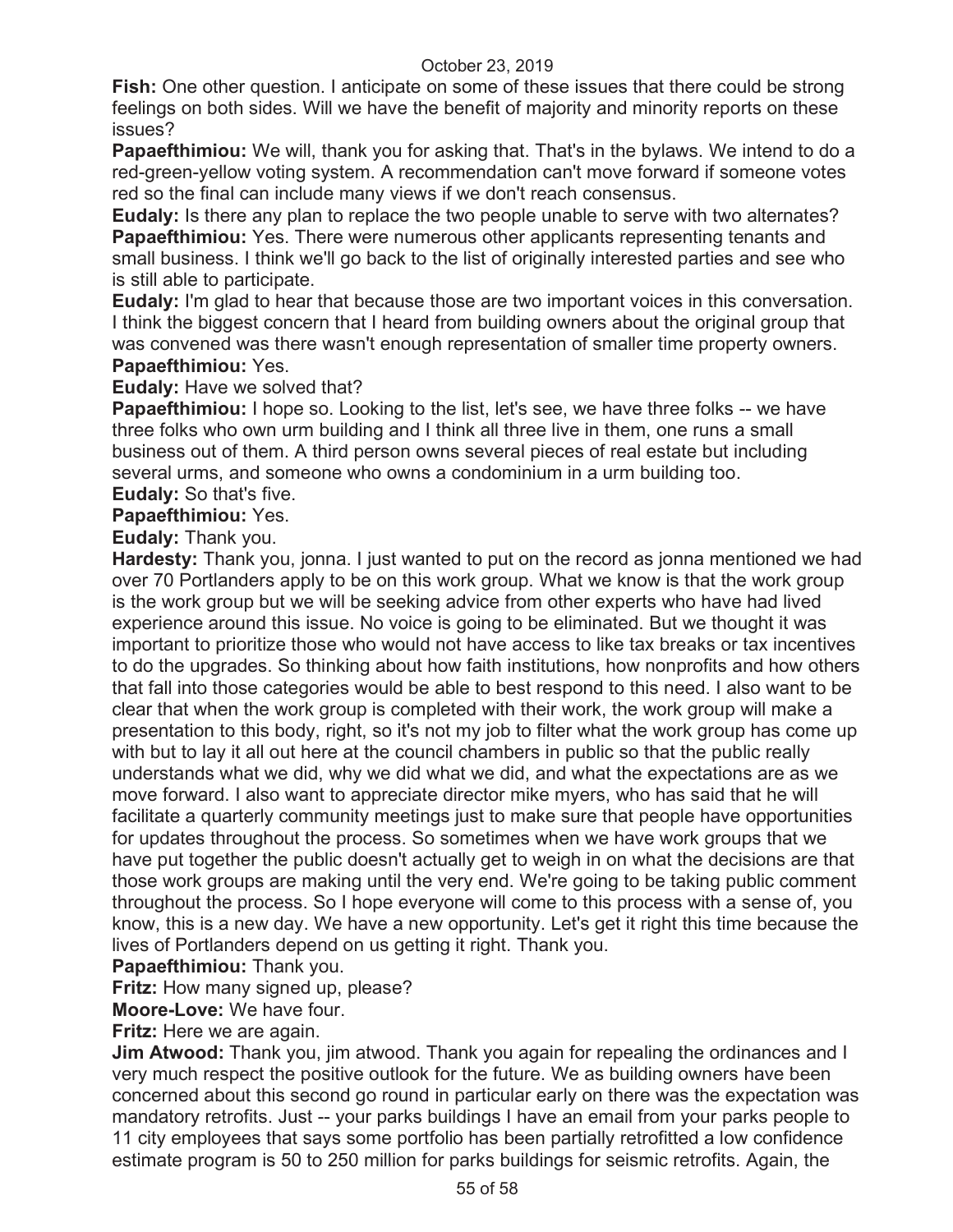higher number ending reflecting that the retrofit project will encounter many other issues that these buildings code and necessary repair issues. Basically, the city owns according to this parks has 330,000 square feet of unreinforced masonry buildings and their estimates are on the order of \$500 a square foot. Plus a 30% contingency. My estimates from 2014 that were promulgated through Portland development commission for my small building was on the order of \$350 a square foot in 2014. So \$500 a square foot today is not unrealistic number. During the testimony for the previous ordinances the experts were quoting figures from \$9 a square foot to \$90 a square foot. That's clearly wrong. At \$500 a square foot if you mandate a retrofit, you're basically taking the property down because this is twice the replacement cost of most buildings. So it is or would be a regulatory taking and I know you don't want the city to pay for the retrofits but if a mandatory retrofit would I think involve a regulatory taking and of course as owners you're dealing with our lives. We would be remiss if we didn't try to protect our livelihoods. Most of the \$500,000 we spent on legal fees you're reimbursing us, and we're holding that war chest waiting the outcome of this process. [laughter] I hope that that proceeds as you described it here today. I would be very pleasantly surprised and happy about that.

**Hardesty:** You're a hard crowd, aren't you? Madame president, if I may, I hear you. You know, had I been spending four years saying the same thing over and over again and feeling like no one was listening to me I would probably feel just like you do. What I would ask is to hold judgment. See if we do what we say we're going to do. Let me assure you that at any point that you think that we're off the rail and we're not doing what we said we were going to do, my office is open to you.

**Atwood:** I'll take you up on that, commissioner.

**Hardesty:** Appreciate that.

**Atwood:** I'm sorry to say we're not going to get rid of our \$700 an hour lawyer.

**Fish:** Might negotiate a different fee schedule.

**Atwood:** I'll bring that up with him. Thank you. I have nothing further.

**Hardesty:** Thank you.

**Atwood:** Thank you for listening.

**Vik Savara:** Howdy. I'm vic savara, I have been an owner of a urm, and I have been involved with this process since day one. I just want to let you know how thankful I am for the opportunity which we have right now to be a part of a program which is totally has us as a part of the solution. I'm looking forward to being part of that committee. I have two comments to make. One is a very general comment. I was being interviewed, I made the statement that I wish that this committee was not so narrowly focused. That it would have been great for the city of Portland to have a committee to look at earthquake preparedness of which buildings is one and urms are a part of the buildings. I just hoped that they could be in that direction but I was informed that the resolution which was -- on which this committee was being formed is very narrow. For the city to lead. That's all. The other question which I have, the other is recommendation to the commissioners. Jonna listened. I want to thank her. Thank you. There's one aspect which I think there's an opportunity for improvement. There are 15 members in the committee for profit urms of which there are only three urm owners. I have been involved in many committees and if i'm representing 1600 building owners and only three in this committee, okay, it's going to be difficult, okay, to convey and to influence the thought process of 1600 people. I just wanted to bring that up as an opportunity. I was also a little bit shocked to look at the list of people in the for profit section included two investor developers. I'm saying to myself, the whole purpose of this committee is not to have a situation where all of the people in the group have one focused decision point. Okay? Here we have two people, people talking about -- two people whose role is break the buildings down so we can develop new properties. I don't believe that that is appropriate. And I will like the commissioners to examine the possibility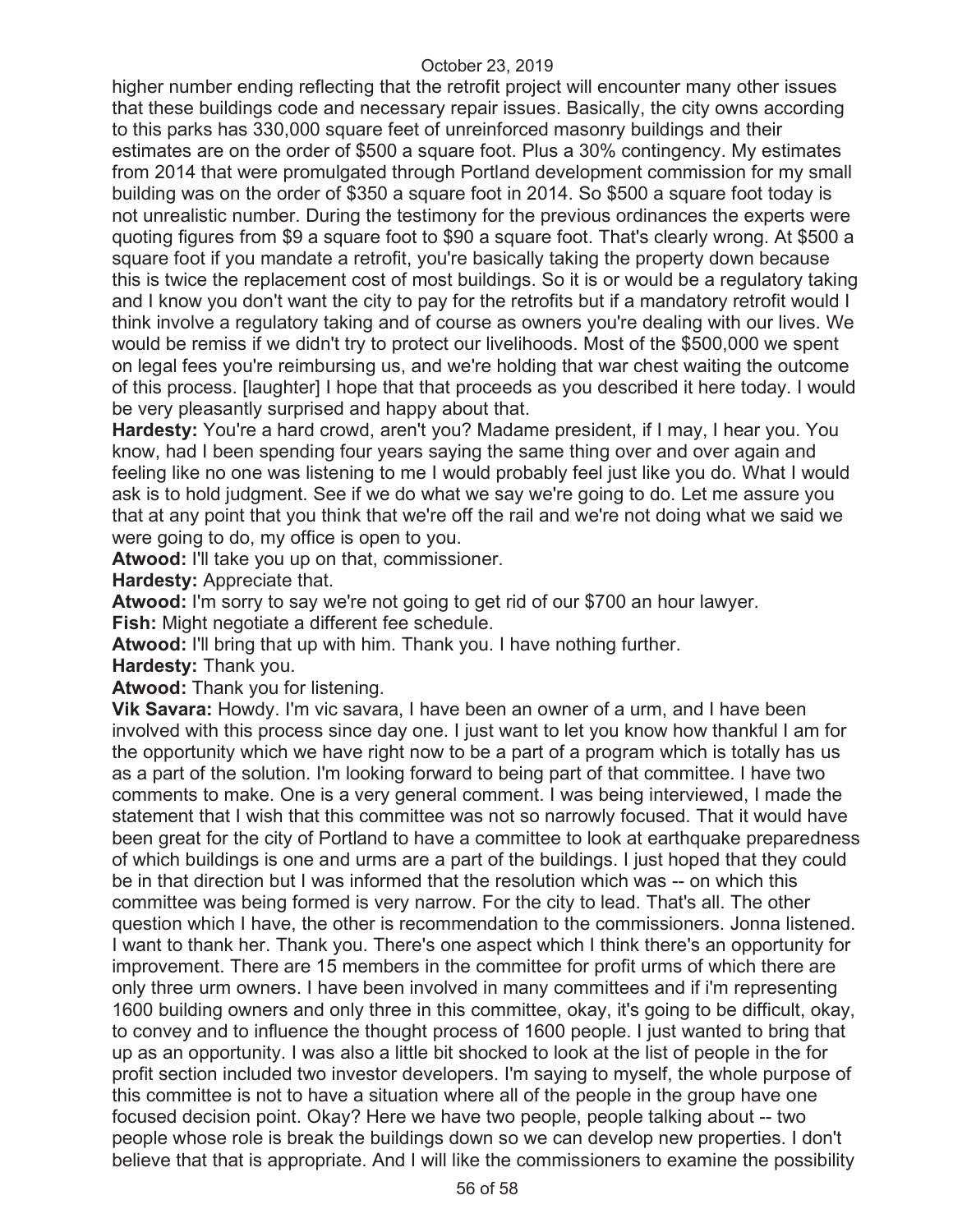of converting those two investor developer positions in the committee to urm owners. That's all. Thank you so much. It's such a pleasure coming to a commissioner meeting where there's no one shouting and everything else. I've gone to so many. Thank you so much.

#### **Hardesty:** Thank you.

**Angie Even:** Hi. I'm angie even. I came today to lend some voice to the mom and pop building owners. I want to thank you again and commissioner hardesty, I really want to thank you for this new direction. I think it's the right direction. I have conducted over the last couple of years, our group, they call us the pub group because we used to meet in the bar. Is that one of the things that I think that you would be enlightened by is to know that when we meet we don't just complain. We actually talk about solutions. I wanted to do just one short thing and that is a shout out to an owner that we love this summer. He spent the last four years of his life before he was diagnosed with a brain tumor which he only lived 20-some days, retrofitting his building. And jim was somebody that everybody looked to in our meetings for solutions, for retrofits because he knew everything. I think what I want to leave you with is that when you say that you didn't know what a urm was, either did we. This dropped in our laps. Most of us are at the sunset of our lives. We're not young. We didn't plan for this. We're not developers. 7% of the buildings are four stories or more. The rest are little buildings on the main streets. My husband and I bought our building because we had a flower shop for 22 years. We are not -- what I have seen and what really charged me and made me become what some people call me an advocate or activist, which I have never considered myself, is that people have had fear. When people have a sense of fight or flight. I know we appreciate some of that pressure relieved from us. We're cautiously optimistic but we're going into it with that optimism. Vic is one of the people on the committee and I agree it would be nice to see a higher percentage of building owners. It's actually 16%. And that seems very, very slight compared to what is at stake for these owners. They have good solutions if you meet with them and some of it is innovation and thinking outside the box of things that aren't so expensive but still mitigate risk. Thank you. **Fritz:** Would you like to give us jim's full name?

**Even:** Jim wilson.

**Fritz:** Thank you and thank him for all his work.

**Moore-Love:** The last person is steve fleischman.

**Hardesty:** Thank you.

#### **Fritz:** Welcome.

**Steve Fleischman:** Hello. Good afternoon. I'm steve fleischman. I really appreciate the opportunity to share some thoughts with you on this issue. I am coming to this a little late but I am for the last year I have been an owner occupant of an historic building on the urm list. I wanted to provide my perspective as we move forward. I'm really pleased by the actions that have been taken today and the actions that are being contemplated to be taken moving forward. I wanted to thank you for that. I want to share with you that I spend a lot of time at our hoa meetings, which are monthly, and I can assure you everyone in our building loves living there and is worried about losing it. As we just heard fear is not a good way to live or a very good basis for making good decisions that are in the interests of everybody. We love our building. We don't want to lose it. We don't want to lose it for ourselves personally because it would be highly disruptive, but we also believe that living in an historic building we have kind of a trust where we are carrying on part of of the cultural fabric of this community. We want to preserve that. I appreciate commissioner Fish that you spoke about resiliency. I wanted to expand resiliency to go beyond structural resiliency to talk about community resiliency. I know a lot of people that are concerned about the urm issue, tying the buildings to cultural structural social resiliency. Things that go beyond the brick and mortar. The weak brick and mortar that we face right now. I